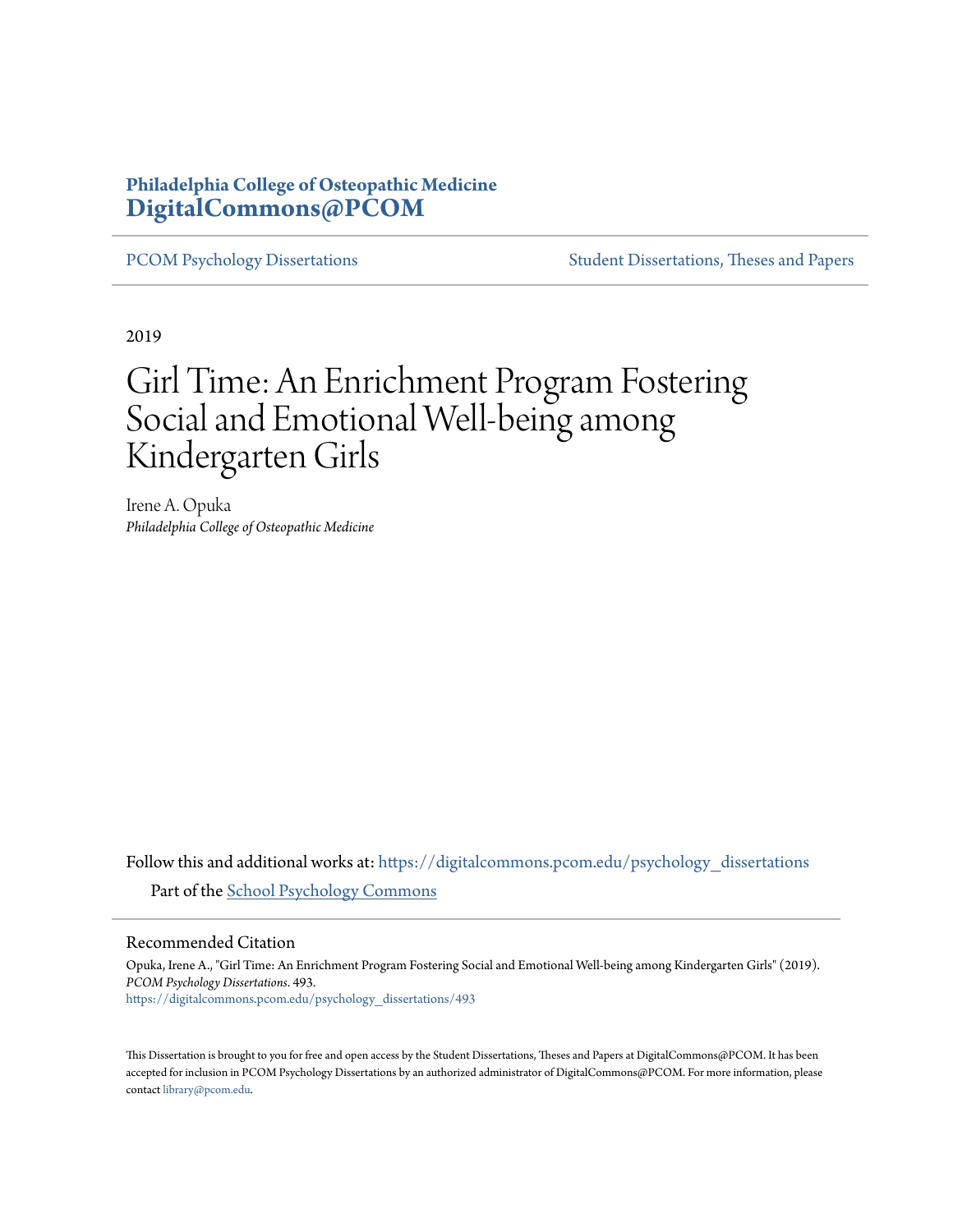Philadelphia College of Osteopathic Medicine

Department of Psychology

# GIRL TIME: AN ENRICHMENT PROGRAM FOSTERING SOCIAL AND EMOTIONAL WELL-BEING AMONG KINDERGARTEN GIRLS

Irene A. Opuka

Submitted in Partial Fulfillment of the Requirements for the Degree of

Doctor of Psychology

April 2019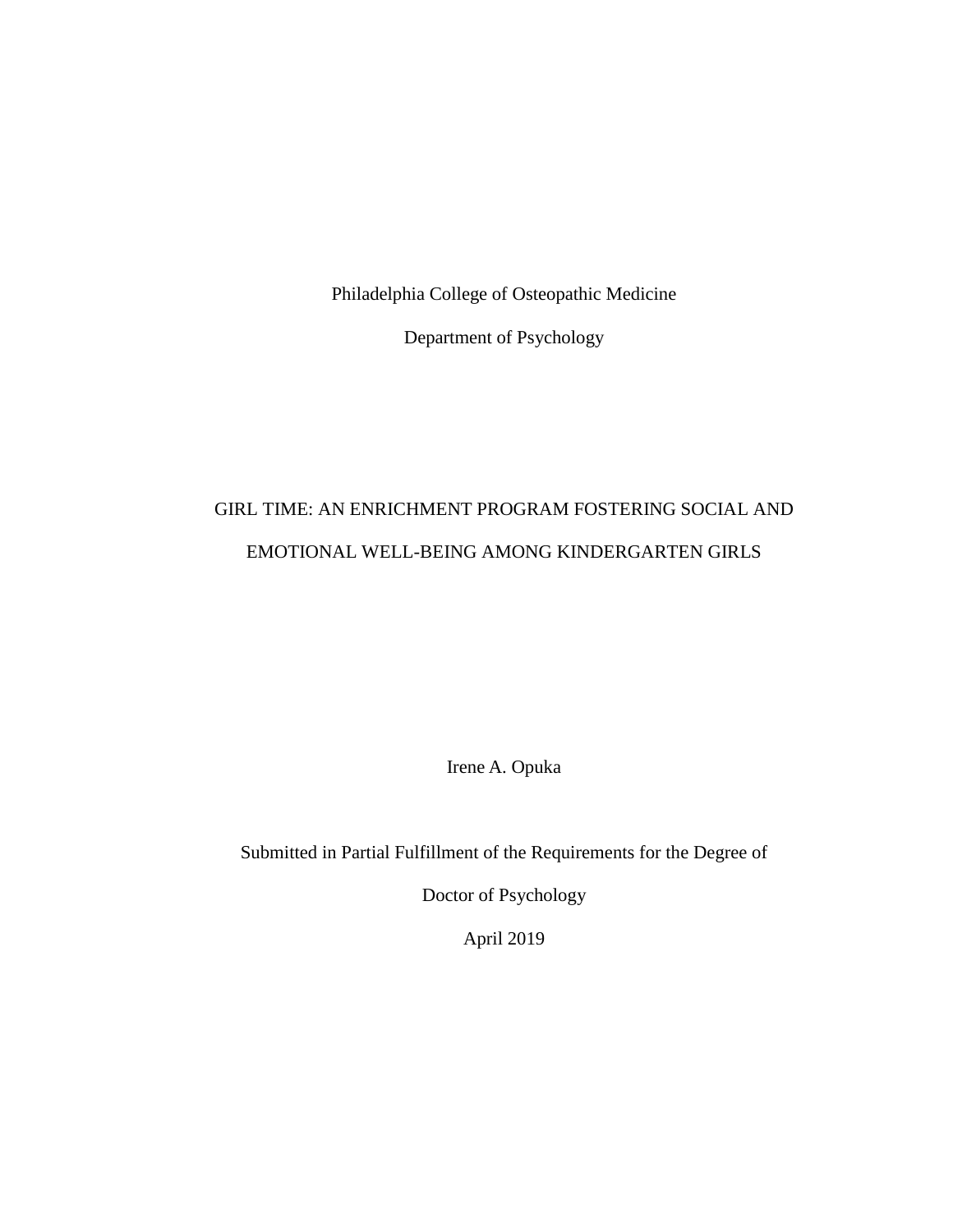# SCHOOL OF<br>DFESSIONAL AND<br>DFESSIONAL AND

## DISSERTATION APPROVAL

This is to certify that the thesis presented to us by Irene A. Opuka on the 14th day of March, 2019, in partial fulfillment of the requirements for the degree of Doctor of Psychology, has been examined and is acceptable in both scholarship and literary quality.

#### **COMMITTEE MEMBERS' SIGNATURES**

Chairperson

Chair, Department of School Psychology

Dean, School of Professional & Applied Psychology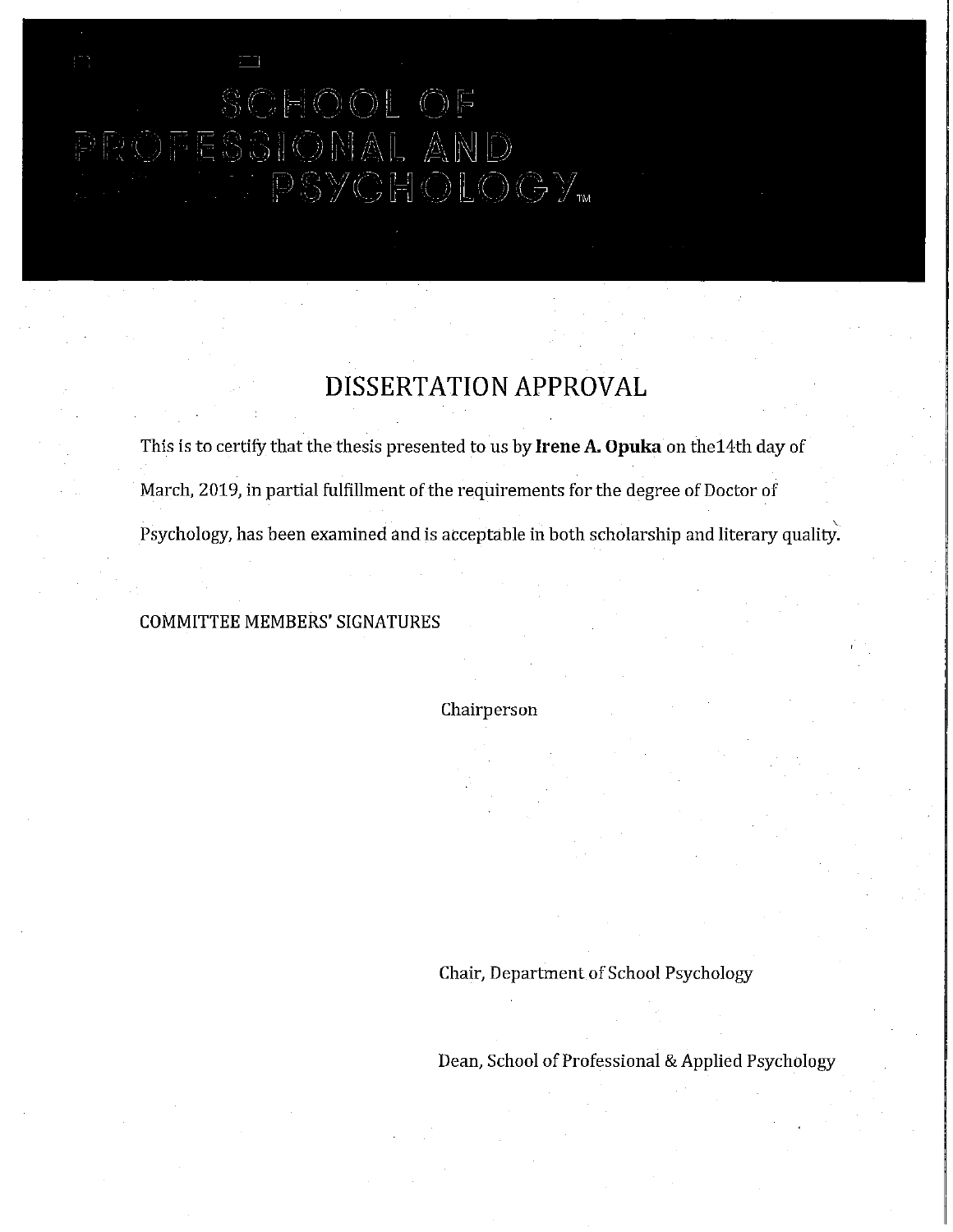#### **ACKNOWLEDGEMENTS**

<span id="page-3-0"></span>Special thanks to my immediate family and my support system who have cheered me on all through this marathon to the finish line. I would like to thank Dr. Ginny Salzer, my dissertation chair, for her patience and commitment in walking me through every step of the dissertation process that seemed so daunting in the beginning, and now that it is all behind me, it is fulfilling. I will always be indebted to my mentor, sister, and friend, Dr. Satira Streeter-Corbitt, who has always believed in me and has been there for me. Much appreciation to my colleague and friend, Courtney Jones, MS-CCC, for her dedication as project lead of the GIRL TIME program. I am grateful for my current work family, who has been relentlessly supportive of my pursuit of this terminal degree in a wide range of ways. Most importantly, all credit to the "Guy" upstairs, for I couldn't have done this without His favor.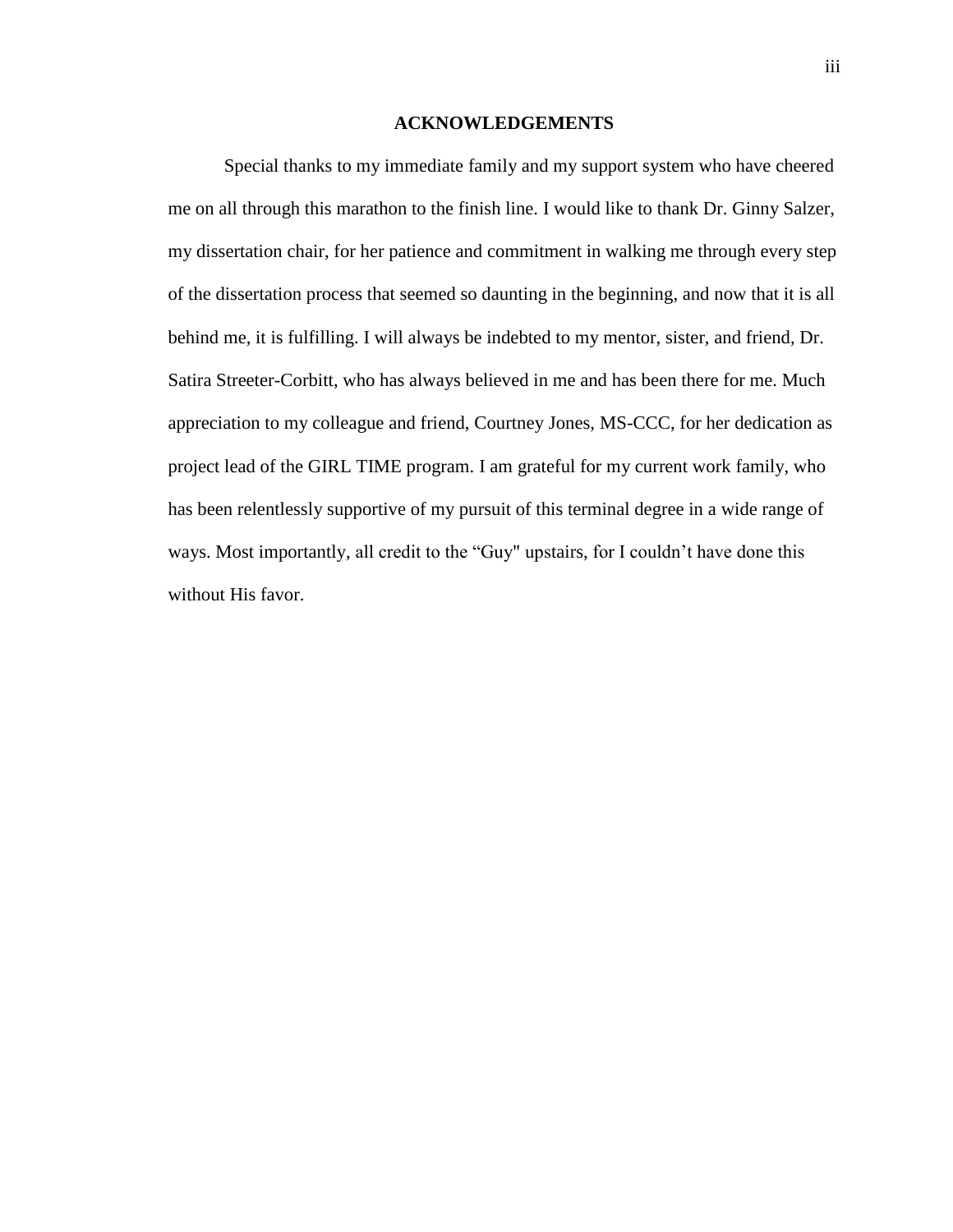#### ABSTRACT

Early identification and intervention are essential in meeting the unique needs of all children and families (Bagdi & Vacca, 2005). In addition to studying the growth of separate emotions and their importance for mature development, researchers have discovered that early-childhood years are a key time for developing capacity to control and regulate emotions (Nuttall, Romero, & Kalesnik, 1999). Schools are designed to promote emotional well-being, and GIRL TIME could be viewed as part of a responsive and collaborative approach to a child-centered service continuum that includes promotion, prevention, and intervention. Effective social-emotional-behavioral interventions have been found to change the balance between risk and protective factors in favor of more adaptive short- and long-term outcomes (Bagdi & Vacca, 2005).

*Keywords*: preschool, at risk, social development, early childhood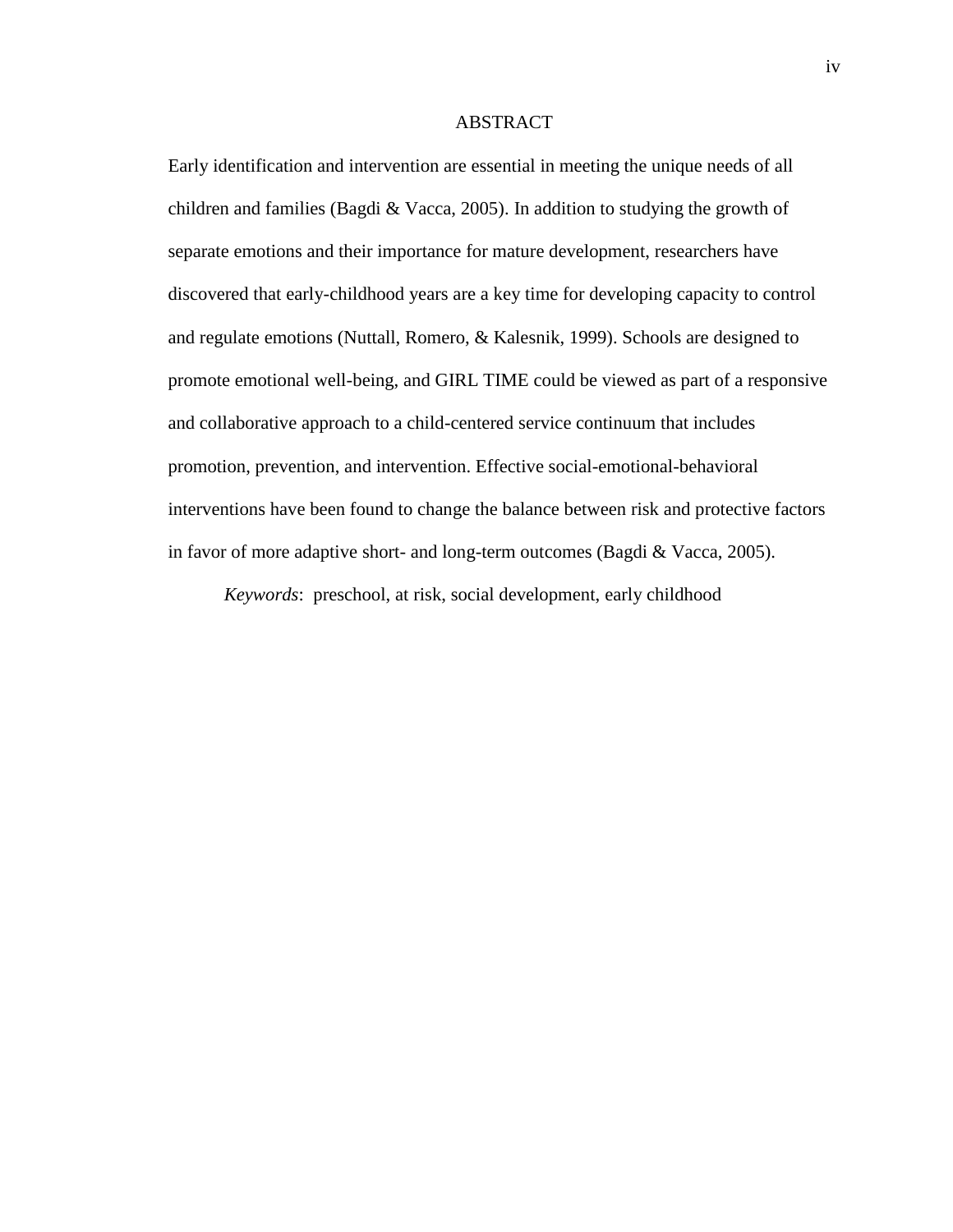## **TABLE OF CONTENTS**

<span id="page-5-0"></span>

| 43 |
|----|
|    |
|    |
|    |
|    |
|    |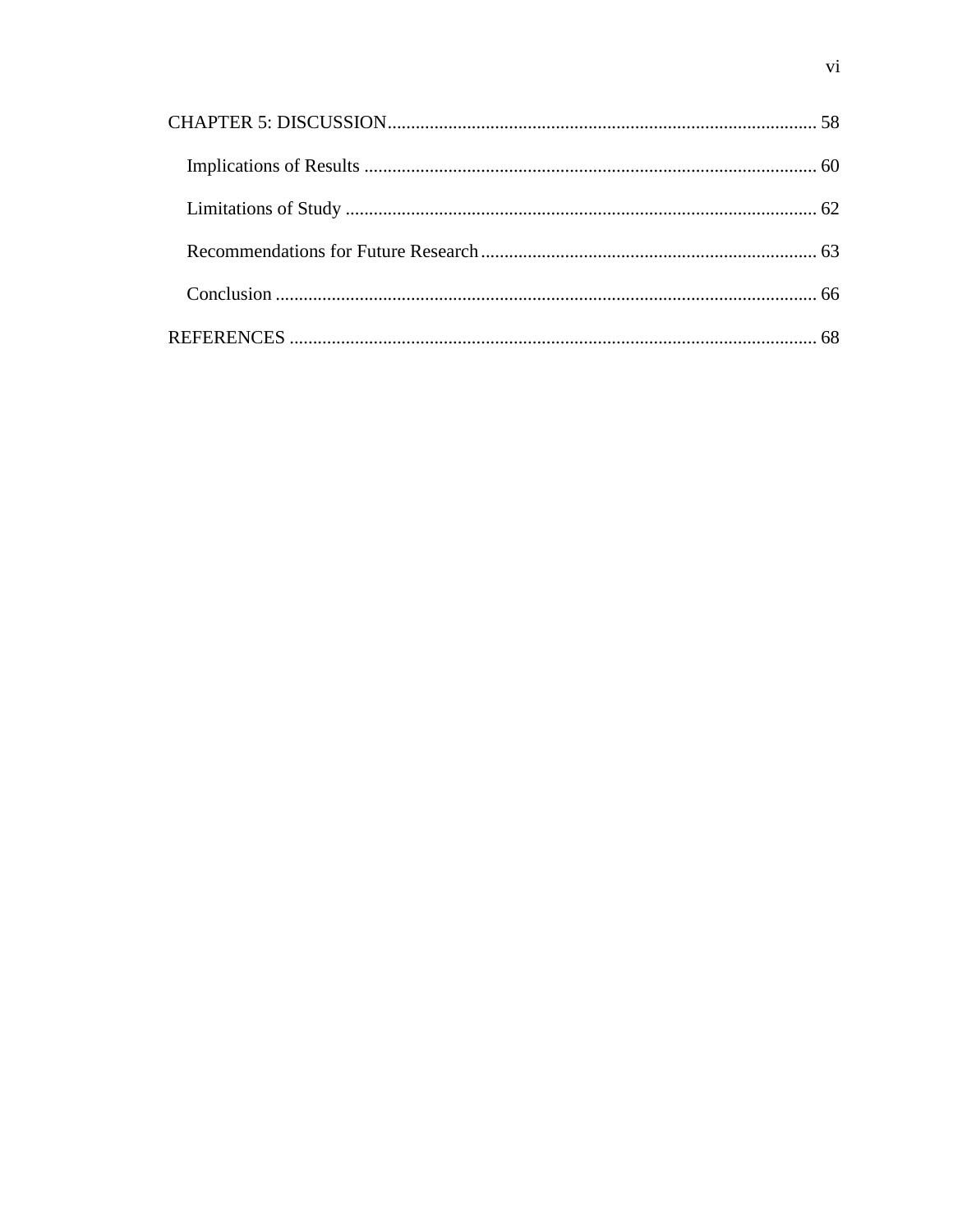### LIST OF TABLES

<span id="page-7-0"></span>

| Table 1. Individual DECA Benchmark Scores for Attachment and Relationships (AR)49                                                                               |  |
|-----------------------------------------------------------------------------------------------------------------------------------------------------------------|--|
|                                                                                                                                                                 |  |
|                                                                                                                                                                 |  |
| Table 4. Individual DECA Benchmark Scores for Behavioral Concerns (BC)53                                                                                        |  |
| Table 5. BASC-3 Behavioral and Emotional Screening System (BASC-3 BESS) -<br>Individual Behavioral and Emotional Risk Index (BERI) t scores------------------55 |  |
|                                                                                                                                                                 |  |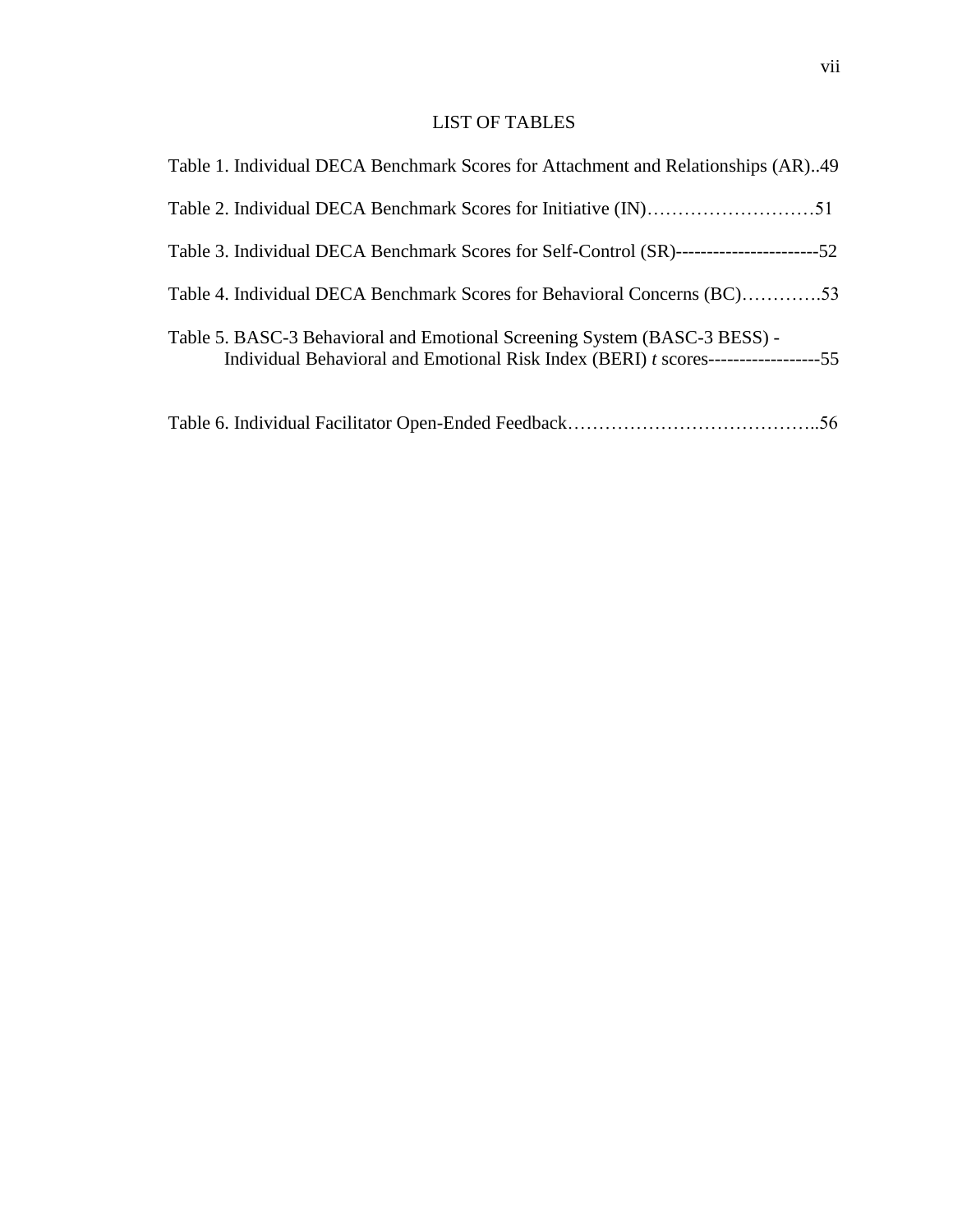#### CHAPTER 1: INTRODUCTION

<span id="page-8-0"></span>GIRL TIME is an enrichment program intended to facilitate the development of social competence. The main goal of this study was to examine whether the program would positively influence appropriate social behaviors among kindergarteners who were considered at risk for social development. These girls were reported to exhibit deficit skills in regulating their emotions and behaviors and/or in forming relationships with adults and making friends. Among several dimensions of early temperament assessed, one element of behavioral regulation, the inability to modulate impulsive behavior, emerged as a significant predictor of externalizing problems later in childhood (Caspi, Henry, McGee, Moffitt, & Silva, 1995).

GIRL TIME was intended to impact nine African American female students who were identified as at risk for social developments while in prekindergarten through Grade 4 (PK-4). These girls were observed and/or reported to have repeated behavioral difficulties, such as with waiting for their turn, sharing with peers, or following adult directions, during academic year 2017-2018. They had at least three weekly behavioral incidents that were discussed with administrators and/or recorded under incidents in DeansList, the schoolwide database. In addition, these girls were rated by their teachers using the Devereux Early Childhood Assessment (DECA) and earned scores of less than 41, suggesting "Need" for attachment, initiative, and/or self-control, and earned scores greater than 59 for behavioral concerns.

During GIRL TIME, these girls engaged in a range of social activities, from learning the basics of healthy food choices to making jewelry. These activities were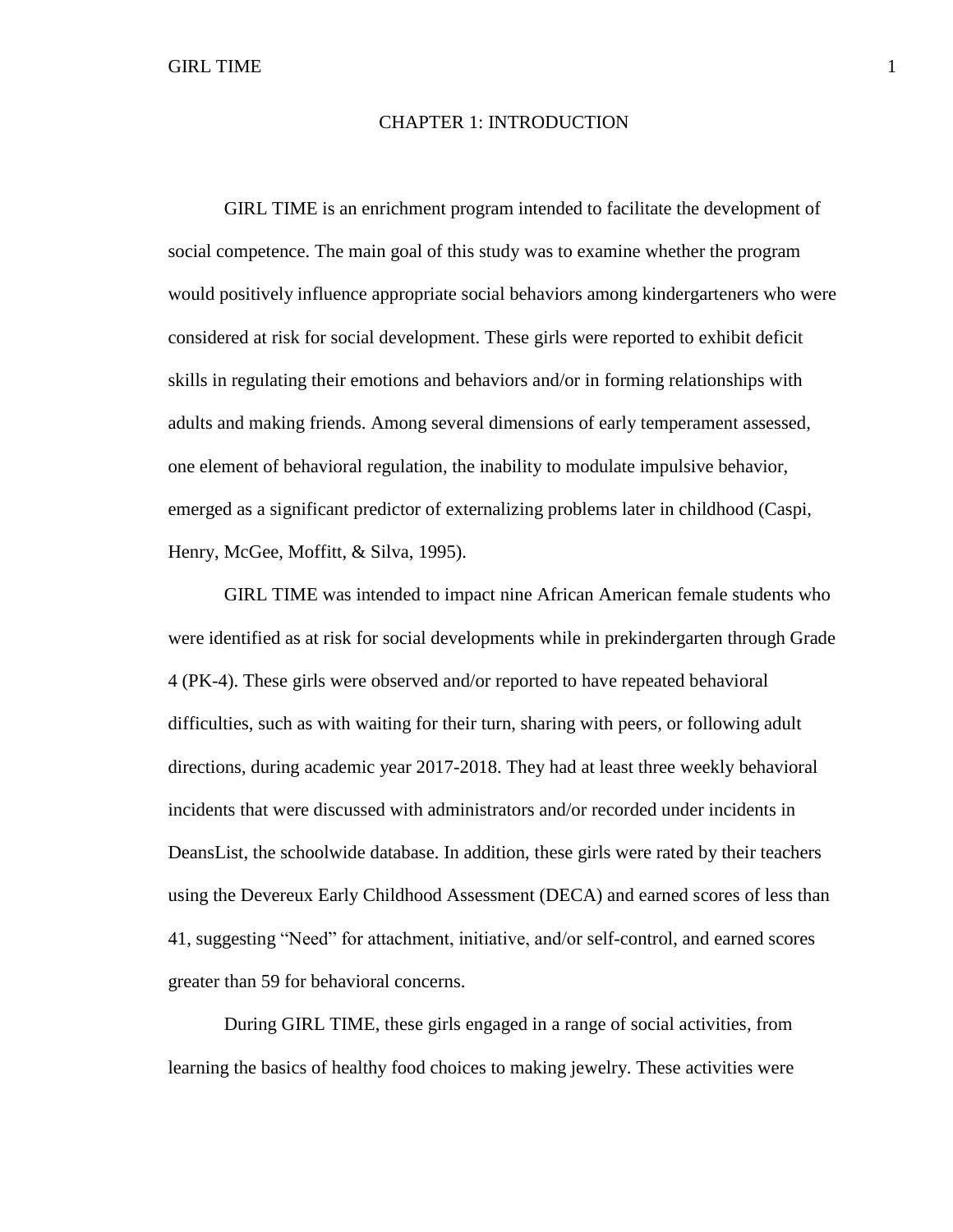geared to introducing fun experiences while naturally initiating opportunities to help develop the students' social skills, problem-solving abilities, and relationship building. In order to gauge the outcomes of the GIRL TIME program, their teachers evaluated each student using the Behavior Assessment for Children-3rd Edition Behavioral and Emotional Screening System (BASC-3 BESS). The BASC-3 BESS was completed in October 2018 as a preassessment of the students' emotional, social, and behavioral status in school and at the end of 8 weeks as a postassessment. Additionally, the DECA was administered in Fall 2018 and Winter 2019 to monitor progress based on the strategies these girls were exposed to through their participation in the GIRL TIME program.

#### <span id="page-9-0"></span>**Statement of the Problem**

Limited social development has been related to behavioral difficulties with following directions and getting along with peers impacting social interactions. Social skills are behaviors that appear to enhance peer acceptance, friendship, or other positive relational outcomes (Ladd, 1999). The purpose of this study was to explore an increase of appropriate social behaviors by participating during the intervention block in an enrichment program that promotes teamwork, problem solving, and self-expression. A critical milestone during the preschool years is children's ability to initiate and maintain positive social interactions. In other words, preschoolers must become socially competent, as this ability has an impact on children's overall development and long-term well-being (Veiga et al., 2017).

The girls who participated in the study were identified as struggling with taking turns, and therefore, they were observed to become easily upset during learning centers, for example, an activity that is typically student directed with the guidance of a teacher.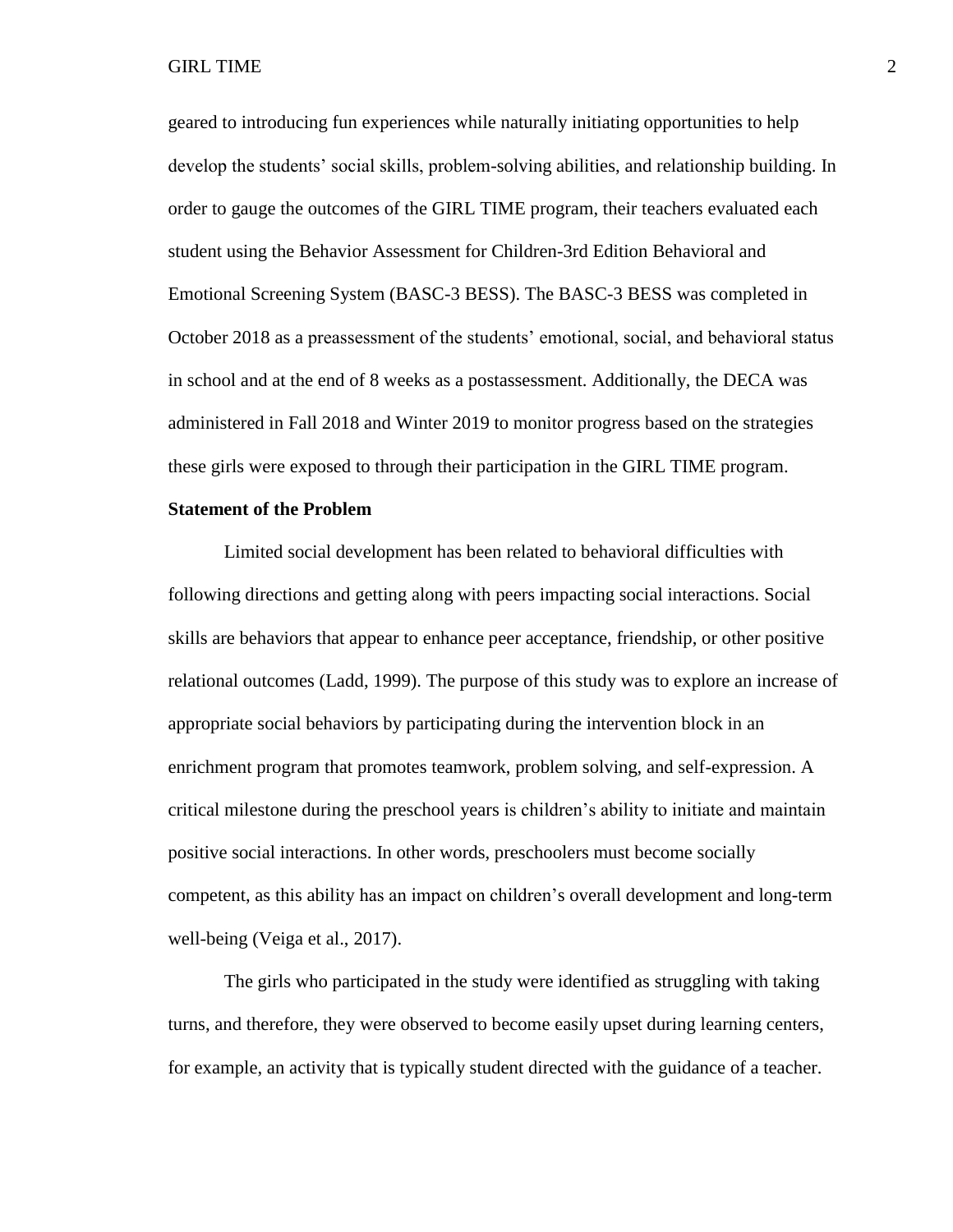Recent research has found that learning centers have a positive influence on the development of language, social skills, and cognition of young children who participate in these environments. Learning centers require students to share and take turns with the learning materials (e.g., blocks, headsets, crayons). When selecting students to share or for a responsibility, a common reminder teachers use in the learning environment is "Everyone will get a chance." Despite this reminder given multiple times a day, these particular students may push or hit their peers when their names are not called for leadership roles, such as holding the door, being the line leader, or being the "caboose."

During structured and unstructured times, these students often were reported to exhibit difficulties with trying different ways to solve a problem or to be resistant to trying new activities. In those moments, these children often were observed to choose the same activity over and over or to have temper tantrums when shown different ways to engage in a familiar activity or introduced to a new activity. Theory-based practices suggest that learning centers are appropriate for children in the classroom and help enrich their world. Teachers have reported that when children choose to participate and try new activities, they become engaged in the activity and are excited about the possibilities that are offered.

During social interactions, these students involved in the study had been reported to demonstrate some difficulties with cooperating with others, playing well with others, or handling frustration in healthy ways. These difficulties were reported to lead to frequent rough play, use of unkind words or unsafe hands, or at times temper tantrums. The variation in play behavior (e.g., fantasy, role, exercise, or rough-and-tumble) has been related to children's social competence. However, these different forms of play can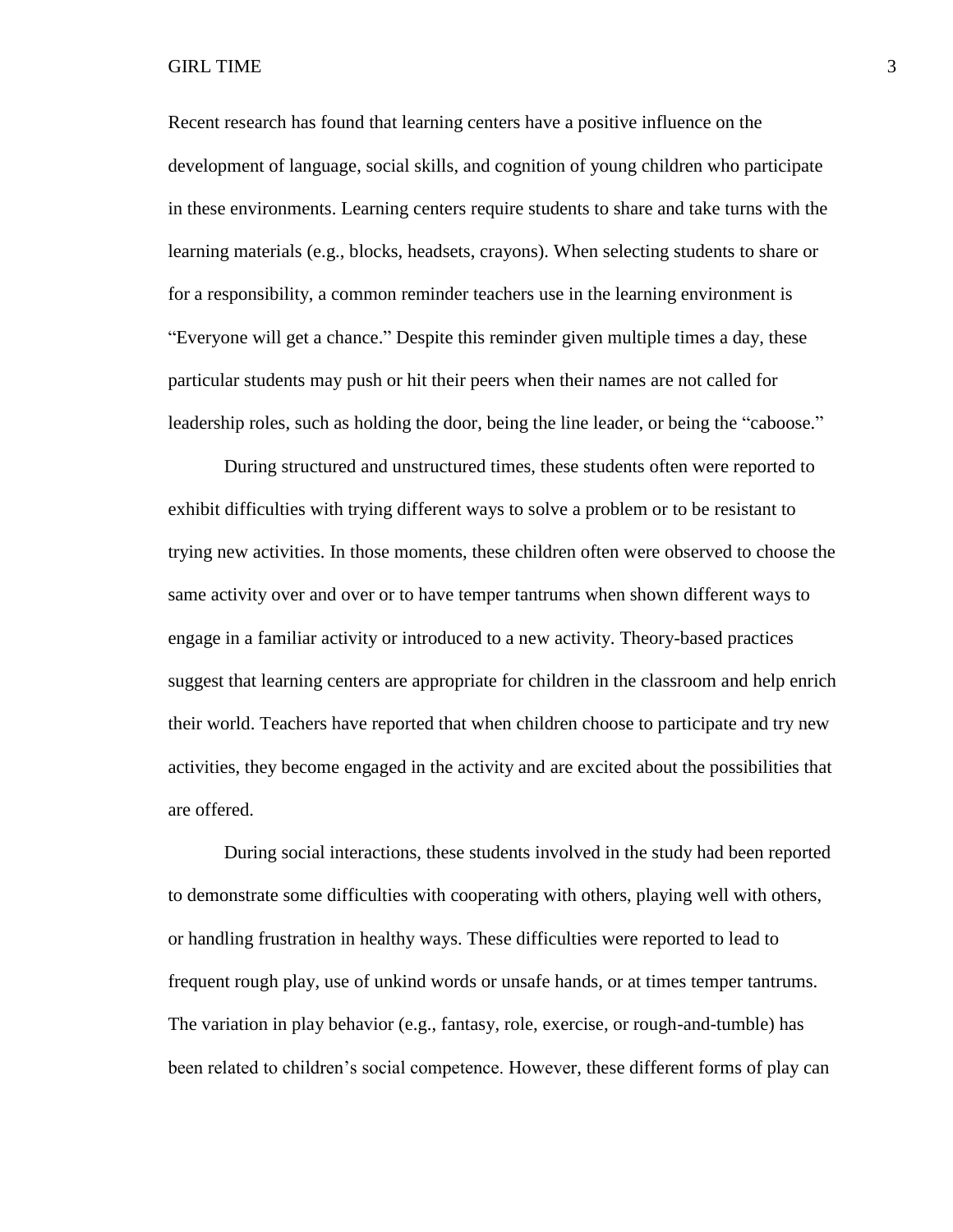have different functions during the development of children's social competence (Veiga et al., 2017). During ages 2 to 5 years old, children typically become more skilled at interacting and at managing emotions, placing them in a better position to continue thriving in a social world (Denham et al., 2003).

#### <span id="page-11-0"></span>**Purpose of the Study**

The goal of this study was to evaluate a school enrichment program for kindergarten girls. Teaching social skills communicates to children society's expectations for behavior (McArthur, 2002). While often the case, parents and educators should not assume that students will automatically act in an acceptable manner just because adults expect them to do so. This study helps to illustrate the social growth this opportunity can have on girls by teaching them how to connect with other students and also how to explore feelings/emotions beyond the academic setting. Empirical data support the idea that when students' positive behaviors are apparent in the class, they receive positive verbal messages from peers, teachers, and other staff members, often enhancing students' awareness and perception of their self-worth. Students need social skills to participate in the cooperative learning activities that are used in most classrooms (McArthur, 2002). This study helps demonstrate the positive outcome of teaching social skills.

#### <span id="page-11-1"></span>**Summary of the Methodology**

Nine African American girls who were identified at risk for social-emotional development during PK-4 participated in GIRL TIME, an enrichment program conducted during the kindergarten intervention block. GIRL TIME was held during a consecutive 8 week period every Tuesday for 45 minutes starting October 2018. The girls participated in various social activities that allowed them to explore feelings/emotions while sparking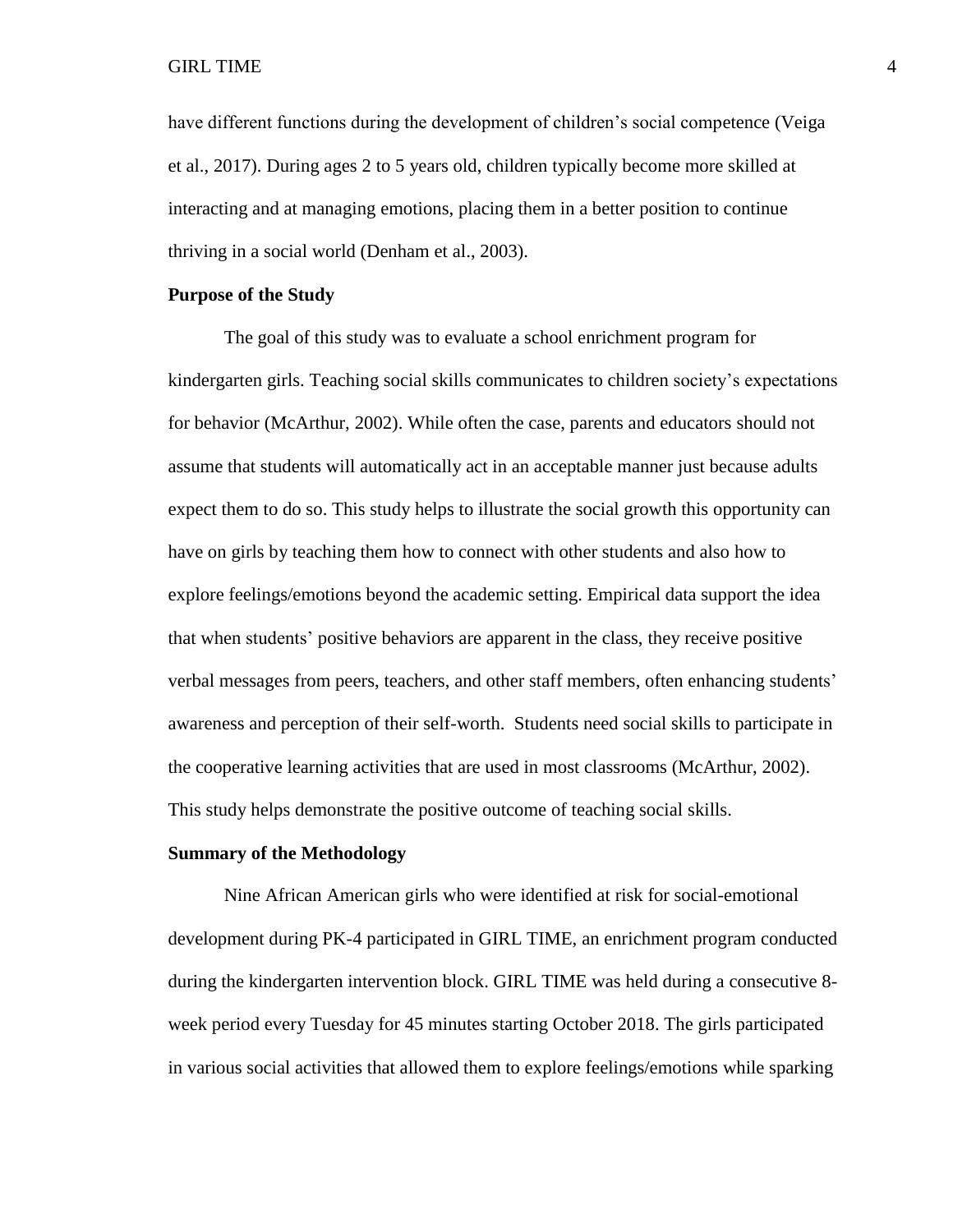artistic abilities beyond the academic setting. Pre- and post-assessments were used to measure the girls' progress.

#### <span id="page-12-0"></span>**Hypothesis**

Enrichment social activities have a positive influence on the social development of at-risk kindergarten girls.

#### <span id="page-12-1"></span>**Summary of GIRL TIME**

GIRL TIME will demonstrate a positive influence on appropriate social behaviors among kindergarten girls who are considered at risk for social development. During PK-4, these girls were rated by their teachers as performing below their same-aged peers as evidenced by the social-emotional benchmark tool DECA, administered at least twice a year. Empirical findings have found a strong correlation between a child's DECA scores and kindergarten readiness. When teachers emphasize social skills in the classroom and create a climate of cooperation and respect for others, fewer discipline problems and less negative behavior result (McArthur, 2002). These girls engaged in activities geared toward teaching them to work well with others by sharing, waiting for their turns, expressing themselves in healthy ways, expanding their problem-solving skills, and building relationships. Teaching social skills communicates to students society's expectations for their behavior (McArthur, 2002).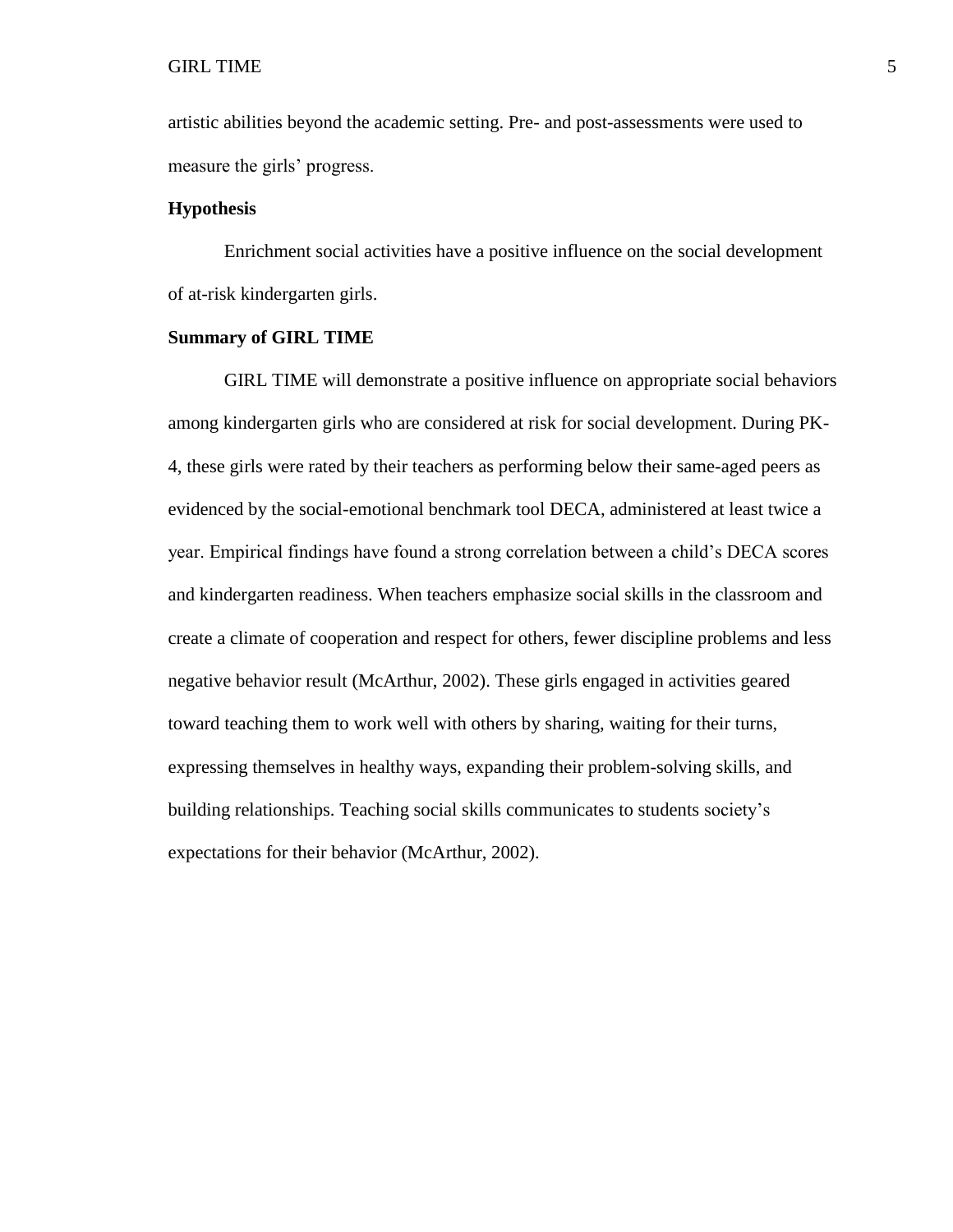#### CHAPTER 2: LITERATURE REVIEW

#### <span id="page-13-1"></span><span id="page-13-0"></span>**Introduction**

**Early-childhood intervention**. Science of learning illustrates that the brain is adaptable and can be influenced by positive experiences; on the other hand, the brain is vulnerable and can be harmed by negative experiences. Often wheneducatorshear the term *early childhood intervention,* they think of intentional strategies to address a child with a disability or one whose early life experiences are dominated by risk factors, such as adverse childhood experiences. While the presence of risk factors does not always mean a child will develop social-emotional difficulties, they can increase the chances of this happening.

GIRL TIME is viewed as a protective factor related to the idea that the participating girls have good experiences (e.g., making shea butter, making smoothies, designing jewelry) that naturally allow them to develop the tools to have positive socialemotional skills. Empirical literature supports the idea that the more protective factors in a child's life, the lower the chances of him or her developing difficulties. Protective factors have been linked to good outcomes for children and furthermore serve to protect children when they are exposed to risk.

Young children undergo sensitive developmental processes and experience many important changes throughout the preschool years (McGoey, Rispoli, Schneider, Clark, & Novak, 2013). Upon entering the preschool setting, the young child's world is changed from one that was entirely centered on the home and his or her primary caregiver to one that includes an unfamiliar, changing institution in which the child is often cared for by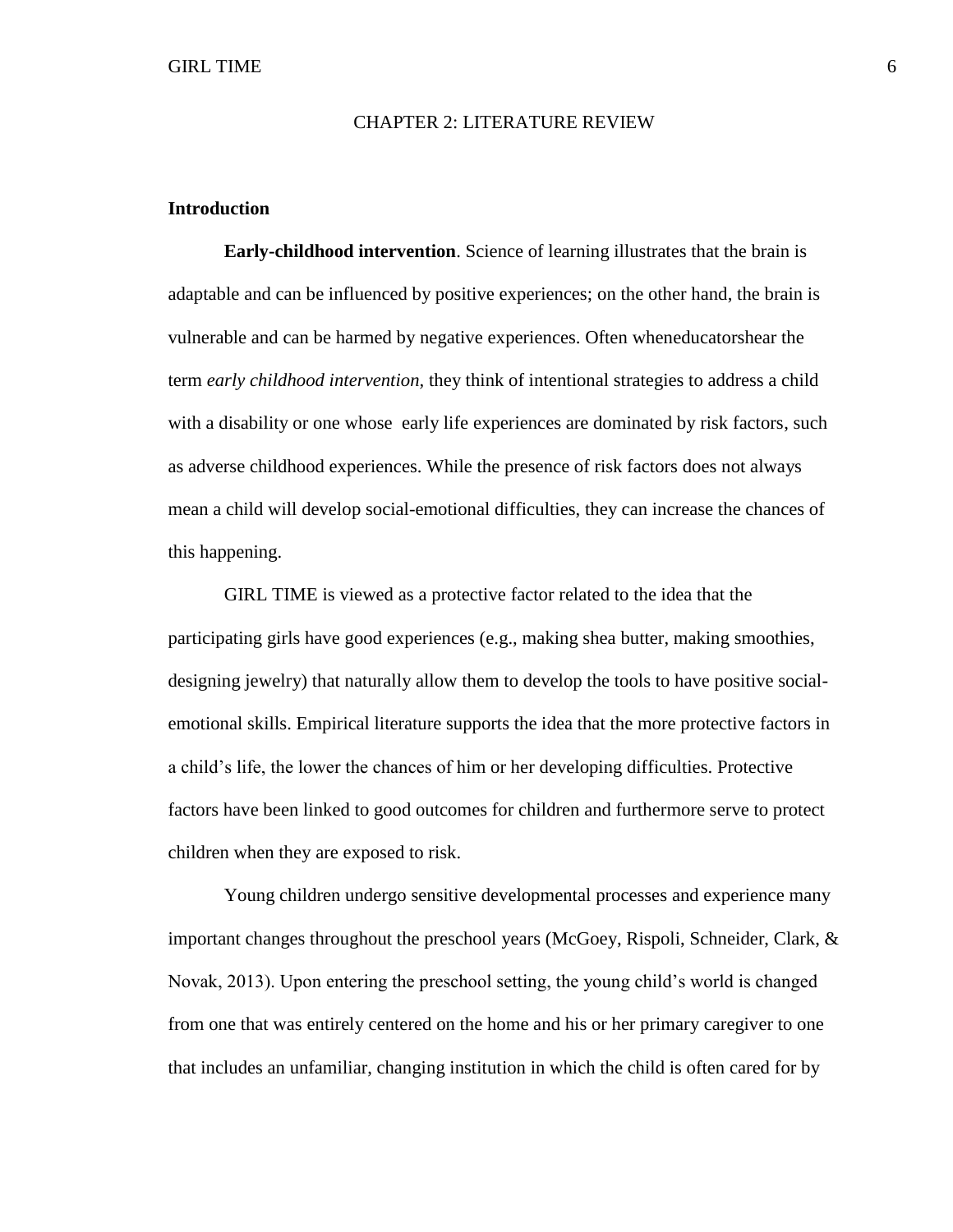#### GIRL TIME  $\qquad \qquad \qquad$  7

multiple adults (McGoey et al., 2013). Most preschool children are able to adjust to this change in environment and behavioral expectations, while some exhibit persistent behavioral difficulties that have been reported to impede their learning and the learning of others. A successful transition to formal schooling represents an important developmental milestone; however, not all children are ready to enter kindergarten (Stacks, 2005).

#### **Devereux Early Childhood Assessment (DECA).**

DECA (LeBuffe & Naglieri, 1999) is one of the reliable and valid assessment instruments developed within the past 2 decades that provides important developmental and diagnostic information on social-emotional behaviors in young children (McCabe  $\&$ Altamura, 2011). DECA is a frequently used assessment of social-emotional development and behavioral adjustment in early childhood.

Protective factors have been associated with academic success, prosocial outcomes, and self-efficacy, especially at the preschool level. Studies have used protective factors of Initiative, Attachment, and Self-Control, as measured by the Devereux Early Childhood Assessment Clinical Form (DECA-C), to determine them as predictive factors of academic success, as well as of prosocial outcomes. The DECA program is a primary prevention program that is implemented at the universal and/or target levels. The DECA-C is a standardized, norm-referenced behavior rating scale for children 2 to 5 years old.

The DECA-C evaluates the frequency of 27 positive behaviors related to three protective factors: Attachment, Self-Control, and Initiative. The DECA-C also includes a 10-item Behavioral Concerns Screener, which measures a variety of challenging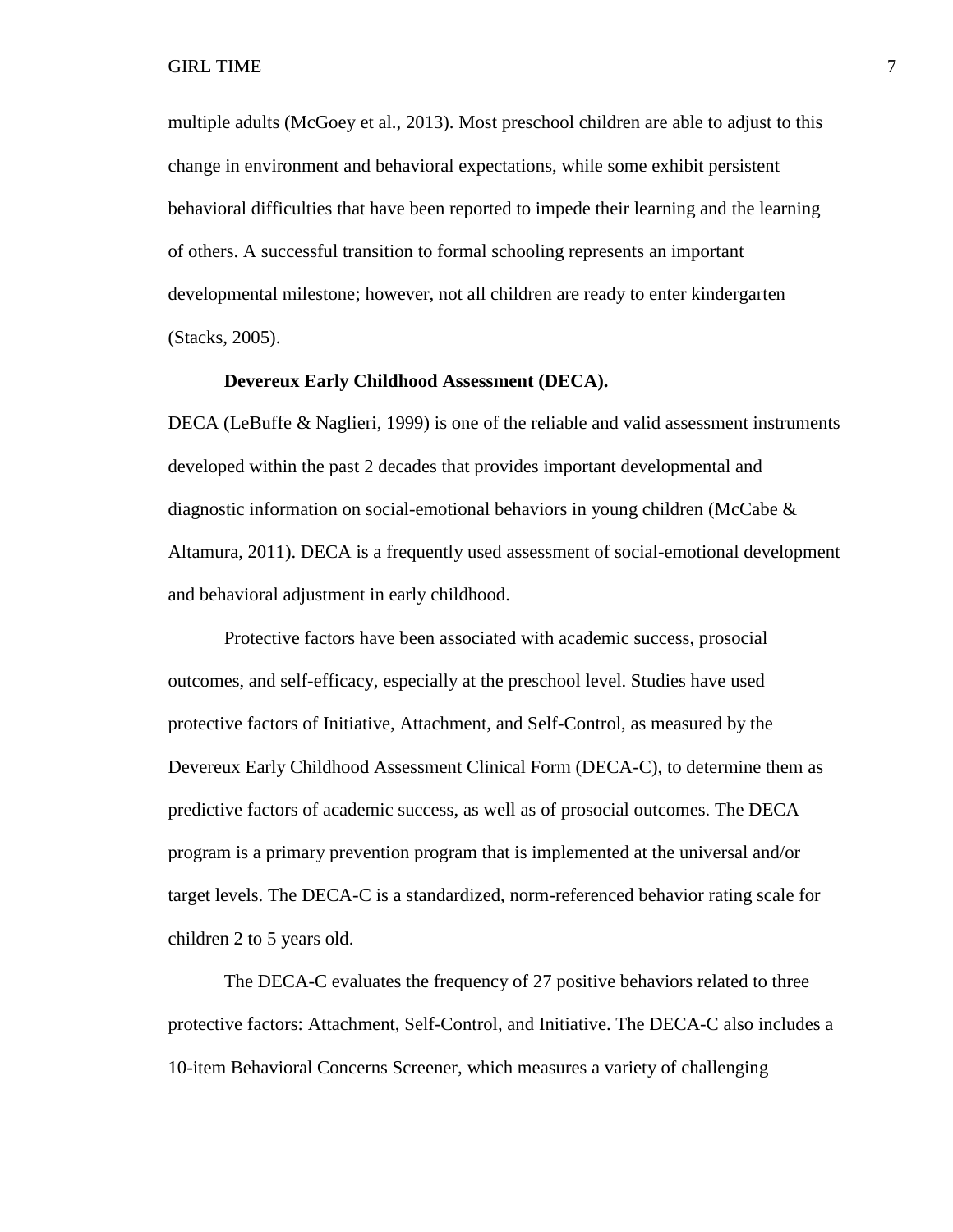behaviors seen in preschool children. Attachment describes the relationship between a child and the important people in his or her life, such as caregivers, teachers, and peers. Initiative is a child's ability to try new activities and do things for him or herself, such as asking questions, making and carrying out plans, exploring, and using creativity. Selfregulation is a child's ability to tell right from wrong and to behave in appropriate ways, such as thinking before speaking or acting, solving problems, or calming down. Behavioral concerns suggest that a child may need to further develop skills in handling strong emotions, paying attention, or getting along with others. These students may have earned DECA scores of less than 41, suggesting "Need" for attachment, initiative, and self-control, and DECA scores greater than 59 suggest behavioral concerns. Reportedly, research studies have confirmed a strong correlation between a child's DECA scores and kindergarten readiness.

Measuring emotional competence is important in an early-childhood curriculum because emotional competence is directly related to social competence (McCabe & Altamura, 2011). Social competence, in turn, is predictive of many positive developmental outcomes, including academic success, interpersonal acumen, and healthy psychological adjustment (Odom, McConnell, & Brown, 2008). Social-emotional competence emerges through earlier developmental competencies, and therefore, assessment should be focused on all ages to ensure acquisition of important socialemotional milestones (McCabe & Altamura, 2011). Fewer measures are available to assess social-emotional behavior in young children, and the technical adequacy of the available instruments is typically not as strong as that of measures for older children (McCabe & Altamura, 2011). However, empirical literature has illustrated that social-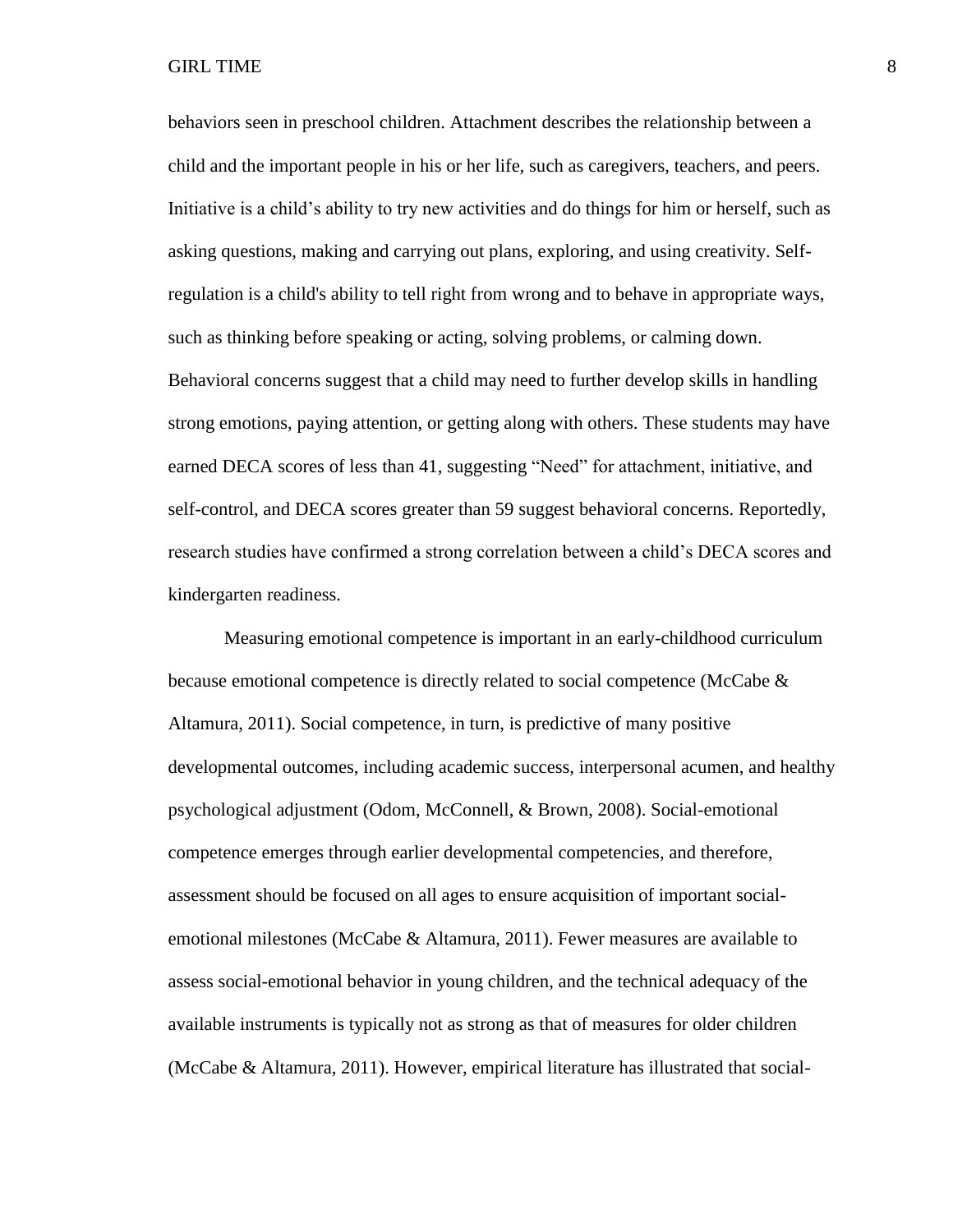emotional behavior of a young child is highly situational specific, and unless assessment includes all the settings that influence a child's behavior, the scope and utility of the assessment results are more limited.

**Protective factors in early childhood**. Early childhood is usually considered the ages between 2 and 7 years, the most crucial stage for forming various social and emotional bonds. As reflected in Bronfenbrenner's theory, a child's development is shaped by the different systems of the child's environment and also by the reciprocal relationships among the systems. Each child is unique. He or she may respond to different environments in different ways, and every child develops at his or her own pace. Therefore, such factors as extracurricular activities have an impact on a child's social development. Extracurricular activities enhance a child's learning experience, as well as his or her overall development. According to the National Association for the Education of Young Children (NAEYC), child development advances when children are challenged and given opportunities to acquire and practice new skills. Extracurricular activities have been found to provide children additional opportunities to form friendships, thereby promoting bonding and meaningful relationships with peers, as well as problem solving and creativity.

According to the American Academy of Pediatrics (AAP), social-emotional development within the first few years of life sets a precedent and prepares children to be self-confident, trusting, empathic, intellectually inquisitive, competent in using language to communicate, and capable of relating well to others (Collaborative for Academic, Social, and Emotional Learning [CASEL], 2004). Healthy social and emotional development refers to a child's emerging ability to experience, manage, and express the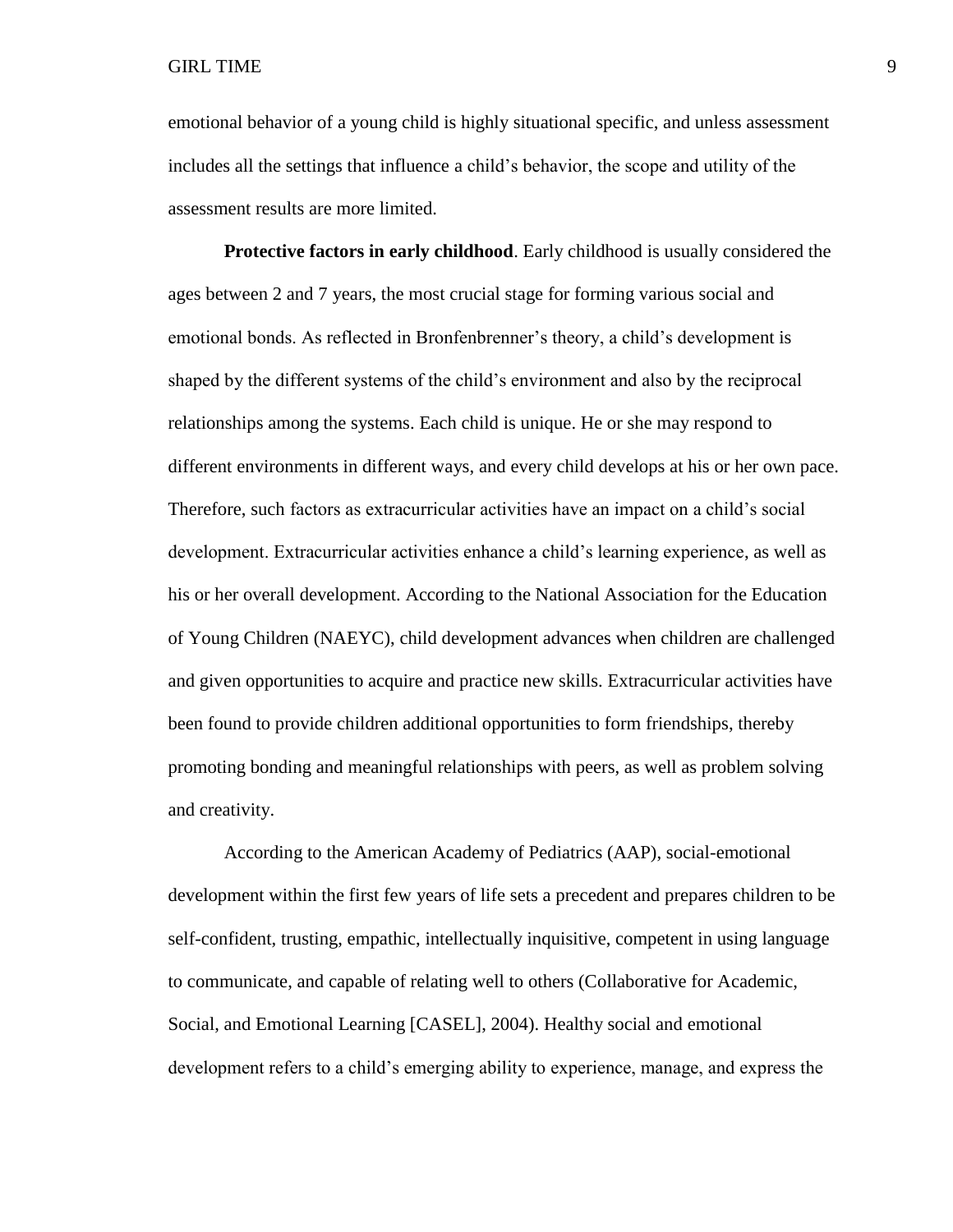full range of positive and negative emotions; develop close, satisfying relationships with other children and adults; and actively explore their environment and learn (CASEL, 2004).

According to Poulou (2015), the rapid developmental changes occurring during early childhood place children at risk of emotional and/or behavioral difficulties. While some preschool children sooner or later overcome the transient developmental difficulties, these difficulties are predictive of future developmental maladjustment for a large number of children (Poulou, 2015). The behavioral difficulties are usually hypothesized as externalizing or internalizing behaviors.

Children often engage in problem behavior when they do not know what to do or how to do it (Corso, 2007). The expectations of the preschool classroom are likely to differ in a variety of ways from expectations experienced by children at home or in other settings (Corso, 2007). Children cannot be expected to understand the new routines or expectations of the preschool environment unless those expectations are taught and reinforced in ways that are meaningful to each child (Corso, 2007).

Research has documented a variety of child, family, and community factors that are associated with behavioral problems in children (Stacks, 2005). Additionally, such factors as prenatal exposure to drugs and alcohol, complications with childbirth, and genetic makeup clearly interact with the preschool child's environment and can contribute to the onset and persistence of externalizing behaviors (Stacks, 2005). Earlychildhood professionals have reported an increase in problem behaviors, such as aggression, in the classroom setting; however, for many children these early behavioral patterns are not simply transient or indicative of normal developmental differences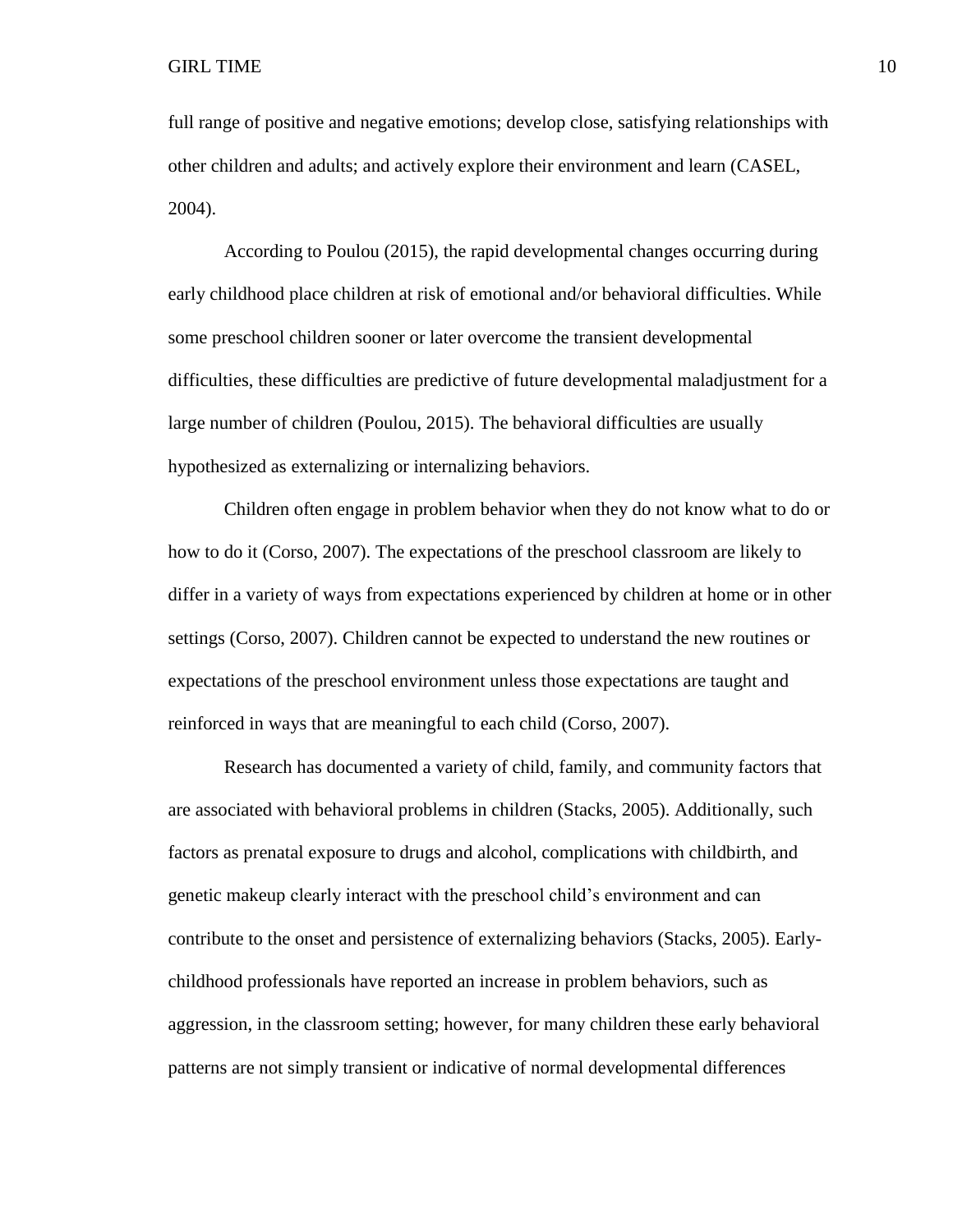(Stormont, Smith, & Lewis, 2007). According to Stacks (2005), specific behaviors, such as temper tantrums, clowning, hitting, and trouble paying attention, are associated with externalizing problems and are normal for typically developing preschool children. However, when these behaviors are severe and persist across situations, they can be predictive of more serious or clinical levels of behavioral problems.

Research has documented that not all children with early-appearing problems continue to have difficulties, but roughly half the children identified with problems by preschool age maintain such behavioral patterns into elementary school (Campbell, 1995). Although extensive research has found that the emergence of challenging behavioral patterns typically occurs within the early-childhood period, less research has been conducted on protective factors within early-childhood school-based settings (Stormont et al., 2007).

One approach to working with problem behavior that has efficacy with schoolaged populations and is ideal for early-childhood settings is the use of a school-wide positive behavioral support (SWPBS) framework (Stormont et al., 2007). SW-PBS is a process for working with children with problem behaviors that recognizes the multiple influences on problem behavior and provides school-based supports for developing and demonstrating appropriate behavior (OSEP Technical Assistance Center, 2004).

Although the need for early support for problem behavior is clear, the systematic use of key features of SW-PBS in early-childhood programs has not been widespread (Stormont et al., 2007). Accordingly, the key features of SW-PBS are to specifically define appropriate behavior that is expected in school settings (i.e., behavioral expectations), teach children these behavioral expectations in all school settings (i.e.,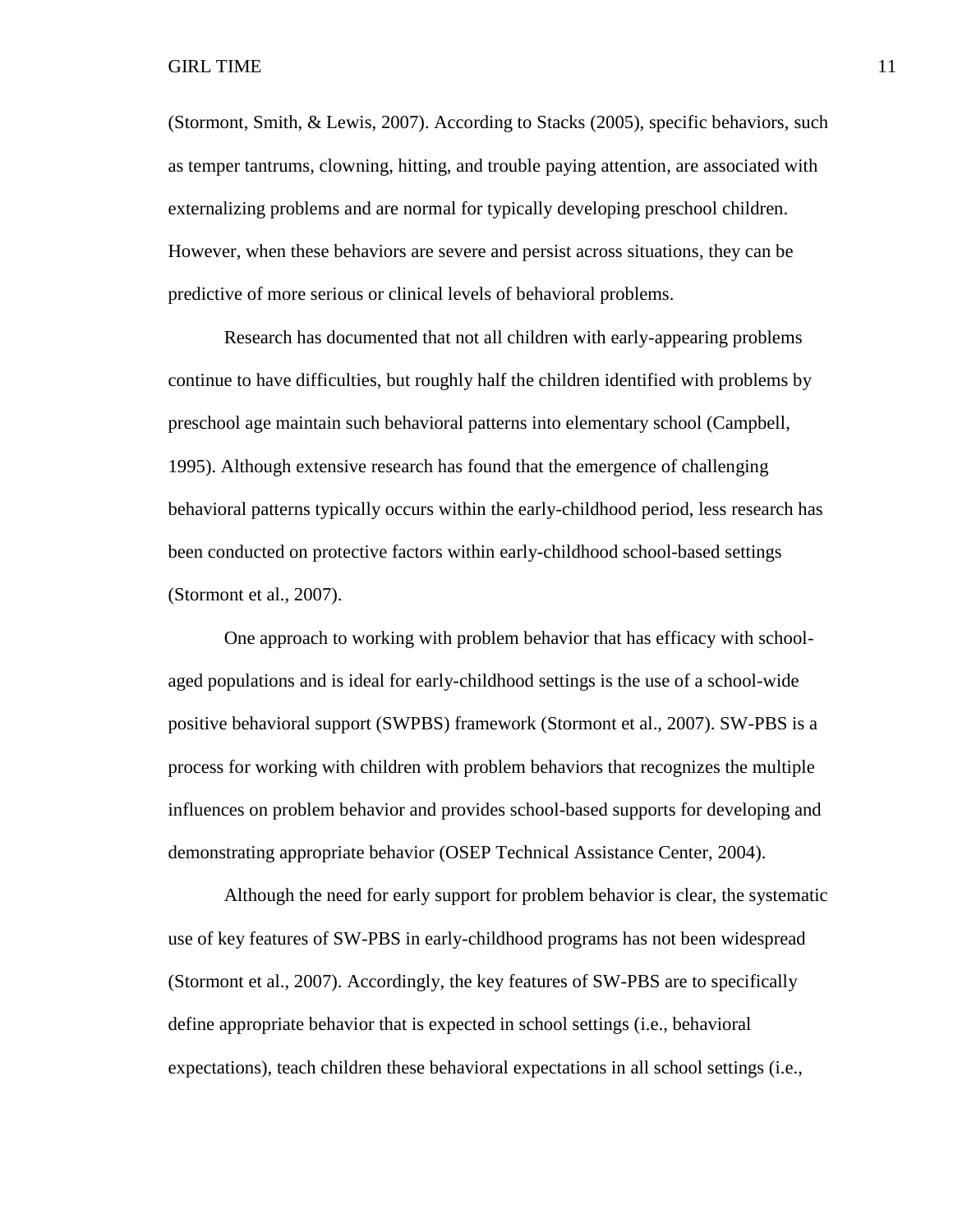classroom and nonclassroom settings), support appropriate behavior through prompting and providing specific feedback in various ways when it occurs, and use data to further guide decisions regarding supportive interventions (OSEP Technical Assistance Center, 2004). In addition to implementing the key school-wide universal interventions, the SW-PBS process also includes more focused interventions (i.e., small-group/targeted supports) for students who require more support in terms of environmental modifications, social-skills instruction, and/or practice opportunities (OSEP Technical Assistance Center, 2004).

Although minimal data-based studies have been conducted to date on the effectiveness of SW-PBS systems in early-childhood settings, several studies have been conducted on using strategies to support appropriate behavior in children at risk for behavioral problems (Stormont et al., 2007). Research on behavioral supports in Head Start settings has found that young children who received a 12-week social-skills intervention increased their adaptive behavior and decreased their problem behavior (Serna, Nielsen, Lambros, & Forness, 2000). Other research has similarly found that early intervention that targeted social skills, promoted positive social interactions, and used effective behavioral supports, including prompts and praise, was associated with increased social competence in children (Tankersley, Kamps, Mancina, & Weidinger, 1996).

#### <span id="page-19-0"></span>**Definition of Social Skills**

**Social-emotional skills.** Early-childhood mental-health literature defines socialemotional development as a child's ability to understand the feelings of others, control his or her own feelings and behaviors, get along with other children, and build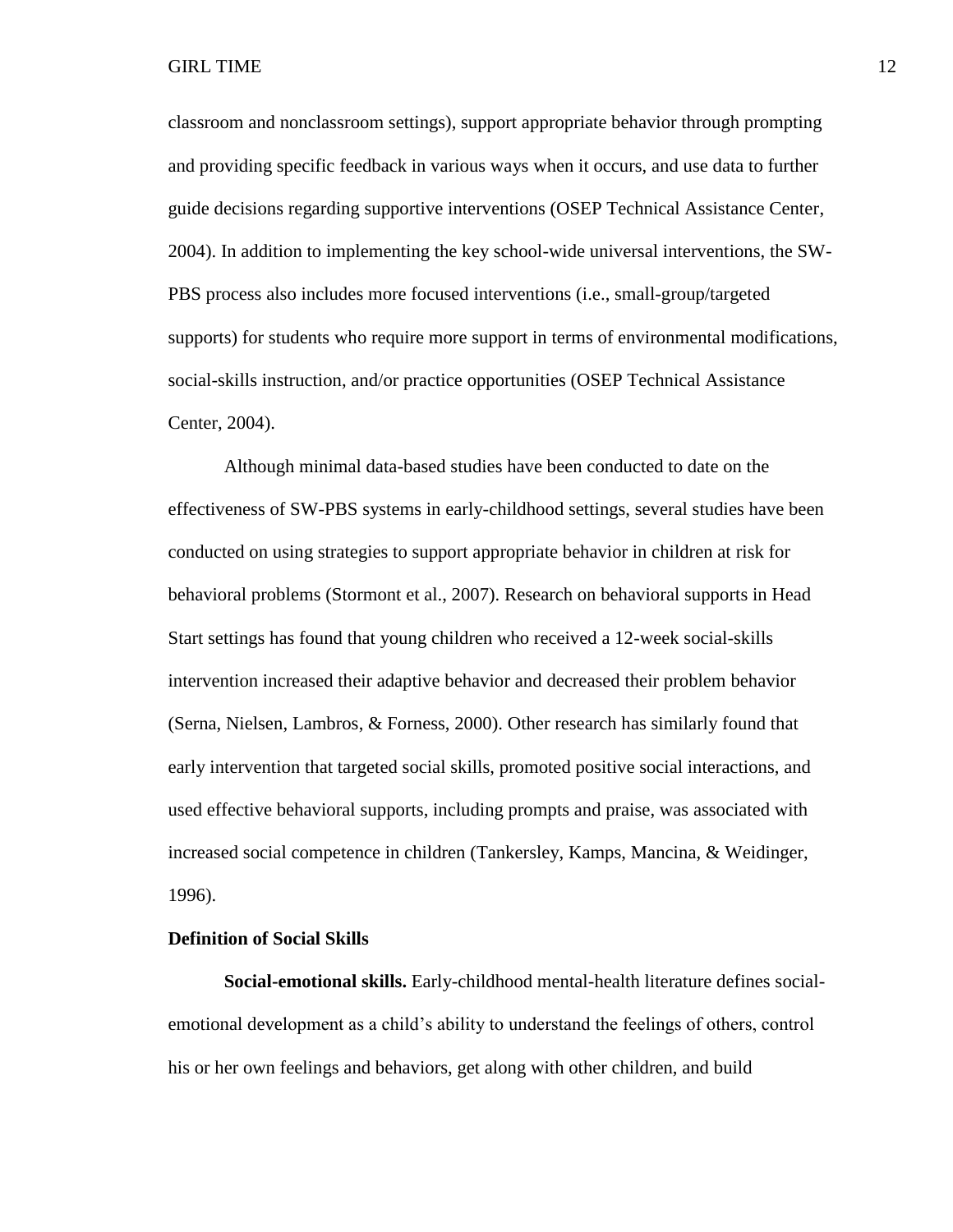relationships with adults. In order for children to develop the necessary basic skills, such as cooperation, following directions, demonstrating self-control, and paying attention, they must have social-emotional skills. These girls participating in GIRL TIME engaged in activities geared toward teaching them how to work well with others by sharing, waiting for their turn, expressing themselves in healthy ways, expanding their problemsolving skills, and building relationships. Teaching social skills communicates to students society's expectations for behavior (McArthur, 2002). People can think of children's emotions as ways in which they react to situations while social development refers to ways they get along with peers and form relationships (Ashiabi, 2007).

According to Gresham (2016), social skills can be conceptualized as a specific class of behaviors that an individual exhibits in order to successfully complete a social task. Social tasks might include entering a peer group, having a conversation, making friends, or playing a game with peers. Social competence, in contrast, is an evaluative term based on judgements (given certain criteria) as to whether an individual has performed a social task adequately. Social skills represent the ability to perform those behaviors important in enabling a person to achieve social competence (Spence, 2003).

These skills include a range of verbal and nonverbal responses that influence the perception and response of other people during social interactions (Spence, 2003). Individuals must be able to adjust the quantity and quality of nonverbal responses, such as eye contact, facial expression, posture, social distance, and use of gesture, according to the demands of different social situations. Similarly, verbal qualities, such as tone and volume of voice and rate and clarity of speech, significantly influence the impression people make upon others and their reactions to us (Gresham, 2016). According to Spence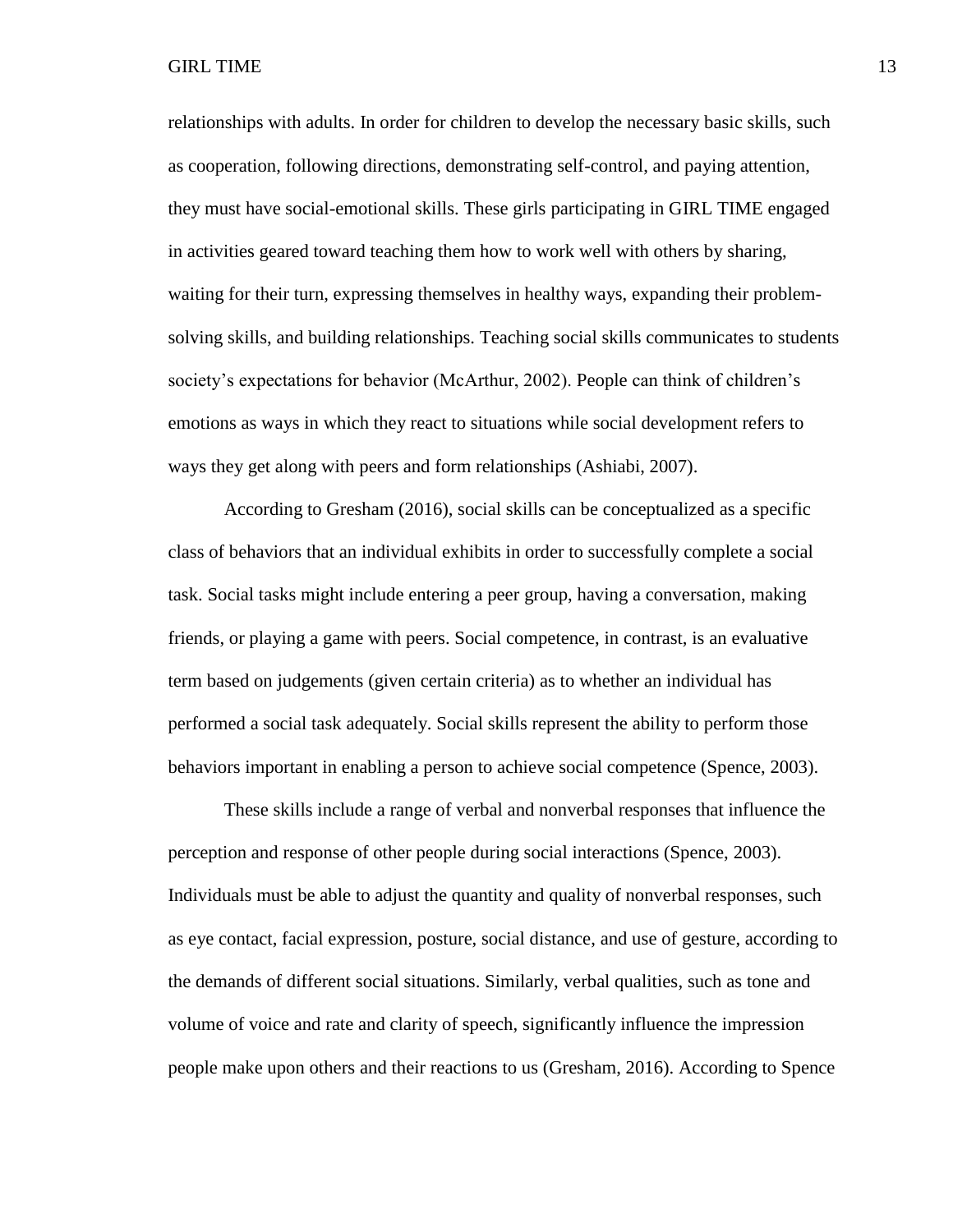(2003), these microlevel aspects of social skills, also referred to as basic social skills, are highly important in determining the success of social interactions. Individuals need to be able to integrate these microlevel skills to perform macrolevel social skills (i.e., complex performance skills within appropriate strategies for dealing with specific social tasks). For example, success in starting a conversation involves many microlevel social skills in addition to more complex skills, such as identifying appropriate moments to initiate the conversation or selecting appropriate topics for conversation (Spence, 2003). Young people require the skill to be able to deal with numerous social tasks, such as requesting or offering help, asking to join in, taking turns, or waiting for one's turn.

Social skills are learned, socially acceptable behaviors that allow a person to positively interact with others (Gresham, Elliott, Vance, & Cook, 2011). Social skills have been documented as essential for success in both academic and peer-group settings. Important social skills for success at school, according to teacher reports, include listening to others, following classroom rules, complying with teacher directives, asking for help, cooperating with peers, showing kindness to others, and controlling temper in conflict situations (Gresham et al., 2011). Social skills are central to the assessment of social competence. According to Gresham et al. (2011), deficits in social competence are part of several diagnostic criteria. In the current definition of emotional disturbance specified in the federal law that mandates free and appropriate public education for students with disabilities, two of the five criteria indicate social-competence deficits as part of the disability: (a) an inability to build or maintain satisfactory interpersonal relationships with peers and teachers and (b) the expression of inappropriate behavior under normal circumstances.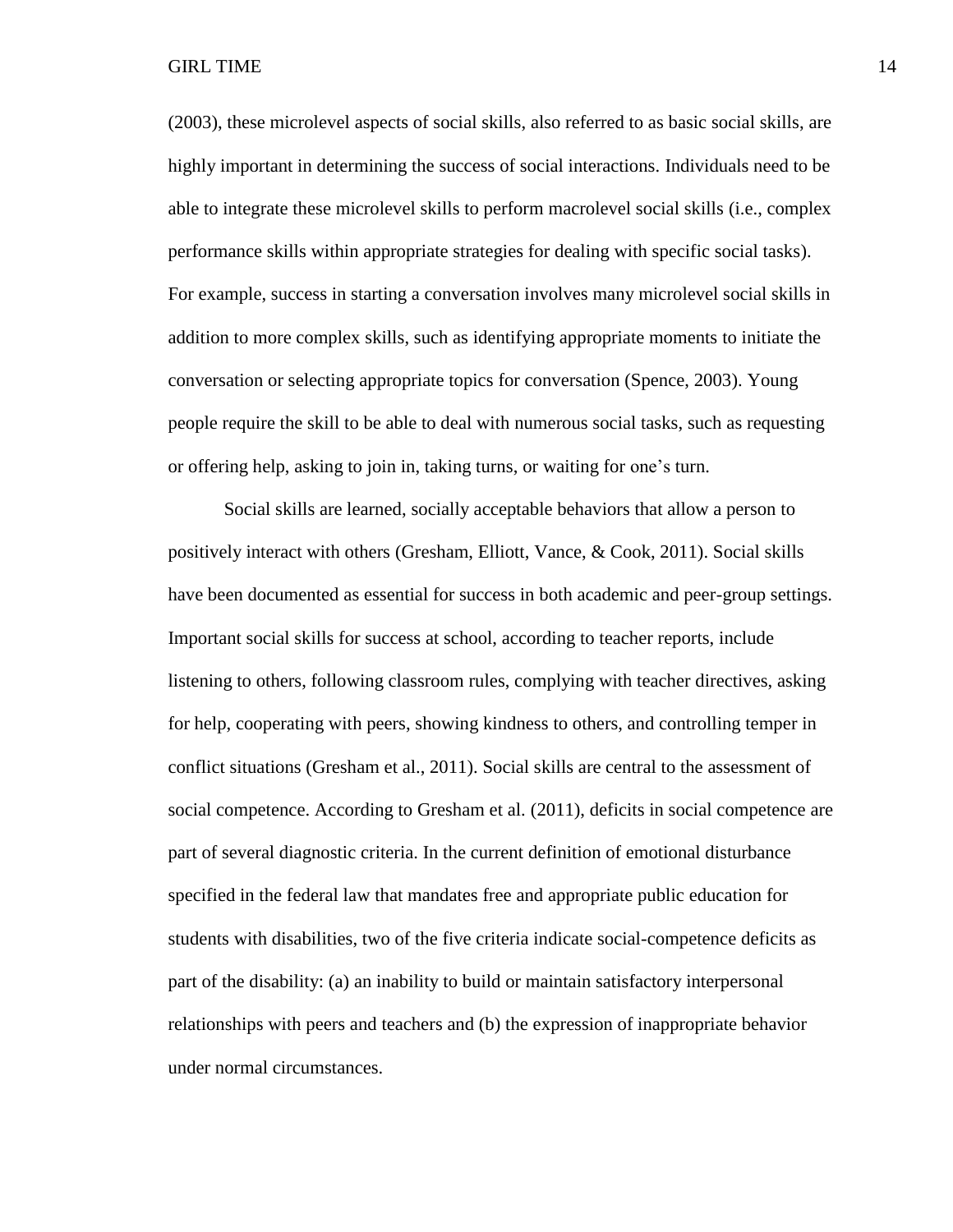Difficulties in interpersonal relationships are also part of many diagnostic criteria specified in the *Diagnostic and Statistical Manual of Mental Disorders* (4<sup>th</sup> ed., text rev.; *DSM–IV*–*R;* American Psychiatric Association, 2000). For example, the diagnostic criteria for attention deficit/ hyperactivity disorder, conduct disorder, and oppositional defiant disorder all specify that clinically significant impairment in social functioning must be clearly evident. Similarly, children diagnosed with autistic disorder must have severe and sustained gross impairment in reciprocal social interaction (American Psychiatric Association, 2000).

In the context of the social-behavior analysis framework, social skills are operationally defined as strengths, performance deficits, or acquisition deficits with or without competing problem behaviors. A social-skill strength can be defined as knowing how to perform specific social skills in a consistent and appropriate manner. According to Gresham (2016), social-skill strengths are important because they can be used as building blocks for the improvement of less well-developed social skills. According to Gresham et al. (2011), performance deficits can be conceptualized as the failure to perform a given social skill at acceptable levels even though an individual knows how to perform the social skill. These types of social-skill deficits can be thought of as "won't do" problems, in that the child knows how to but does not want to perform a particular social skill. These types of social-skill deficits can best be thought of as motivational or performance issues rather than as learning or acquisition issues. In contrast, an acquisition deficit results from either the absence of knowledge about how to perform a given social skill or the difficulty in knowing which social skill is appropriate in specific situations. Acquisition deficits can be characterized as "can't do" problems because the child cannot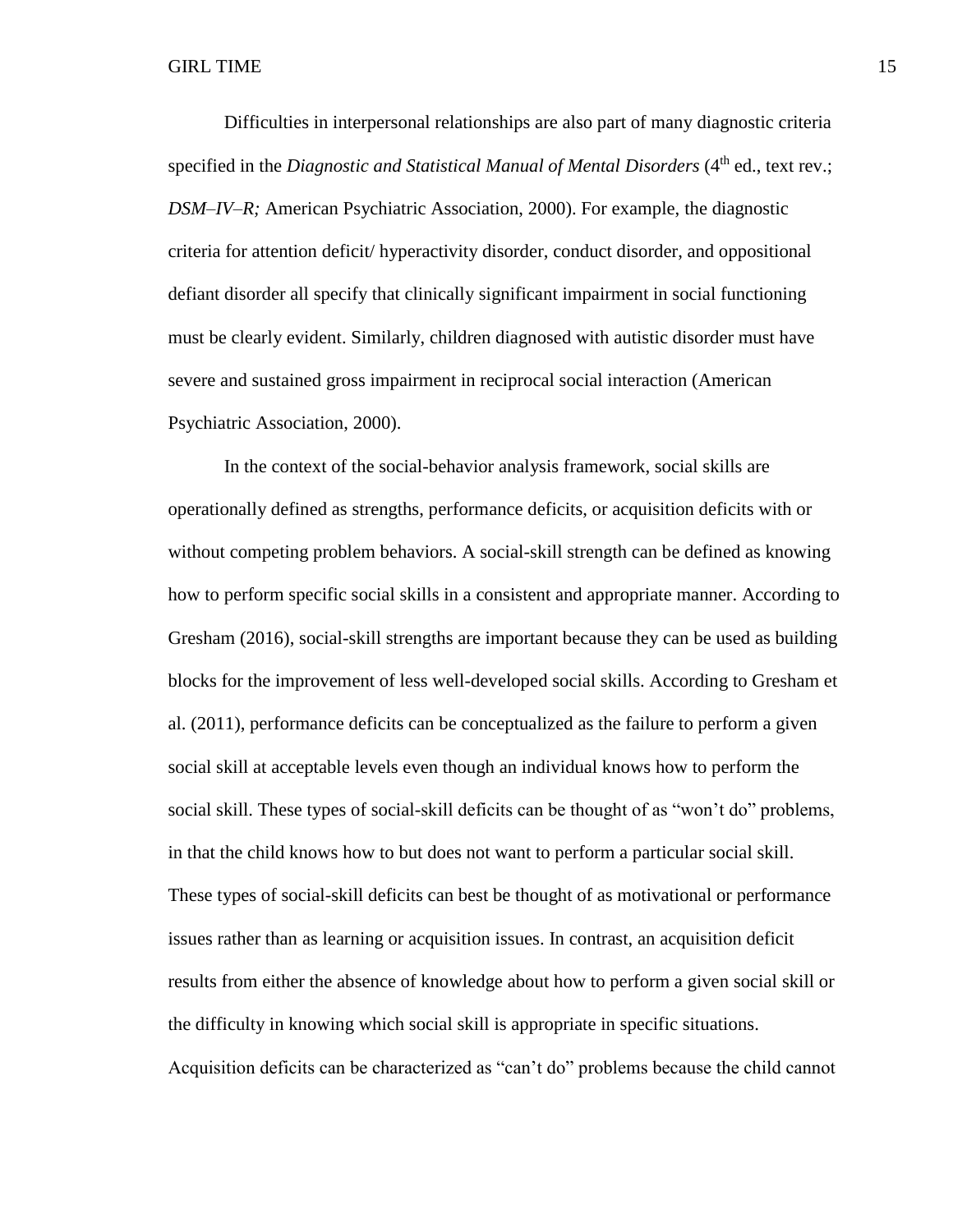perform a given social skill under the most optimal conditions of motivation (Gresham et al., 2011).

**Children and social interactions**. The development of social-emotional competence is an important milestone for preschool children, as children who are socially and emotionally competent in preschool are likely to enjoy success in academic and social areas in the future (Odom et al., 2008). Behavioral problems of childhood, however, typically emerge in the early years and are associated with deficits in social skills, emotional regulation, frustration tolerance, and social problem solving (Fantuzzo, Bulotsky, McDermott, Mosca, & Lutz, 2003).

Children who lack social-emotional competence in preschool are more likely than typical peers to experience transition problems into kindergarten, be unprepared academically, manifest a number of social and behavioral problems in grade school, and exhibit long-term problems academically and socially (Fantuzzo et al., 2003). Transition difficulties in the beginning of a child's school career set the stage for poor academic, social-emotional, and behavioral functioning later because the child may struggle to acquire skills needed for successful performance (McCabe & Altamura, 2011). Children who are interpersonally successful are more likely to be invited by peers to future play opportunities, whereas children who commit social errors are more likely to be rejected from current and future play situations (McCabe, 2006).

A lack of social-emotional competence in preschool may stem from the quality of the parent-child relationship (McCabe & Altamura, 2011). An insecure attachment formed between parent and child is characterized by mistrust, unreliable care, and lack of support. Consequently, the child may not feel that he or she can rely on the parent for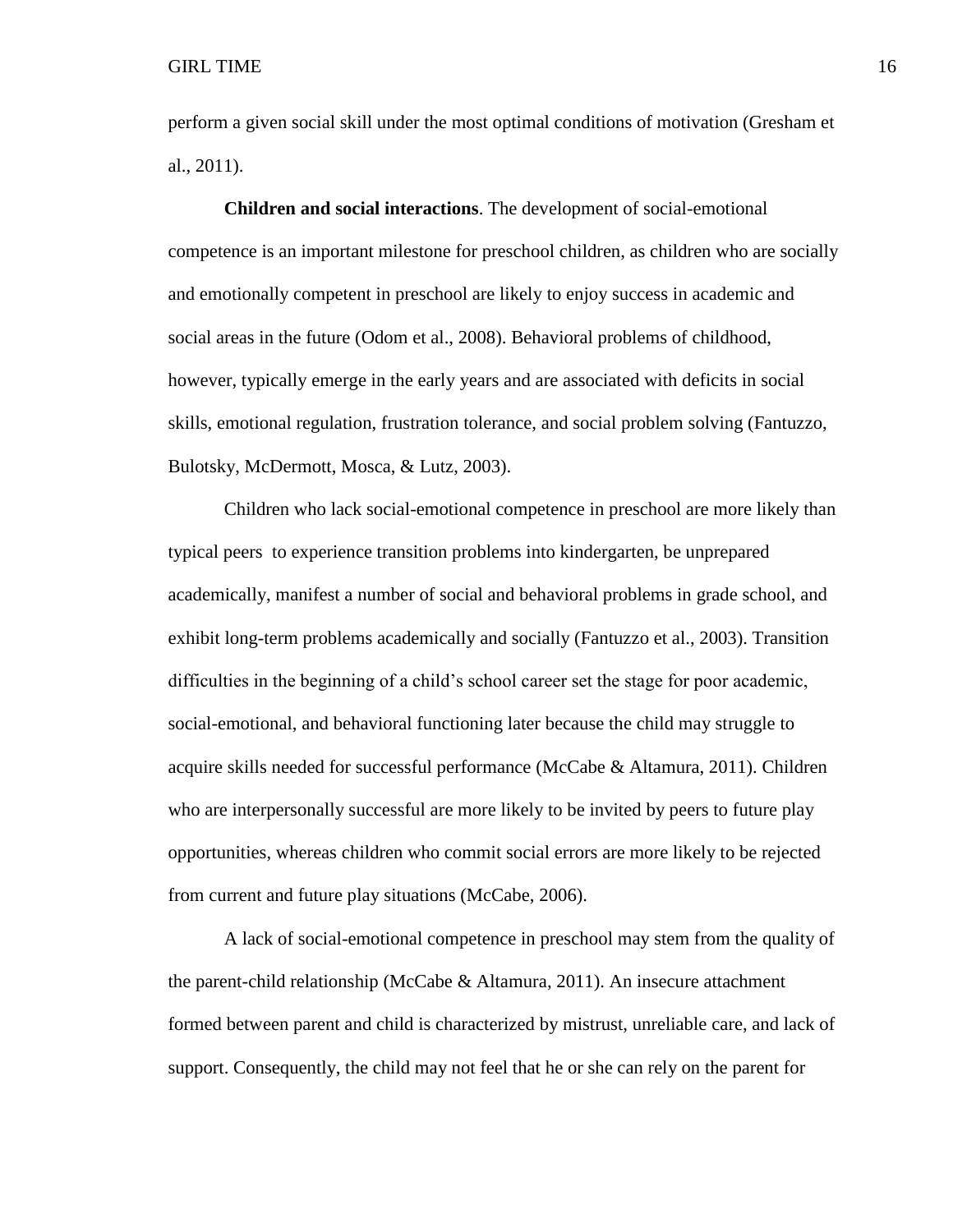emotional support, a situation that affects subsequent psychological, social, and emotional development (McCabe & Altamura, 2011). These early life events can create a negative developmental trajectory by impacting future social opportunities (McCabe & Altamura, 2011). Children with poor social competence have fewer opportunities for interaction with peers because they lack social skills; have emotion regulation difficulties; and are often ignored, neglected, or rejected by their peers (McCabe  $\&$ Altamura, 2011). Reduced socialization possibilities mean fewer opportunities to practice and hone social skills (McCabe & Altamura, 2011). Children need opportunities to engage in social interactions as a means to practice and perfect their social strategies (McCabe & Altamura, 2011). Preschool is an ideal time to remedy social-emotional delays, given the level of support available to children at this age, both at home and school, as well as sufficient time to practice and incorporate new skills into the behavioral repertoire (McCabe & Altamura, 2011). GIRL TIME provides kindergarteners the opportunity to practice their social strategies while engaging in various fun activities.

Social-emotional learning is the process through which children and adults acquire and effectively apply the knowledge, attitudes, and skills necessary to understand and manage emotions, set and achieve positive goals, feel and show empathy for others, establish and maintain positive relationships, and make responsible decisions (CASEL, 2016). These competencies are considered important, and the more developed they are, the more successful children are at school, at home, and in the community. They are the skills that allow children to calm themselves when angry, make friends, resolve conflicts respectfully, and make ethical and safe choices (CASEL, 2016; Weissberg, Durlak, Domitrovich, & Gullotta, 2015).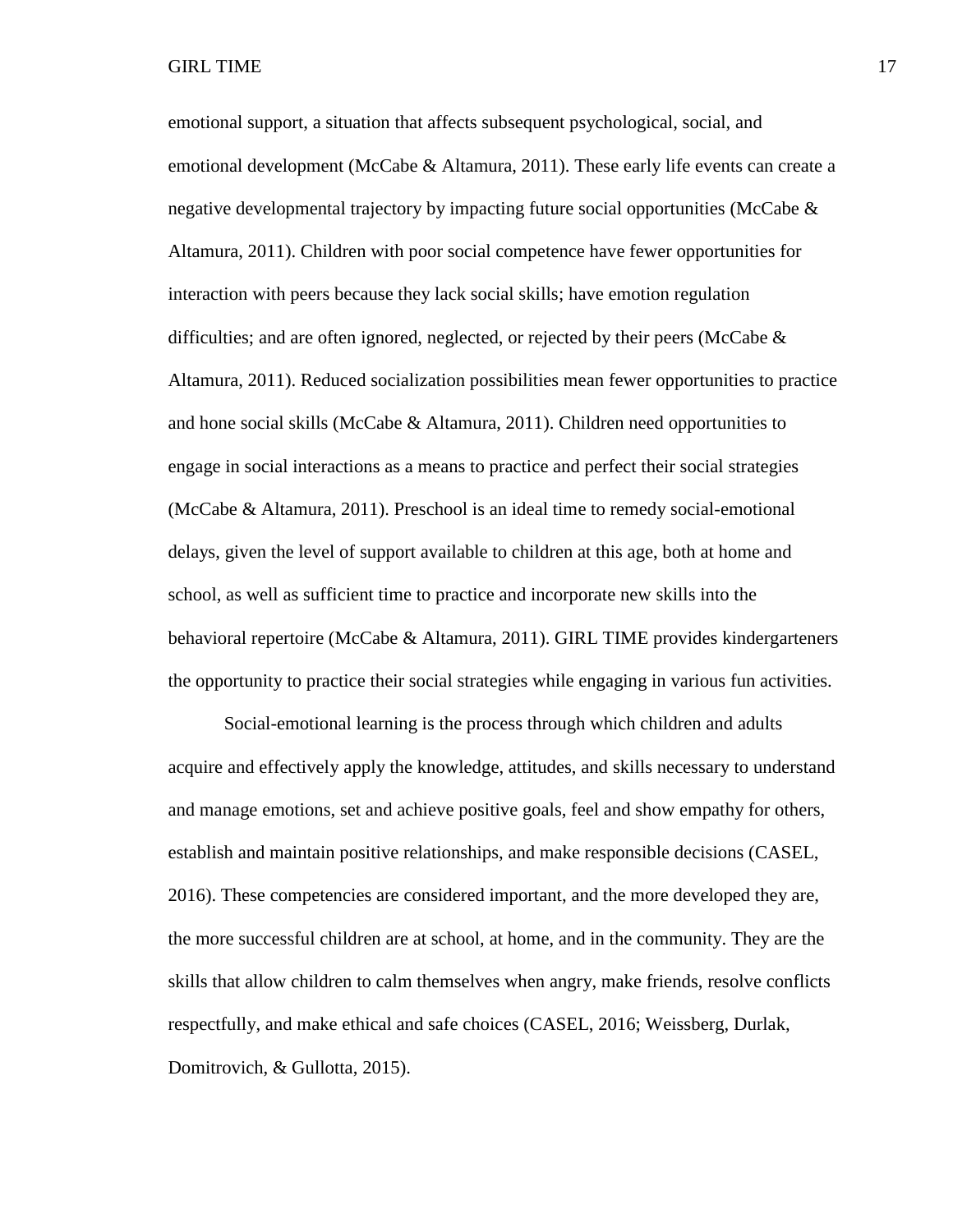GIRL TIME provides a natural setting that allows for teaching these skills as the girls have the opportunity to learn and practice while engaging in various activities as a group. According to Durlak, Weissberg, Dymnicki, Taylor, and Schellinger (2011), students typically do not learn alone, but rather in collaboration with their teachers, in the company of their peers, and with the encouragement of their families. Additionally, emotions can facilitate or impede children's academic engagement, work ethic, commitment, and ultimate school success.

Many school-based social-emotional learning programs involve the delivery of classroom curricula designed to promote social-emotional competencies by teaching, modeling, and practicing social-emotional skills. In contrast, GIRL TIME provides an unsystematic instructional approach to integrating and applying social-emotional skills while participating in fun activities.

Effective mastery of social-emotional competencies is associated with greater well-being and better school performance whereas the failure to achieve competence in these areas can lead to a variety of personal, social, and academic difficulties (Durlak et al., 2011). Similar to the social-emotional learning approach, GIRL TIME helps reduce risk factors and fosters protective mechanisms for positive growth. Over time, this developmental progression leads to a shift from being predominantly controlled by external factors to acting increasingly in accord with internalized beliefs and values, caring and concern for others, making good decisions, and taking responsibility for one's choices and behaviors (Durlak et al., 2011).

**Benefits of enhancing social interactions.** The word *social* refers to how individuals learn about the world in which we live, and children learn by what they see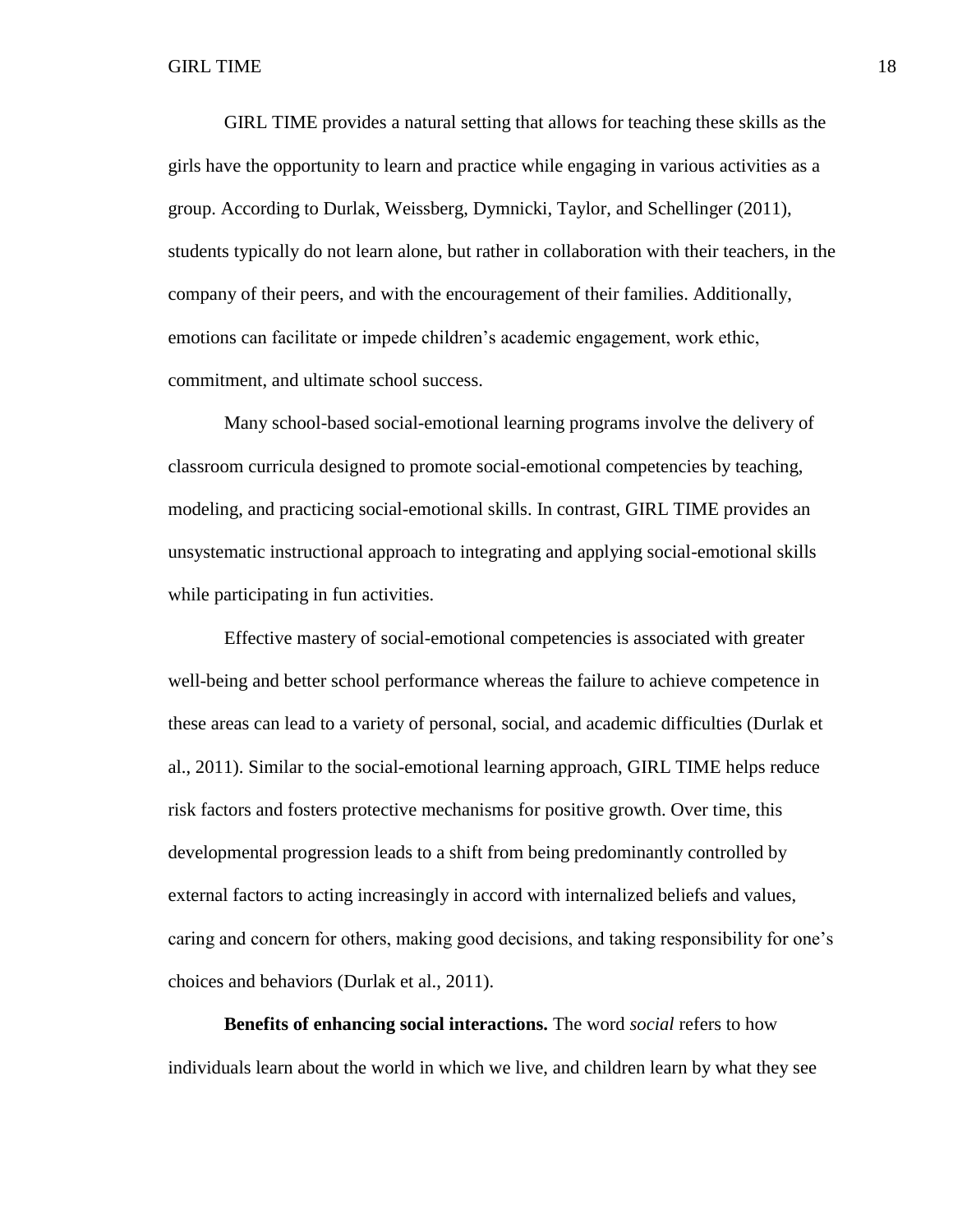and experience (McArthur, 2002). Like any other skill, social skills can be taught. Most studies have used manualized intervention when addressing social skills. However, GIRL TIME uses an unmanualized approach to teaching social skills. GIRL TIME provides activities that facilitate a natural way for girls to learn and use appropriate social skills by default. GIRL TIME allows for social development to occur organically. Success in social interactions is determined by many factors relating to the individual, the response of others, and the social context (Spence, 2003).

According to KidsMatter Early Childhood (KMEC; 2012), developing social skills helps children to enjoy getting along with others and to manage life's ups and downs, skills that are important for children's lifelong mental health and well-being. Children learn social skills through their everyday interactions with others by watching and imitating and trying out new behaviors with others (KMEC, 2012). As adults use their own social skills in their daily interactions, children learn what effective social skills look like and how they help in getting along with others (KMEC, 2012). Children benefit from having many opportunities to develop and practice their social skills by interacting and playing with people of a variety of ages (KMEC, 2012).

When teachers emphasize social skills in the classroom and create a climate of cooperation and respect for others, fewer discipline problems and less negative behavior result (McArthur, 2002). Teaching social skills communicates society's expectations for behavior to students. Teachers cannot assume that students will automatically act in an acceptable manner just because adults expect them to do so (McArthur, 2002).

Researchers have acknowledged meaningful relationships between children's social behaviors and their long-term academic achievement. They have also found that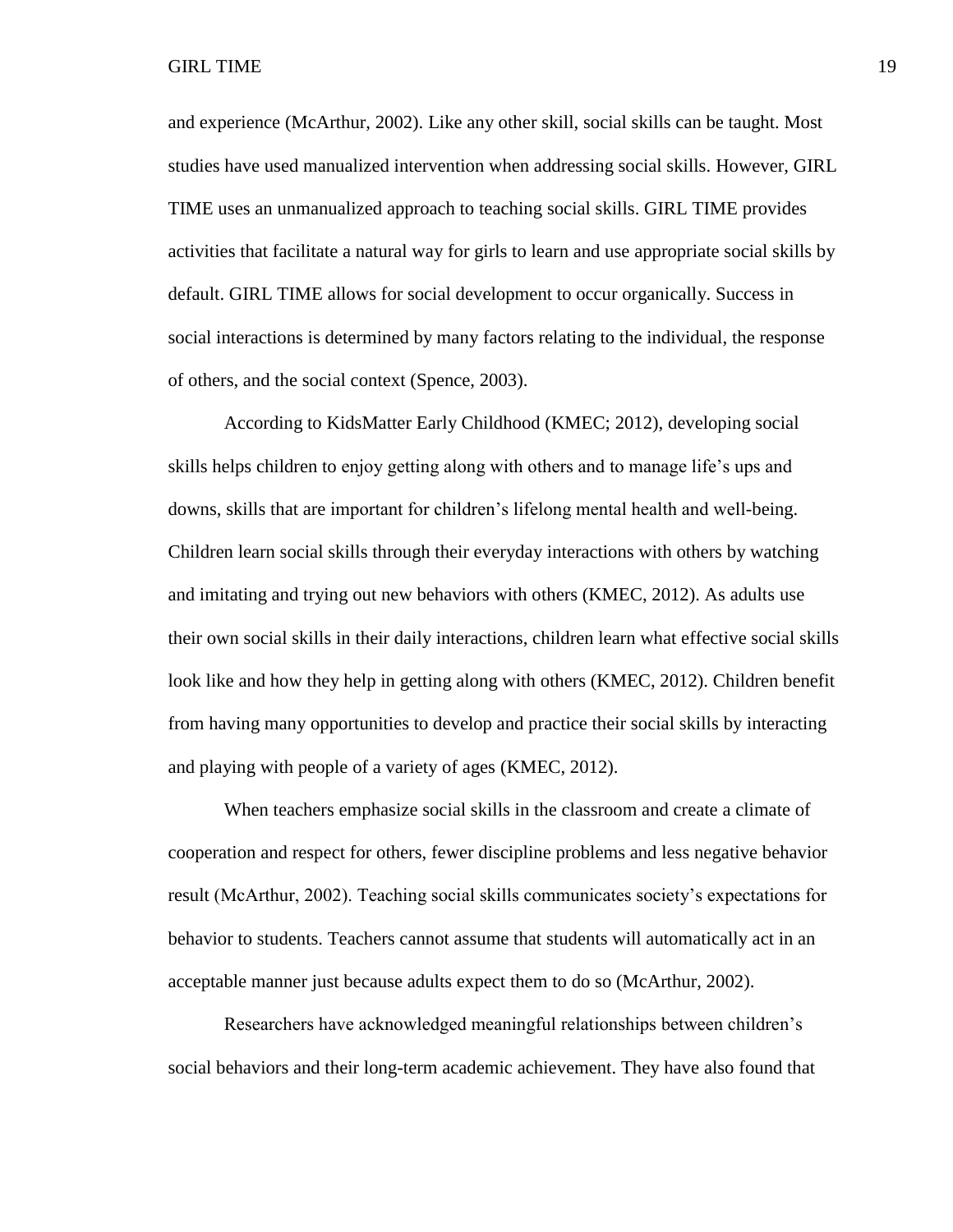children who have positive interactions and relationships with their peers are more academically engaged and have higher levels of academic achievement. Most researchers have concluded that positive peer interactions promote displays of competent forms of social behavior that, in turn, promote successful academic performance (Gresham, 2016). Studies have illustrated that problem behaviors, particularly externalizing behavioral patterns, interfere with or compete with the performance of both social and academic skills. These competing problem behaviors have been associated with decreases in academic performance. Empirical evidence illustrates that children with externalizing behaviors, such as aggression, noncompliance, and/or teacher defiance, often have moderate to severe academic-skill deficits that are reflected in below-average academic achievement.

Positive social skills have been found to help prevent externalizing behavior problems and later antisocial behaviors. According to Gresham (2016), in the conceptualization of social-skill deficits is the influence of competing problem behaviors on an individual's level of social skills. Competing problem behaviors effectively compete with, interfere with, or block the exhibition of a given social skill. Competing problem behaviors can be broadly classified as either externalizing behavioral patterns (e.g., noncompliance, aggression, or impulsive behaviors) or internalizing behavioral patterns (e.g., social withdrawal, anxiety, or depression). For example, a child with a history of noncompliant, oppositional, and impulsive behavior may never learn prosocial behavior alternatives, such as sharing, cooperation, and self-control, because of the absence of opportunities to learn these behaviors caused by the competing function of these externalizing behaviors. Similarly, a child with a history of social anxiety, social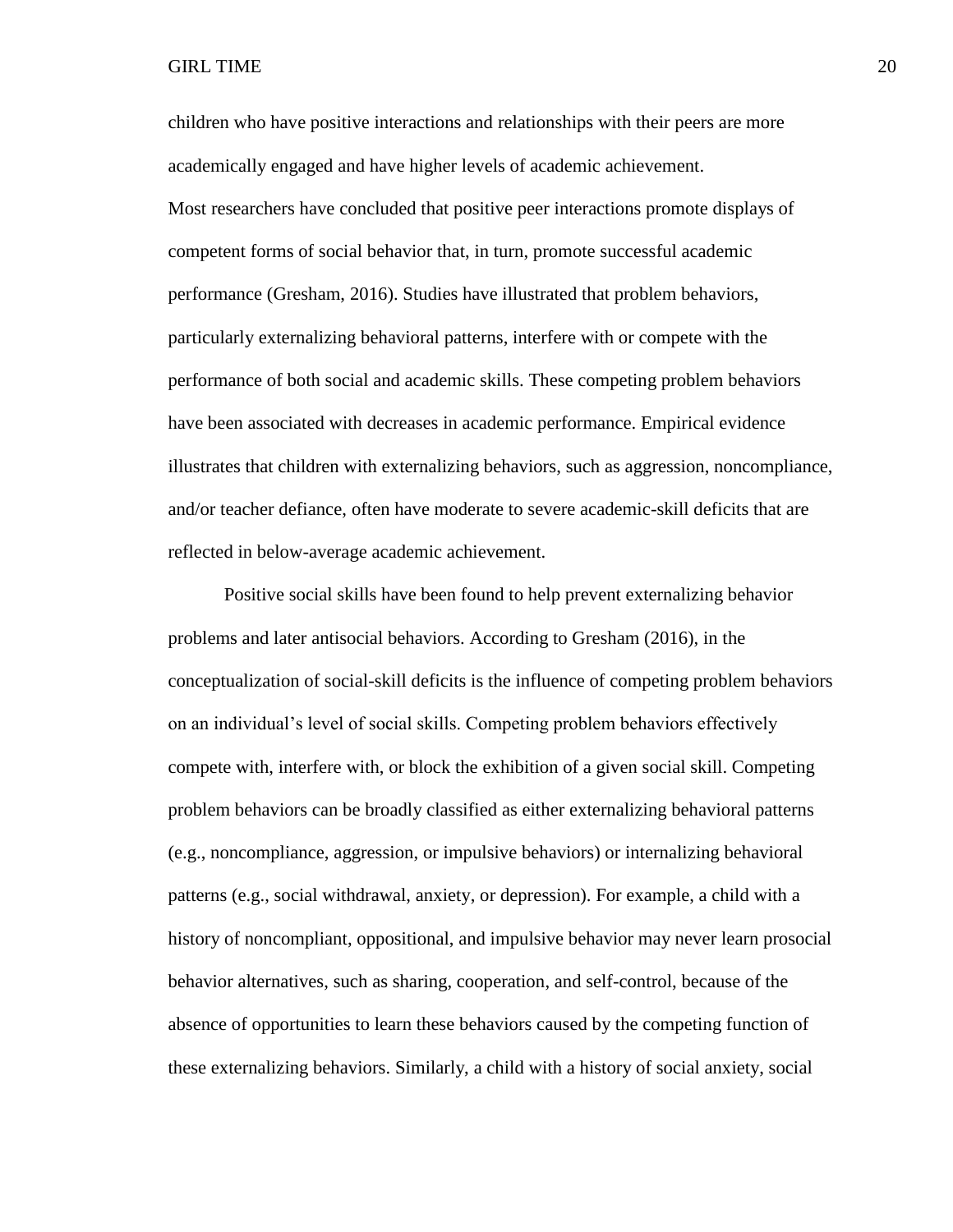withdrawal, and shyness may never learn appropriate social behaviors alternatives, such as sharing, because of avoidance of the peer group, thereby creating an absence of opportunities to learn peer-related social skills.

In the long run, teaching appropriate social skills has been recognized for reducing classroom discipline problems, promoting students' self-esteem, increasing the time available for instruction, and creating a positive learning environment (McArthur, 2002).

According to the National Association of School Psychologists (NASP; 2011), good social skills are critical to successful functioning in life. These skills enable people to know what to say, how to make good choices, and how to behave in diverse situations. The extent to which children and adolescents possess good social skills can influence their academic performance, behavior, social and family relationships, and involvement in extracurricular activities. Social skills are also linked to the quality of the school environment and school safety (NASP, 2011).

Consequences of students with good social skills include positive and safe school environments, child resiliency in the face of future crises or other stressful life events, students who seek appropriate and safe avenues for aggression and frustration, and children who take personal responsibility for promoting school safety (NASP, 2011).

According to NASP (2011), students with poor social skills have been shown to experience difficulties in interpersonal relationships with parents, teachers, and peers and to evoke highly negative responses from others that lead to high levels of peer rejection. Peer rejection has been linked to school violence; signs of depression, aggression, and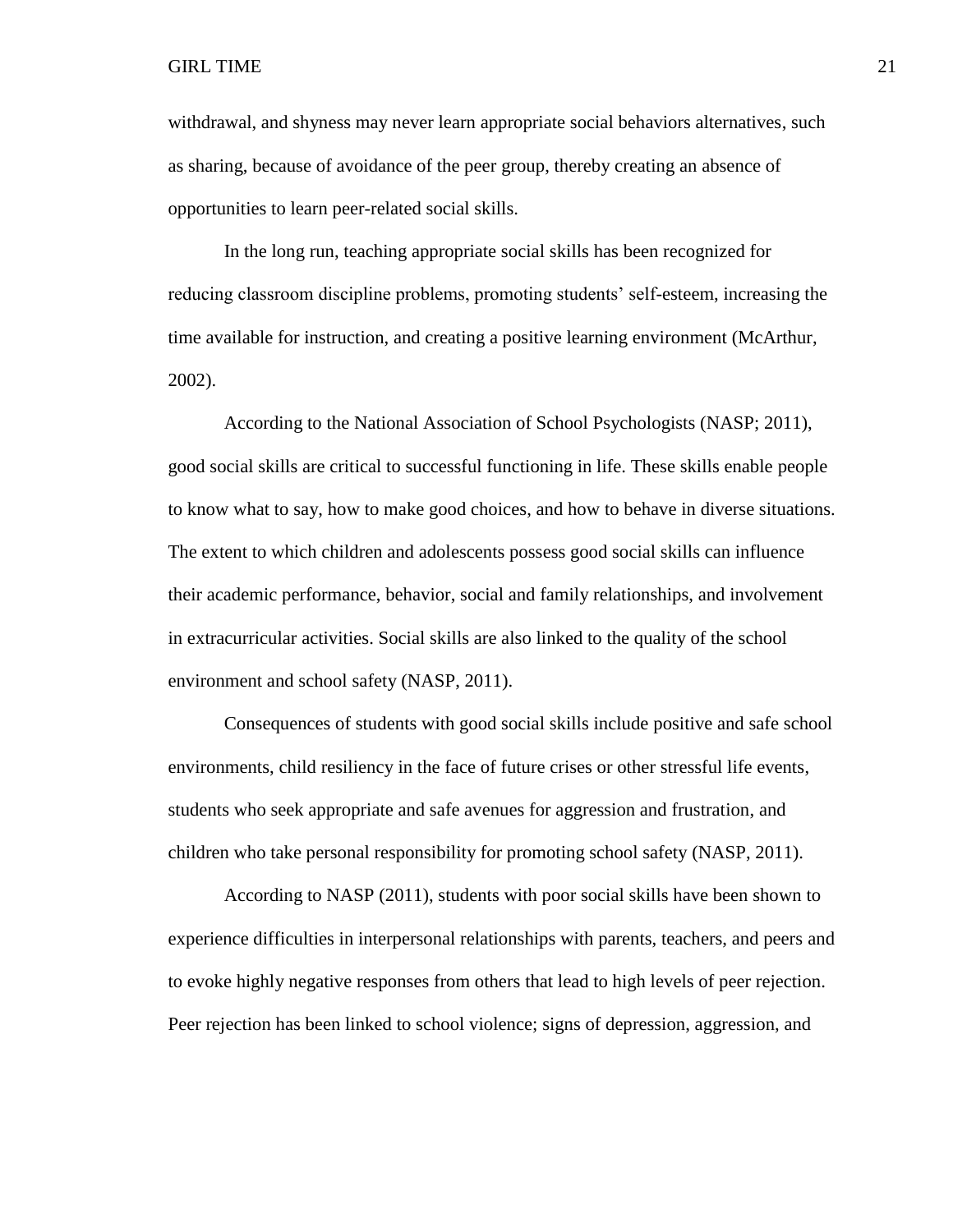anxiety; demonstrations of poor academic performance as an indirect consequence; and a higher incidence of involvement in the criminal-justice system as adults.

According to NASP (2011), children may experience difficulty performing a skill as a result of the following: (a) Lack of knowledge (i.e., acquisition deficits). For example, the child does not know the skills or does not discriminate when a skill is appropriate. For instance, a child may grab a pencil from a peer in class when she needs one because she does not know how to appropriately ask to borrow it. (b) Consistently demonstrating inappropriate skills despite knowledge (i.e., performance deficits). For example, the child knows how to perform the skills but fails to do so consistently or at an acceptable level of competence. For instance, although the child understands that he should raise his hand to speak in class, and does so much of the time, he will sometimes blurt out a comment without raising his hand. (c) Performing a required task to a sufficient degree or level of strength (i.e., fluency deficits). For example, the child knows how to perform a skill and is motivated to perform, but demonstrates inadequate performance because of lack of practice or adequate feedback. For instance, a student has learned what to say and do when confronted with bullying behavior, but her responses are not yet strong enough to be successful. (d) Competing skill deficits or behaviors. For example, internal or external factors interfere with the child demonstrating a learned skill appropriately. For instance, depression, anxiety, hyperactivity, or negative motivation can interfere with demonstration of appropriate conflict resolution skills, even though the skills have been taught and learned.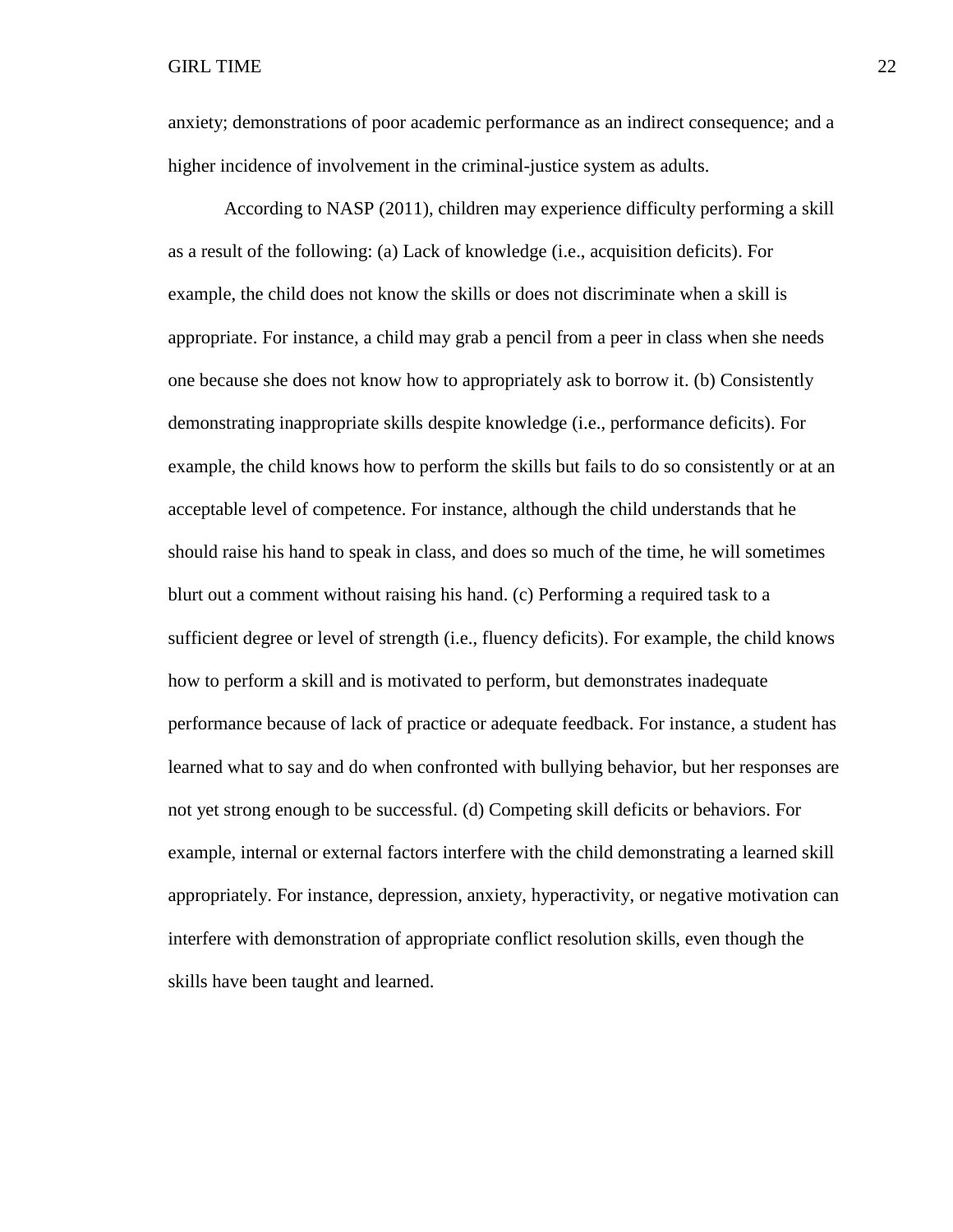#### <span id="page-30-0"></span>**Theoretical Framework**

**Use your social skills, and you will enjoy yourself.** Much of the available evidence on behavioral interventions supports the use of teaching, modeling, and rehearsal activities as means for young children to practice, correct, and improve their social-emotional behavioral repertoire (McCabe & Altamura, 2011). Strategies to build these social-emotional competencies include describing and elaborating, modeling, rehearsing, role playing, providing prompts, and reinforcing the desired behavior in the natural setting as it occurs (Corso, 2007). Opportunities to frequently practice social skills, both in small- and large-group settings and in structured and free-play contexts, increase the likelihood that the skills are learned and practiced (McCabe & Altamura, 2011).

GIRL TIME helps create fun activities to teach appropriate social skills with the involvement of adults in a social context. These fun activities promote children's negotiation and problem-solving skills as they share, take turns, self-restrain, and work in a group. The activity focus and scaffolding allow these skills to emerge organically. The different social activities that GIRL TIME affords allow the kindergarteners to increase the possibility or potential for them to move from their actual levels of development toward a higher level. This possibility or potential in the development of cognition in children is what Vygotsky called the zone of proximal development (ZPD).

The ZPD articulates the relationship between instruction and development; however, it is not considered linear, that is, instruction pushes development. According to Vygotsky's view, learning and development interact so that the process of development makes possible a particular process of learning, and in turn,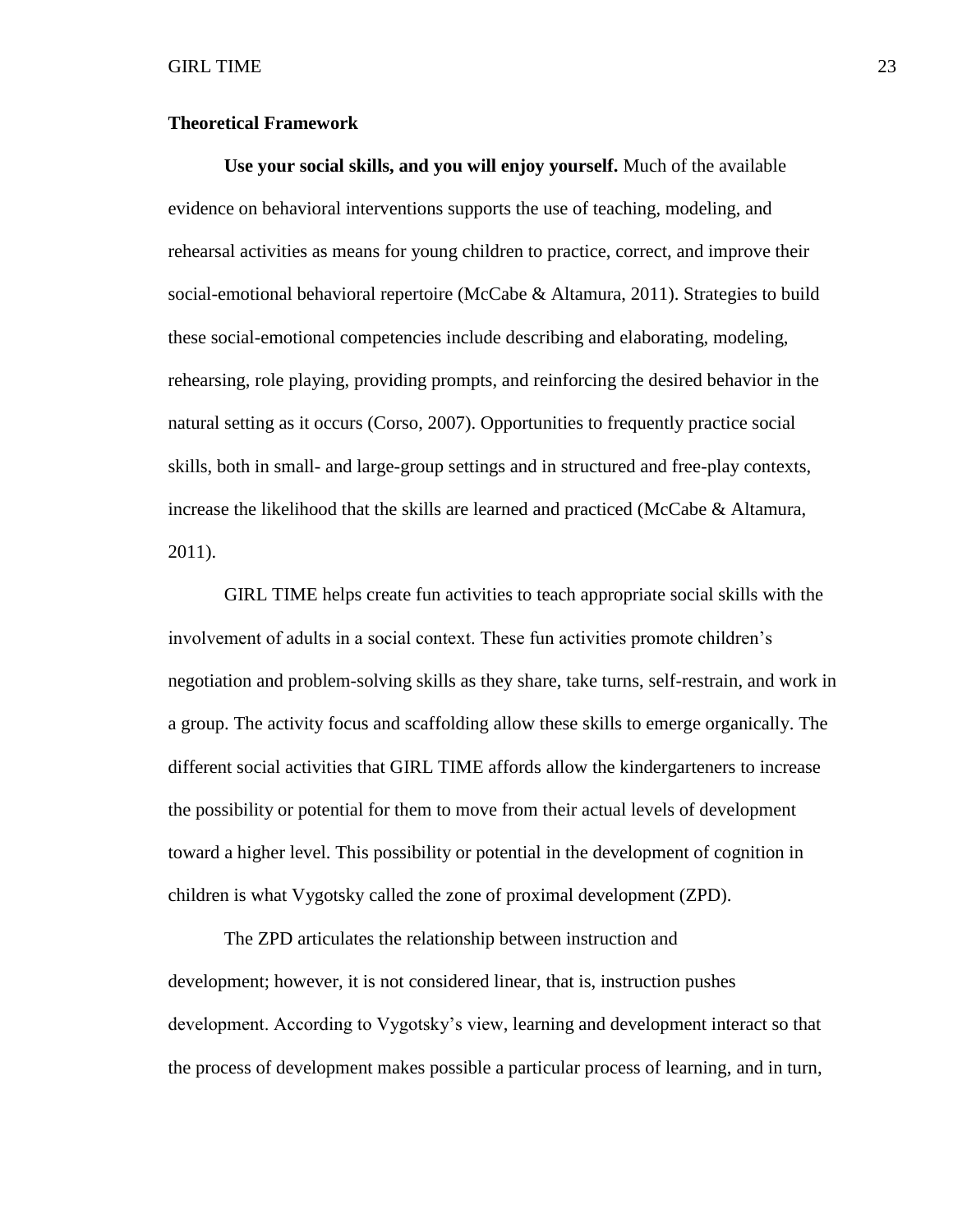the process of learning stimulates the process of development (Schwebel, 1979). Instruction must be based on contingent social interaction, that is, on a sequence of turns by different people responding to each other, as in a conversation (Clarà, 2017).

Research has shown in successful learning processes that the adult's assistance is adapted to the child's ability, such that the adult typically offers a great amount of assistance at the start of the process, and this assistance gradually fades as the child becomes more competent (Clarà, 2017). This notion is often referred to as scaffolding. If a child can learn a skill something with the direct help of an adult and can demonstrate that learning in a second test situation, that child can also internalize it, master it, and use it independently (Schwebel, 1979).

De Vries (2005) illustrated the ZPD as the distance between the actual developmental level as determined by independent problem solving and the level of potential development as determined through problem solving under adult guidance or in collaboration with more capable peers. The adult or more capable peer presents unfamiliar content to the child in a setting the learner is comfortable with in order for the learner to move to a higher level of understanding; thus, the learner moves through the ZPD (de Vries, 2005).

**Enrichment program as a teaching tool**. The girls in the current study who participated in GIRL TIME were reported to often exhibit difficulties with trying different ways to solve a problem or to be resistant to trying new activities. In those moments, these children were observed to often choose the same activity over and over rather than a different or new task or to have temper tantrums when shown different ways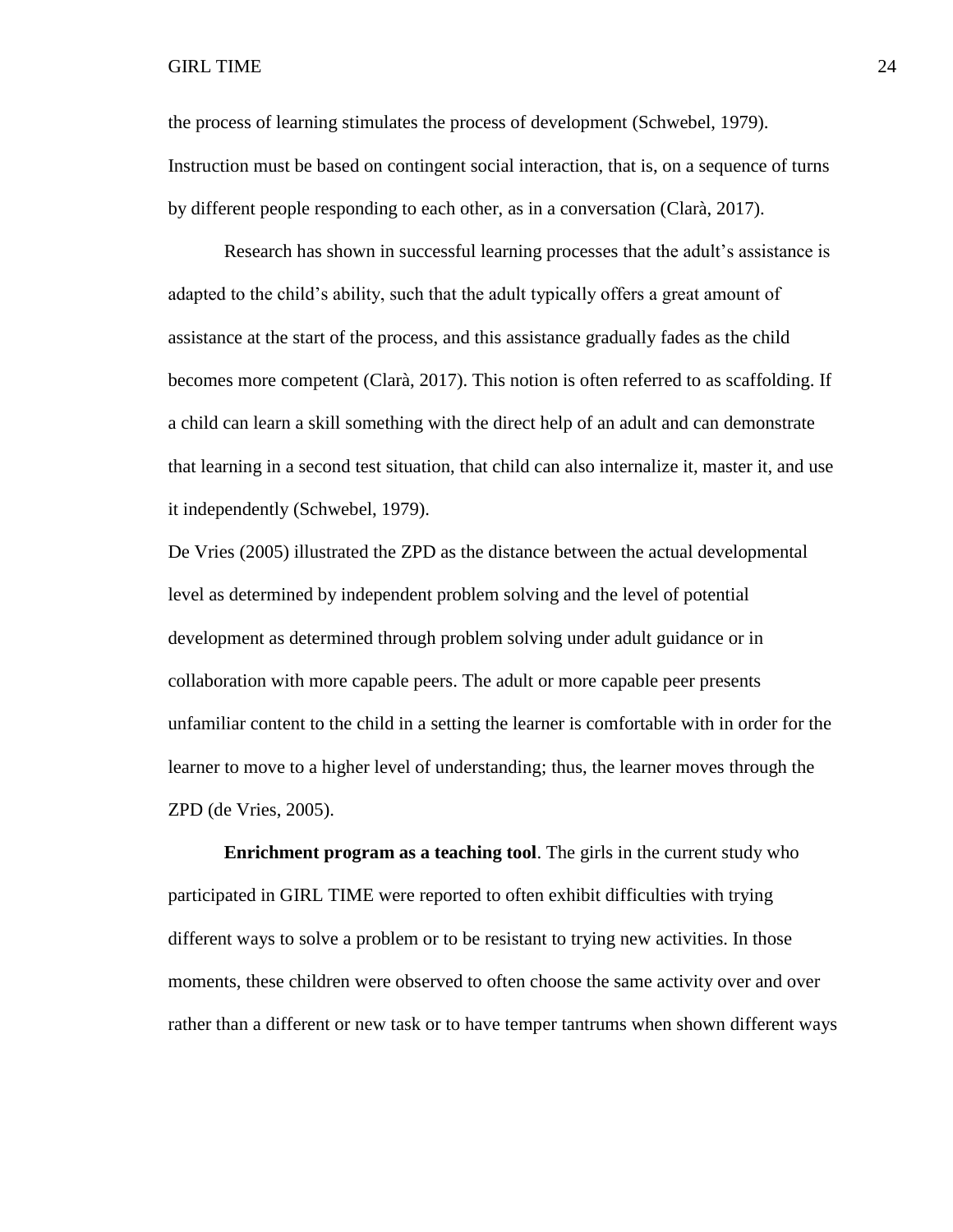to engage in a familiar activity or introduced to a new activity. GIRL TIME provides an opportunity for those social skills to develop naturally.

When children are engaged in an activity they enjoy, they are less likely to engage in problem behavior (Corso, 2007). GIRLTIME provides instruction through the outlined social activities planned for the girls: Week 1 ballet (Ballet 101 session); Week 2 jewel design (Creative & Fly session); Week 3 making smoothies (Healthy Choices session); Week 4 making whipped shea butter (Love the Skin I'm In session); Week 5 coding techniques (Kid Code 101 session); Week 6 fitness challenge (Let's Get Physical session); Week 7 sewing (Sew Me – I session); Week 8 sewing (Sew Me – II session); Week 9 language (Spanish 101); and Week 10 celebration (We Can and We Did session). Children who are able to communicate their emotions appropriately, who can solve social problems, and who have positive social-interaction skills are less likely than those demonstrating difficulties to engage in problem behavior (Corso, 2007).

The ZPD is part of Vygotsky's sociocultural theory of learning, which explains how the development of conscious intellectual activity is the result of social and cultural influences (Wass & Golding, 2014). ZPD describes the actual level of achievement and the level that a child has the potential to achieve with support from adults. According to Wass and Golding (2014), before students are taught, they are able to complete some tasks, while others are beyond them. They can count, but not do algebra; they can write sentences, but not construct a coherent essay; they can evaluate factual claims based on observation, but not claims based on complex theory and reasons. If adults teach successfully, our students are able to complete more tasks than they could previously (Wass & Golding, 2014).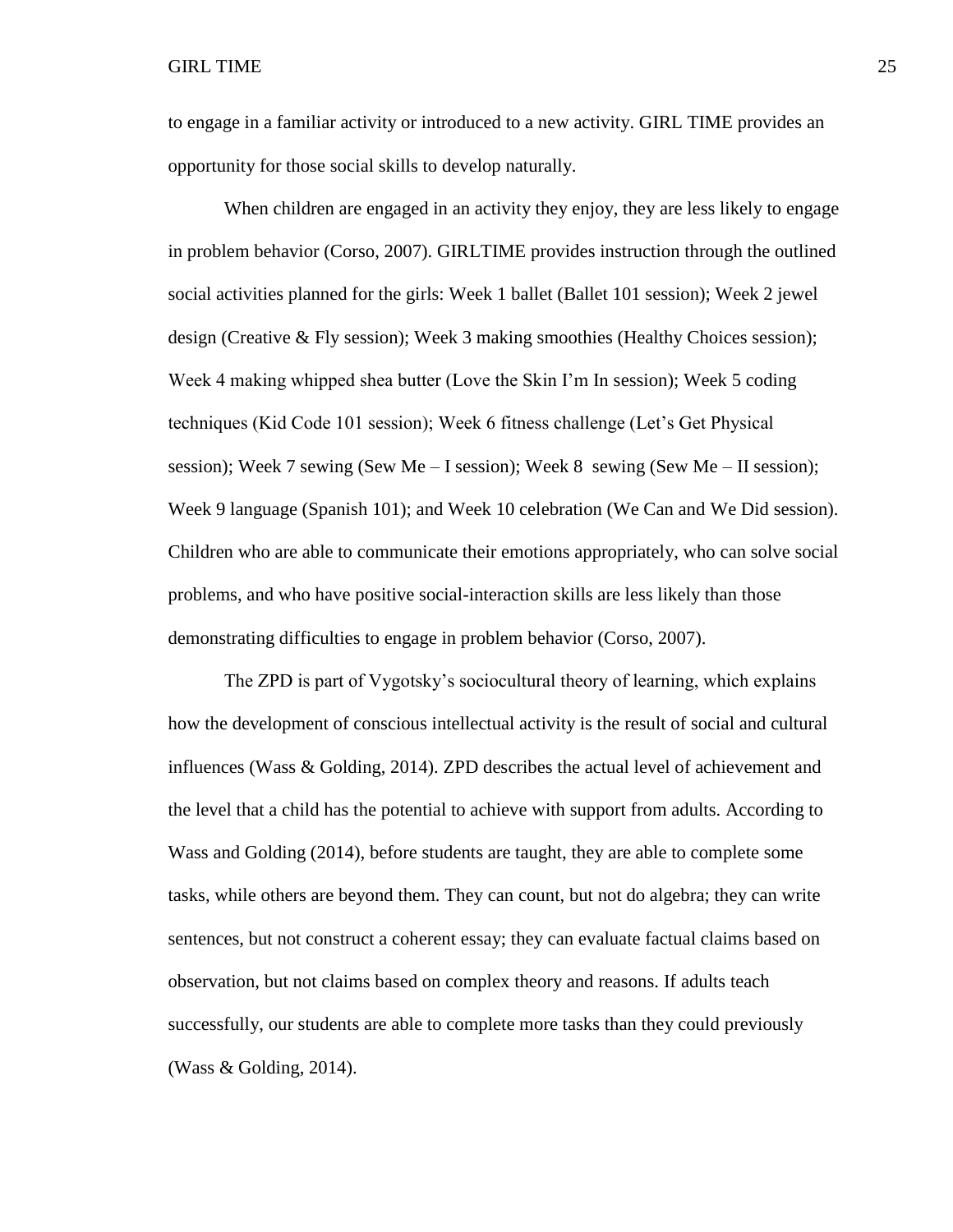Literature illustrates that through teaching children develop knowledge, skills, behaviors, conceptions, and attitudes that expand the range of their abilities. On the other hand, Vygotsky's sociocultural theory considers the history of human development to be a complex interplay between the processes of natural, biologically determined development and the cultural development created by the interaction of a growing individual with other people (Bodrova & Leong, 2015). The result of these interactions proves more than the simple acquisition of the values, expectations, and competencies promoted by a specific culture. Rather, the entire system of naturally determined ("lower") mental functions, such as involuntary attention, rote memory, and sensorymotor thought, becomes restructured to produce what Vygotsky described as higher mental functions (Bodrova & Leong, 2015).

According to Bodrova and Leong (2015), Vygotsky defined higher mental functions as behaviors that are sign mediated, intentional, and internalized, and he described the development of these behaviors as a gradual process involving the transition from interindividual (*intermental*) or shared to individual (*intramental*). For young children, most of the higher mental functions still exist only in their interindividual form as they share these functions with adults or with other children (Bodrova  $\&$  Leong, 2015).

Early childhood is the period during which the restructuring of lower mental functions goes through its initial stages as children for the first time in their lives use cultural tools to transform their cognitive processes, such as perception, attention, memory, and thinking (Vygotsky, 1978). Social-emotional capacities are similarly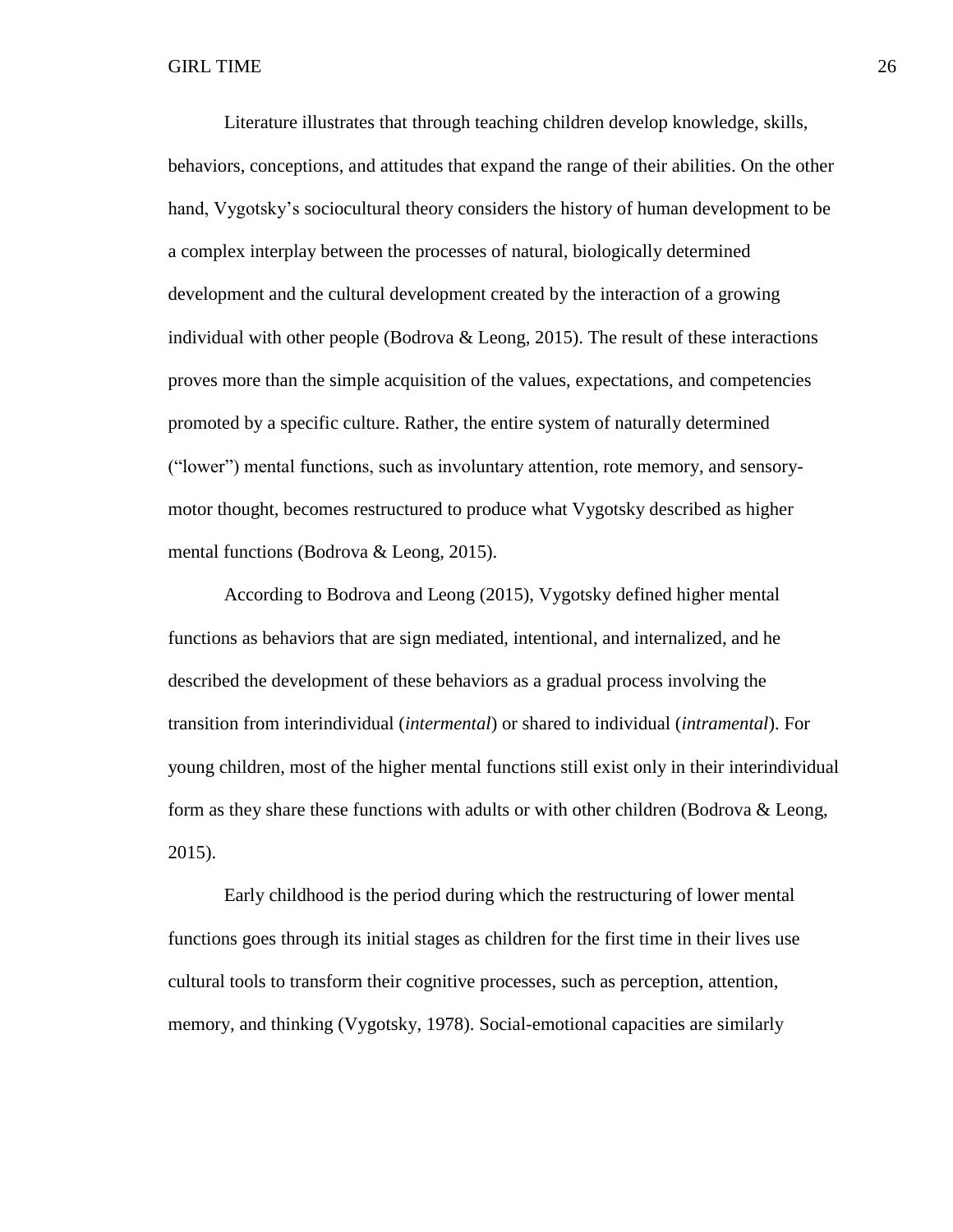transformed, allowing children to make a transition from being "slaves to the environment" to becoming "masters of their own behavior" (Bodrova & Leong, 2015).

In Vygotsky's view, one of the accomplishments of preschool-aged children is overcoming their impulsive, reactive behaviors (i.e., their "knee-jerk" responses to the environment) and thus becoming capable of intentional behavior, an accomplishment critical for the development of higher mental functions (Bodrova & Leong, 2015). Earlychildhood education has been identified as a stage of foundation for any child's future educational and social competence.

**Creating learning opportunities**. GIRL TIME not only teaches and exposes the kindergarteners to new experiences, but also supports them to perform ahead of their level of development. Participation in the various activities of GIRL TIME allow girls to exercise appropriate social skills organically. For instance, girls who demonstrate difficulties with interacting with other peers may respond constructively during the process of learning self-care by whipping shea butter with a partner as guided by the facilitator or adult.

ZPD signifies the process by which human beings can do far more with the support of others than they can do alone. Vygotsky recognized that people learn and develop through performing, through doing what is beyond oneself, through creative imitation in relational activity (Feldman, 2008). Interestingly, if adults give students tasks that they can already perform, they will not learn because they can already perform those tasks. Also, if adults we give them tasks that they cannot perform, they will not learn because these tasks are beyond their ability. Vygotsky resolved this paradox and extended the simple conception of teaching by drawing attention to the fact that with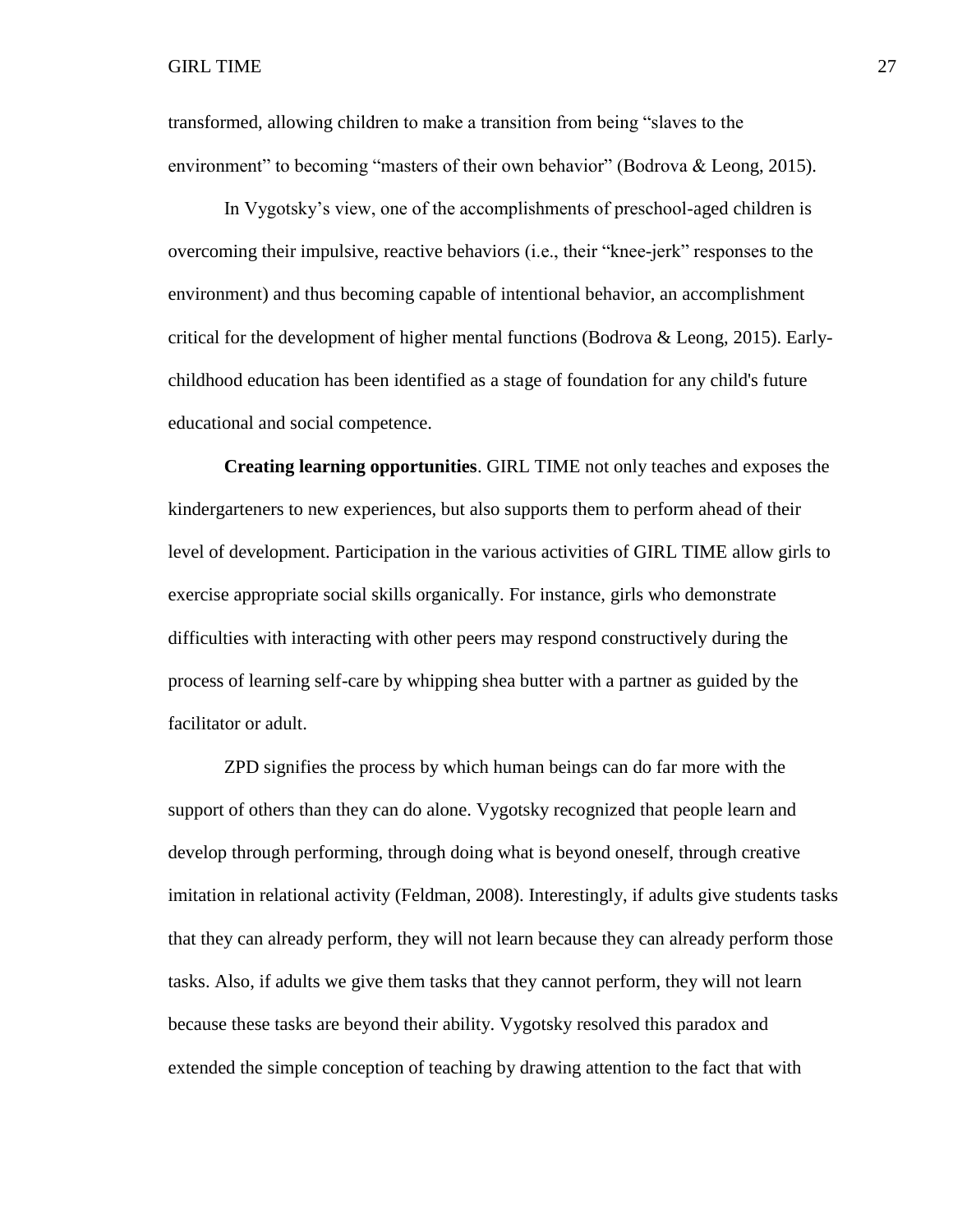assistance, individuals can complete tasks that they are not able to do on their own (Wass & Golding, 2014).

The ZPD is Vygotsky's term to describe the range of tasks that individuals can complete with assistance, but cannot complete on their own (Wass & Golding, 2014). Supporting children and youth to perform, to be both who they are and who they are not (i.e., who they are becoming,) is particularly significant considering the prevalence and impact of labeling (Feldman, 2008). One should note that the GIRL TIME participants in the current study were considered to be at risk for social-emotional development. Particularly, the girls were observed and/or reported to have repeated behavioral difficulties, such as with waiting for their turn, sharing with peers, or following adult directions during prekindergarten. Without intervention, these at-risk difficulties may eventually warrant identifications/labels. Formal labels, including such diagnostic categories as Attention Deficit Hyperactivity Disorder (ADHD) and Conduct Disorder, and informal labels, such as ''troublemaker'' or ''shy one,'' often lead to understanding behavior as set in stone or incapable of being transformed (Feldman, 2008).

#### <span id="page-35-0"></span>**Population**

**Kindergarten age group.** GIRL TIME supports the approach of being preventative rather than reactive. With the girls already identified as at risk, GIRL TIME can support best practices in intervention of intervening sooner than later. Therefore, the current study is designed to include rising kindergarteners and explores how learning and exposure promote social development.

The preschool years are a key developmental period during which skills essential for later academic and social success are acquired and honed in a variety of situations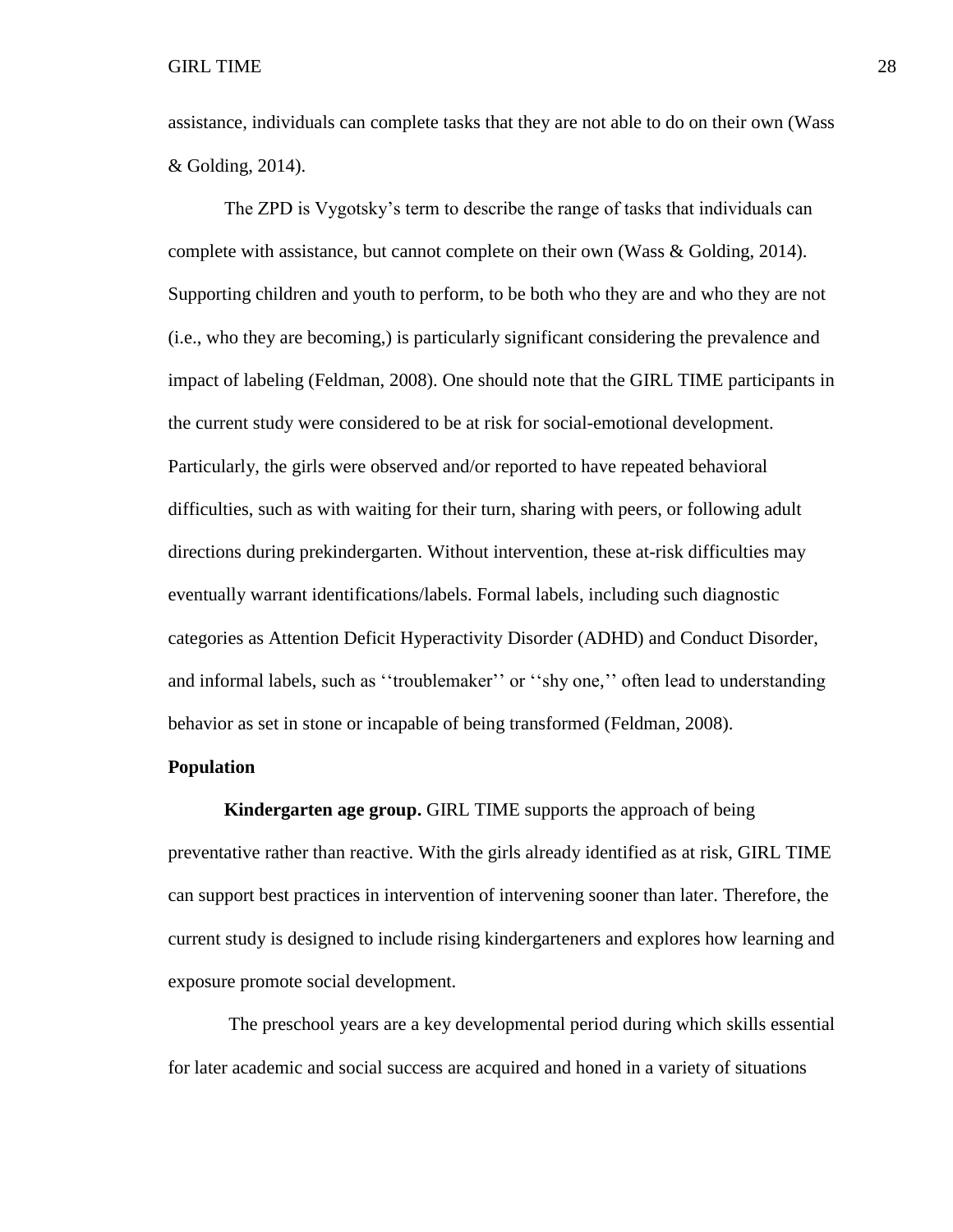(McCabe & Altamura, 2011). The terms *social competence* and *emotional competence* are often related because social interactions usually involve emotion, and children's abilities to be emotionally competent determine their success during their social interactions and relationships (Ashiabi, 2007). Thus, the development of social-emotional competence requires skills that promote emotional recognition and regulation, empathy for others, problem solving, and positive social interactions (Denham, 2006).

Preschool-aged children are also becoming increasingly better at emotional expression (McCabe & Altamura, 2011). By 4 years of age, children begin to understand that people display different emotions and that identical scenarios may cause different emotional reactions in different people (McCabe & Altamura, 2011).Their ability to identify emotional expressions, determine the causes of emotions, regulate emotions during social interaction, and take the perspective of others is illustrative of their emotional competence (Denham et al., 2003). Also, children who understand and are able to balance their positive and negative emotions and respond more prosocially to peers' emotions are seen as more likeable by their peers and rated higher in social competence (Denham et al., 2003).

Early learning opportunities have been found to be imperative. According to neuroscience, approximately 700 neural connections are formed every second during the first few years of life. Research studies have found that the interaction of genetics, environment, and experiences, especially the child's interaction with adults, dictates these neural connections. Furthermore, the subcortical circuitry is known to build the basis upon which all later learning and behavior hinge (Kolb & Whishaw, 2005). Earlychildhood literature illustrates that the period between birth and 8 years of age is the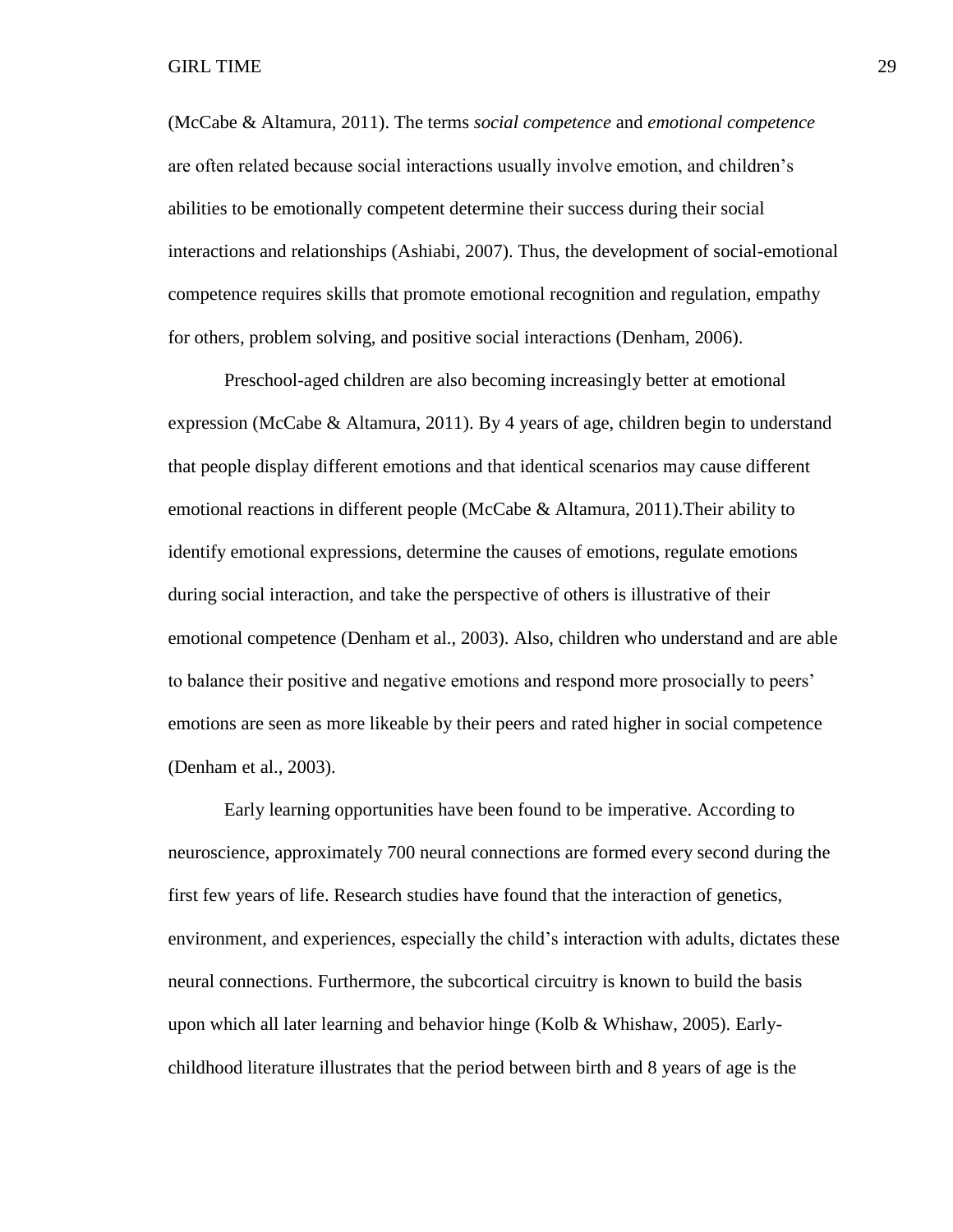foundation of a child's future health, growth, development, and achievement at school and throughout life (Mustard, 2000). Experiences during these early years have been found to shape brain architecture and to have a direct impact on social, emotional, and learning skills (Shore, 1997). The developmental window during which some experience has a long-lasting influence on the brain is often referred to as a sensitive period (Kolb & Whishaw, 2005).

Recent research on the significance of the early years as the foundation for the life of an individual emphasizes that the first years of life are extremely important for the following reasons: (a) The environmental experiences during this period are significant in influencing one's life. The experiences of this period are known to either enhance or inhibit the realization of one's potential in life. (b) This period of growth and development is also the fastest in all aspects. (c) The development of the brain is most rapid in the early years. By the second year of life, the brain of the child is 70% that of an adult. By 6 years of age, it reaches 90% of its adult weight and size. In addition, by the end of 6 years, the brain of the child has developed maximum connections, more than an individual will require in a lifetime. All that is left is to make these connections permanent through providing early stimulation and quality care. (d) All the "critical windows of opportunity" are open during this period. These are the periods when children are able to learn and acquire certain knowledge, skills, and attitudes quickly and with minimal effort. Parents, other caregivers, and teachers need to make use of this period in order to maximize children's holistic development and, therefore, their potential in life. (e) This period is when the brain is most malleable and also highly impressionable. Environmental influences, especially care, nurture, and stimulation, have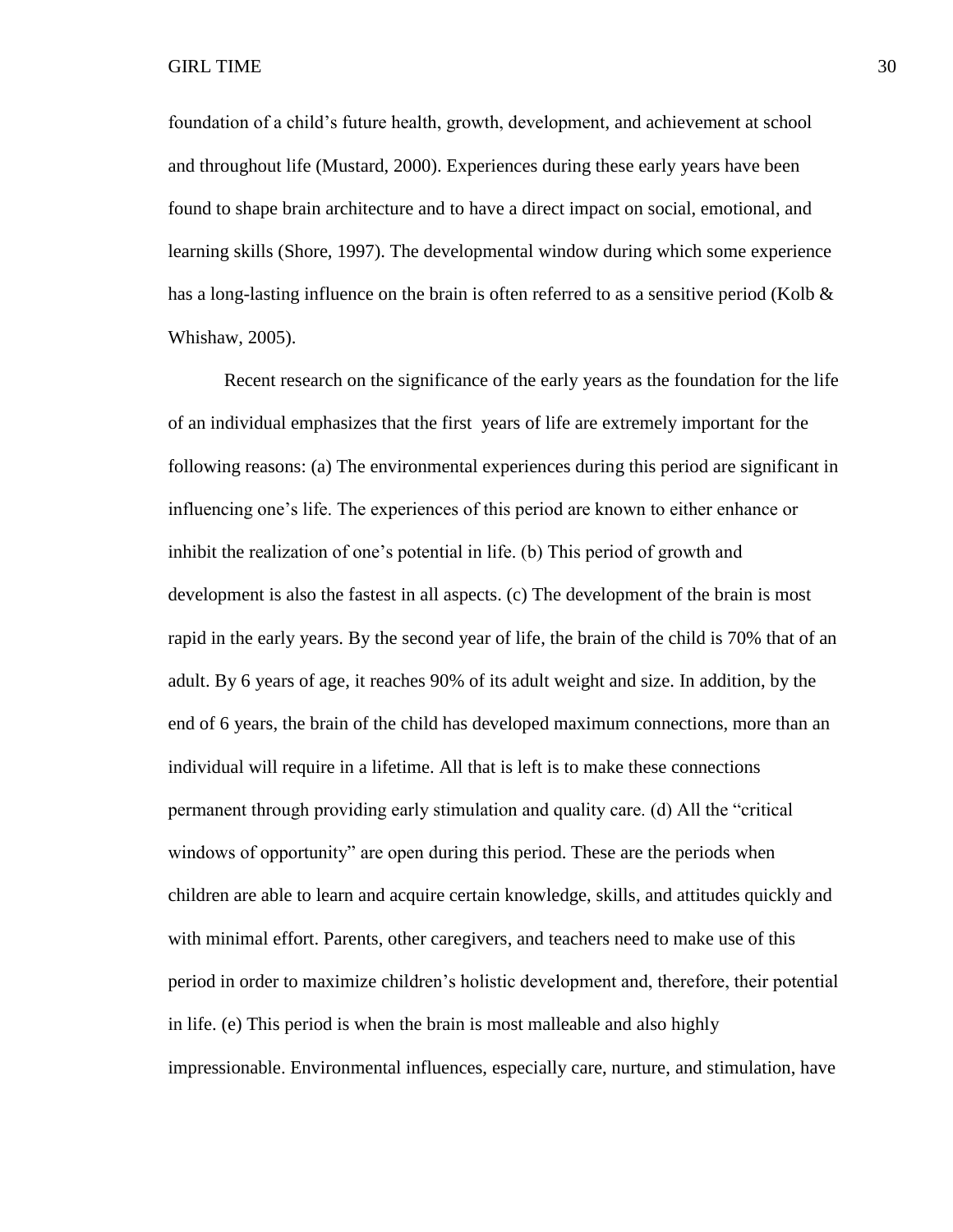the greatest impact on the brain at this time. (f) This period is when molding the character of children is easily done by teaching social norms, values, and habits, as well as regulation and control of emotions. (g) This period is vital for ensuring proper physiological growth and crucial for significant health and nutrition interventions to put the child on the right track for life (Mustard, 2000; Shore, 1997).

According to Mustard (2000), the experiences in early life influence the wiring and sculpting of the regions of the cortex that connect to one's sensing systems (e.g., vision, sound, touch, smell), by which one perceives the world. The neurons in the different sensing parts of the brain cortex that differentiate in response to the signals received in early life influence how well one recognizes the world and responds to the inputs from the sensing organs (Mustard, 2000). If development of the brain's sensing system does not occur during the optimum period, substantially improving the relevant wiring and sculpting for the sensing pathways is difficult later on (Mustard, 2000). This evolution has been found to be similar to the development of neural pathways to other parts of the brain that influence emotions, behavior, and language.

Empirical literature suggests that social development is a critical milestone during early childhood (i.e., ages 3 to 5 years), as children's abilities to initiate and maintain positive social interactions begin to develop during this time. Kindergarteners' social skills have been found to predict adult success. Young children who share easily, resolve problems on their own, and cooperate with their peers are less likely than those struggling peers to drop out of school, commit crimes, or need government assistance (Samuels, 2015).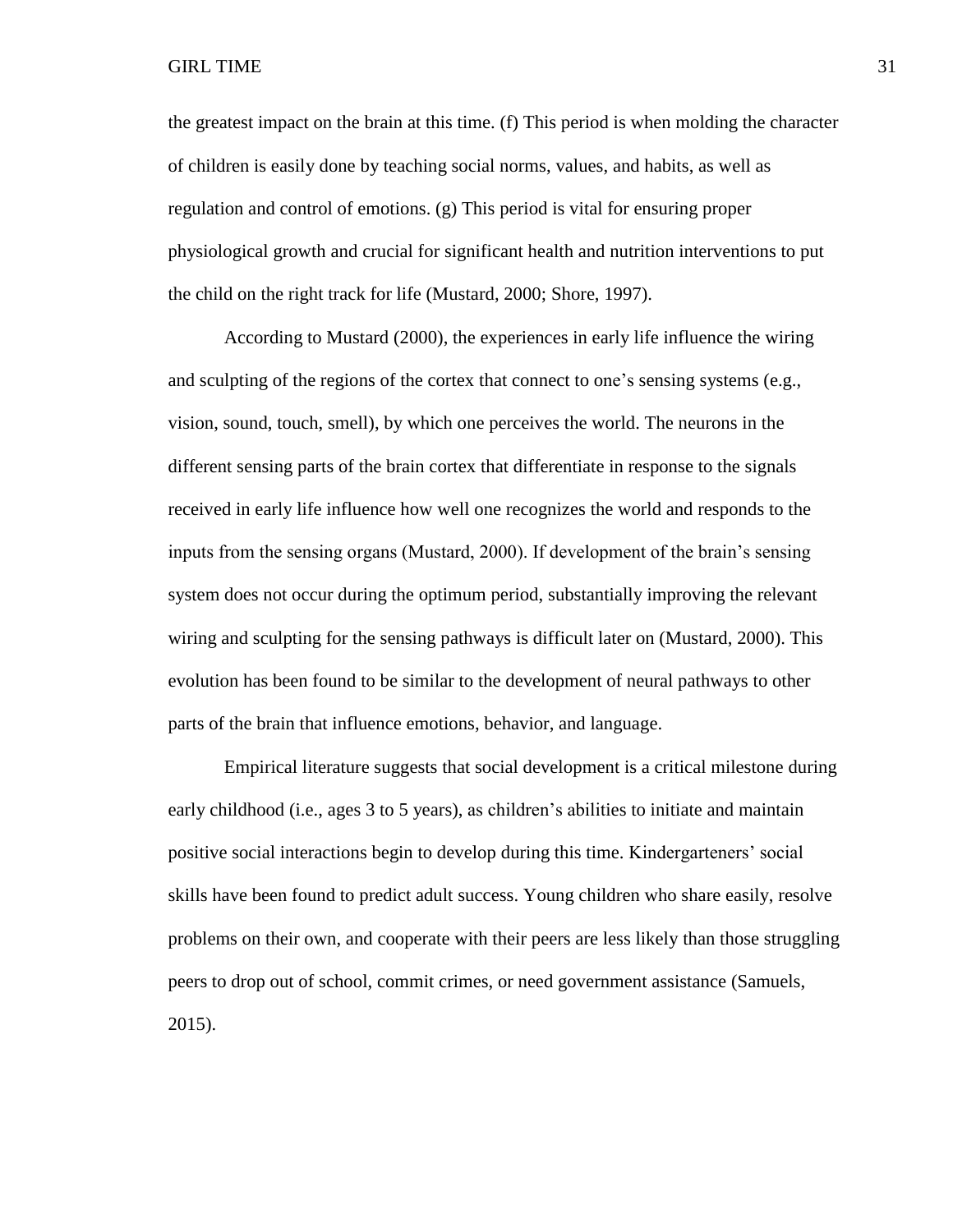According to Poulou (2015), the preschool period is the optimal time to identify and reduce early signs of problems, before developmental difficulties progress into permanent patterns. Studies suggest that children's preschool years represent a key component in building a comprehensive system of prevention and early intervention (Poulou, 2015).

Children with problem behaviors in kindergarten and first grade face multiple challenges in school, including peer rejection, negative interactions with teachers, and lack of support for developing appropriate behavioral patterns (Stormont et al., 2007). The early-childhood years need to be targeted for the prevention of chronic behavioral problems, as studies have shown that the younger the child is at the time of intervention, the greater the impact on the child's social adjustment (Stormont et al., 2007).

According to Poulou (2015), emotional and behavioral difficulties displayed by young children represent a growing concern for early-childhood professionals. Behavioral problems are typically divided into two general categories: externalizing and internalizing (Poulou, 2015). Externalizing problems are outer directed and involve acting out, defiant, and noncompliant behaviors; internalizing problems are more inner directed and involve withdrawal, depression, and anxiety (Poulou, 2015; Stacks, 2005). Research has illustrated that internalizing problems are less commonly identified in young children, possibly because of children's inability to easily communicate about their emotions, or adults' inability to notice emotional difficulties as worrying, or even difficulty in distinguishing developmentally normal emotions from prolonged distress that constitutes a disorder (Poulou, 2015).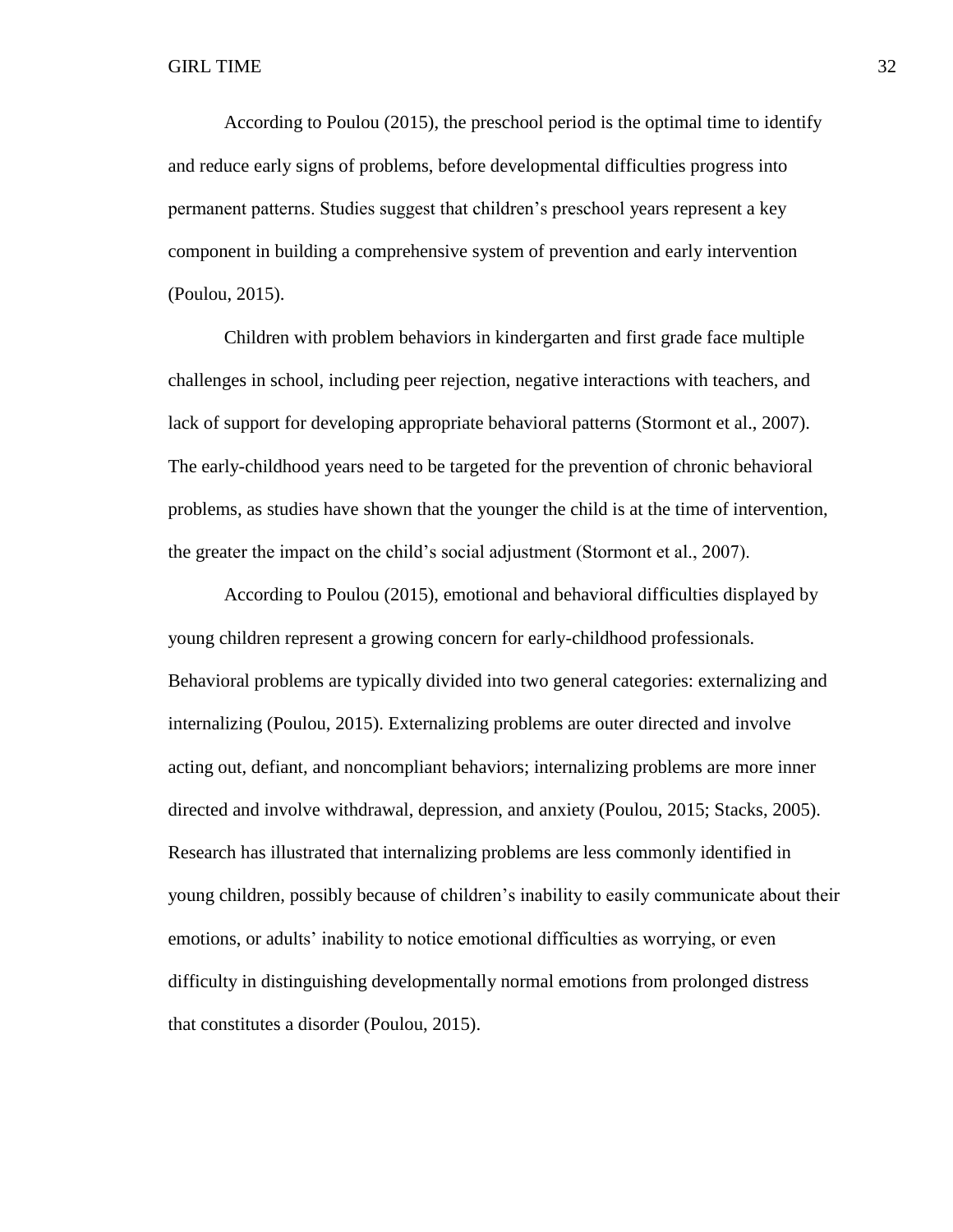Studies indicate that the early-childhood behaviors of arguing, disobedience, and not sharing turn into fighting, lying, and stealing in the primary-school years. These difficulties then turn into more serious and complex behaviors, such as interpersonal violence and committing crimes after puberty, that are difficult to overcome (Çelik et al., 2016). In particular, half of the children who display externalized problem behaviors, such as hitting and swearing, during preschool continue these behaviors during and after their school years (Campbell, 1995).

Studies have revealed that children with antisocial behaviors have problems with their peers in social interactions, have difficulty understanding social cues or behaviors of their peers, and frequently prefer aggressive problem-solving strategies in their relationships (Çelik et al., 2016). Preventing antisocial behaviors through effective earlyintervention programs has become an important issue in recent years (Çelik et al., 2016).

# **Current Practice of Early-Childhood Intervention**

**Mental-health promotion as a preventative intervention**. Mental health has been found to be a critical component of children's learning and overall well-being. Fostering social and emotional health in children as a part of healthy child development must therefore be a national priority (Foster et al., 2005). Schools have an important role to play in raising healthy children by fostering not only their cognitive development, but also their social and emotional development (Durlak et al., 2011).

According to McCabe and Altamura (2011), many deficits in social and emotional skills, similar to deficits in preacademic skills, can be identified early through screening and targeted for remediation. This idea differs from traditional approaches in which interventions are implemented only when children's social-emotional difficulties have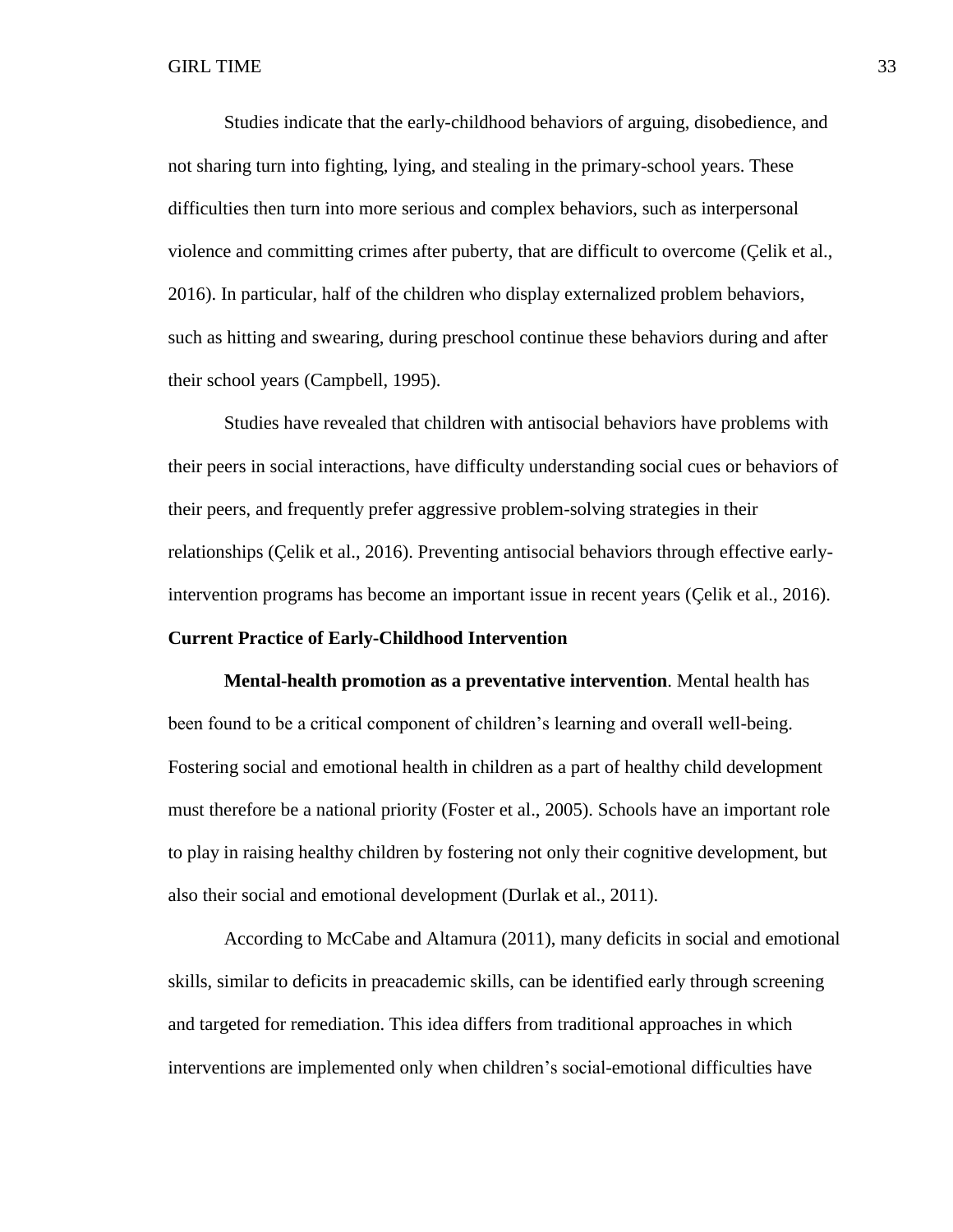exacerbated beyond the ability of the teacher to manage (McCabe & Altamura, 2011). Using a prevention model, school psychologists work with classroom teachers and administration to develop universal screening procedures for multiple domains of development, including social-emotional development (McCabe & Altamura, 2011). The parents of children who are at risk for social-emotional difficulties should also be included in the intervention, which may include parenting-skills coaching, consultation on positive behavior supports (PBS), or instruction in a chosen curriculum so that they can practice the skills at home (McCabe & Altamura, 2011).

Universal social-emotional learning interventions promote asset development by enhancing five interrelated cognitive, affective, and behavioral competencies considered to be important for success in school and life: self-awareness (e.g., recognizing emotions, strengths and limitations, and values), self-management (e.g., regulating emotions and behaviors), social awareness (e.g., taking the perspective of and empathizing with others from diverse backgrounds and cultures), relationship skills (e.g., establishing and maintaining healthy relationships), and responsible decision making (e.g., making constructive choices across varied situations; Taylor, Oberle, Durlak, & Weissberg, 2017). Additionally, ample empirical evidence suggests that school-based socialemotional learning interventions have been effective in promoting targeted socialemotional competencies, resulting in both enhanced social and academic adjustment and reduced levels of conduct problems and emotional distress (Taylor et al., 2017).

Based on its examination of outcome studies, an Institute of Medicine (2009) report indicated that the promotion of competence, self-esteem, mastery, and social inclusion can serve as a foundation for both prevention and treatment of mental,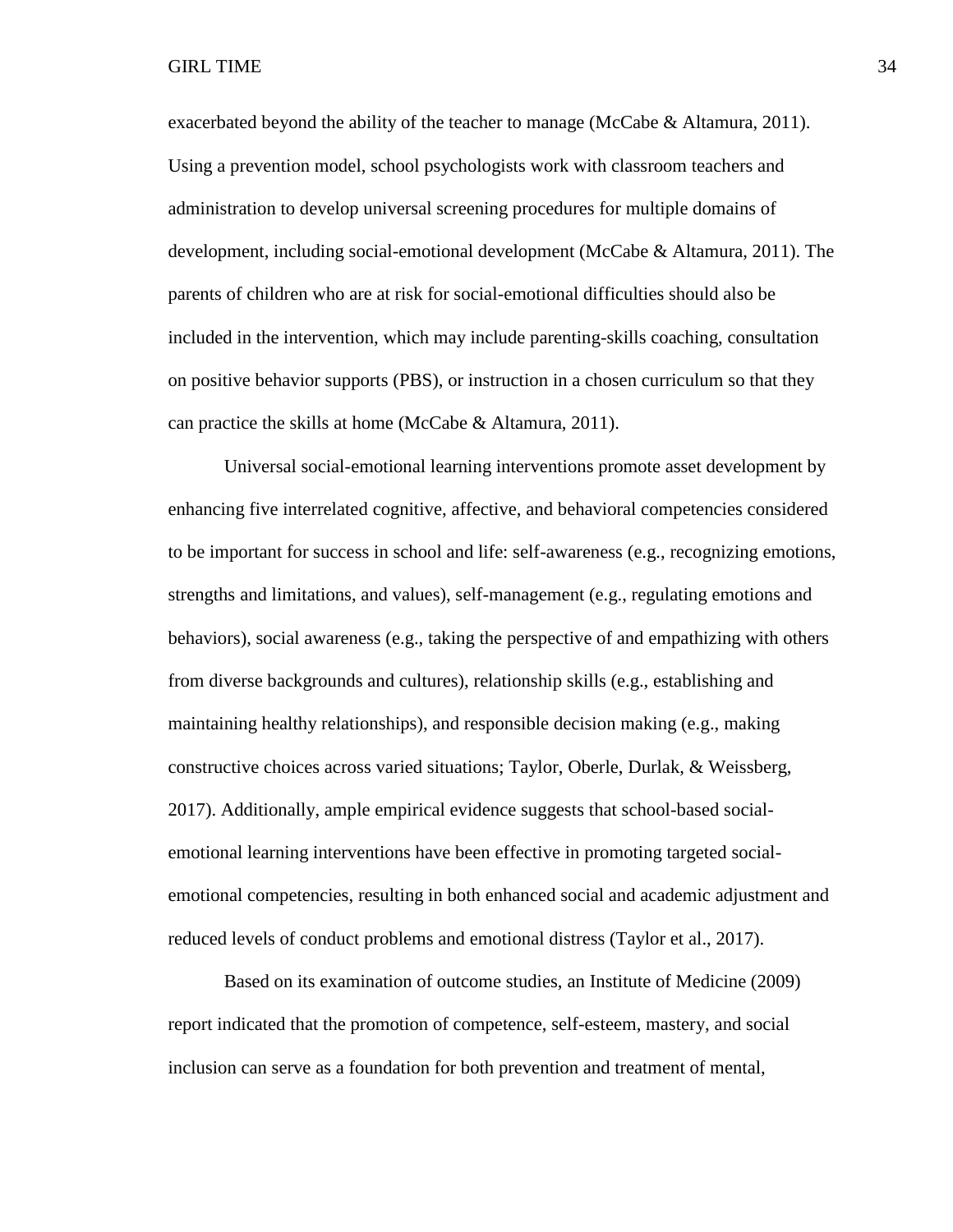emotional, and behavioral disorders. Assessing implementation should be seen as a fundamental and necessary aspect of any future program evaluations, and efforts should be undertaken to evaluate the multiple ecological factors that can hinder or promote effective delivery of new programs (Durlak & Dupre, 2008).

Studies have illustrated associations between social-emotional learning skills in kindergarten and key outcomes for young adults years later in education, employment, criminal activity, substance use, and mental health (Jones, Greenberg, & Crowley, 2015). Early prosocial skills have been found to decrease the likelihood of living in or being on a waiting list for public housing, receiving public assistance, having any involvement with police before adulthood, and spending time in a detention facility.

Social-emotional competence is a critical factor to target with universal preventative interventions that are conducted in schools because the construct (a) associates with social, behavioral, and academic outcomes that are important for healthy development; (b) predicts important life outcomes in adulthood; (c) can be improved with feasible and cost-effective interventions; and (d) plays a critical role in the behavioral change process (Domitrovich, Durlak, Staley, & Weissberg, 2017).

The first 5 years of life have been established as a critical time for laying the foundation for healthy social-emotional development and mental health. Emerging neurodevelopmental research has acknowledged the impact of toxic stress and adversity on the young child, including greatly increased risks of social, cognitive, and behavioral problems. At the same time, early intervention has been shown to help reduce the impact of these adversities. According to Oppenheim et al. (2016), the child-serving system remains a patchwork of different services that is fragmented and disconnected. Excellent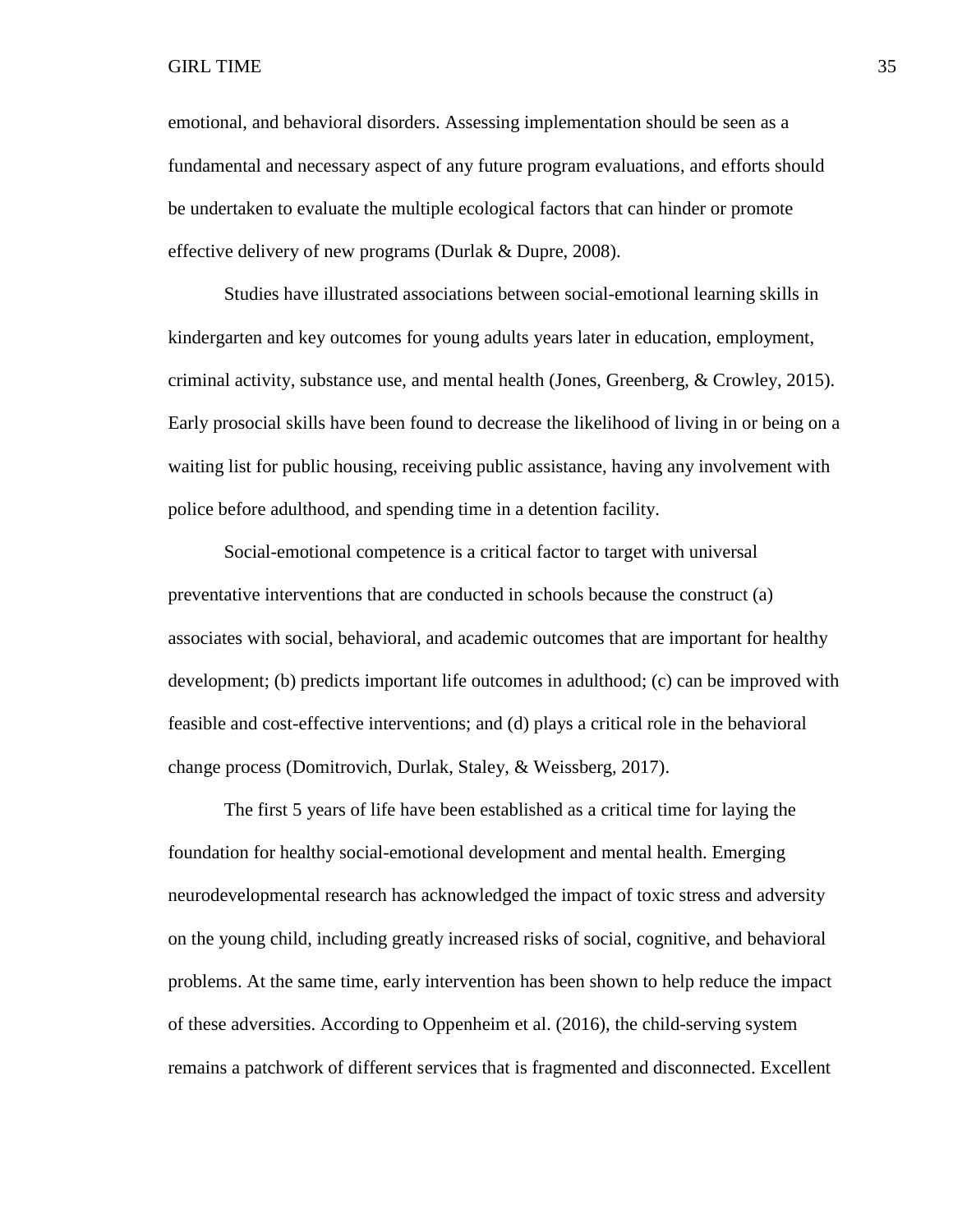programs are funded in early education, child care, pediatric care, and home visiting; however, until recently these efforts were poorly coordinated in many places and neglected to focus on the social, emotional, and behavioral health of young children and their families (Oppenheim et al., 2016).

According to Lee (2014), assessing the mental health of children of preschool age is difficult, as mental-health assessments historically emphasized a deficit-focused model that defined and identified some adverse risk factors that have been associated with children's negative developmental outcomes. Labeling a child negatively at such a young age can be damaging and stigmatizing, as the child is then viewed as being unusual and may be treated differently because of the stigma of mental illness (Lee, 2014). Owing to difficulties in diagnosing children at a young age and not wanting to label children negatively, many young children may not be identified at an early age (Lee, 2014).

**Legislation related to early-childhood intervention.** The universal, primary prevention focus means that all children in the school are monitored for social-emotional and behavioral success, part of the PBS framework. Within the classroom, PBS is used as a strategy to improve social competence among small groups of children who require this support (McCabe & Altamura, 2011). However, despite the empirical support for PBS at the elementary level, few studies have examined its efficacy in early childhood (McCabe & Altamura, 2011). Interestingly, studies have found that with a consultation period, more PBS features were subsequently used by teachers (McCabe & Altamura, 2011).

Federal mandates, such as No Child Left Behind (NCLB; 2002) and IDEA (2004) have shifted from suggesting that most children be successful to mandating that every child (with and without disabilities) be successful (Rodriguez, Loman, & Borgmeier,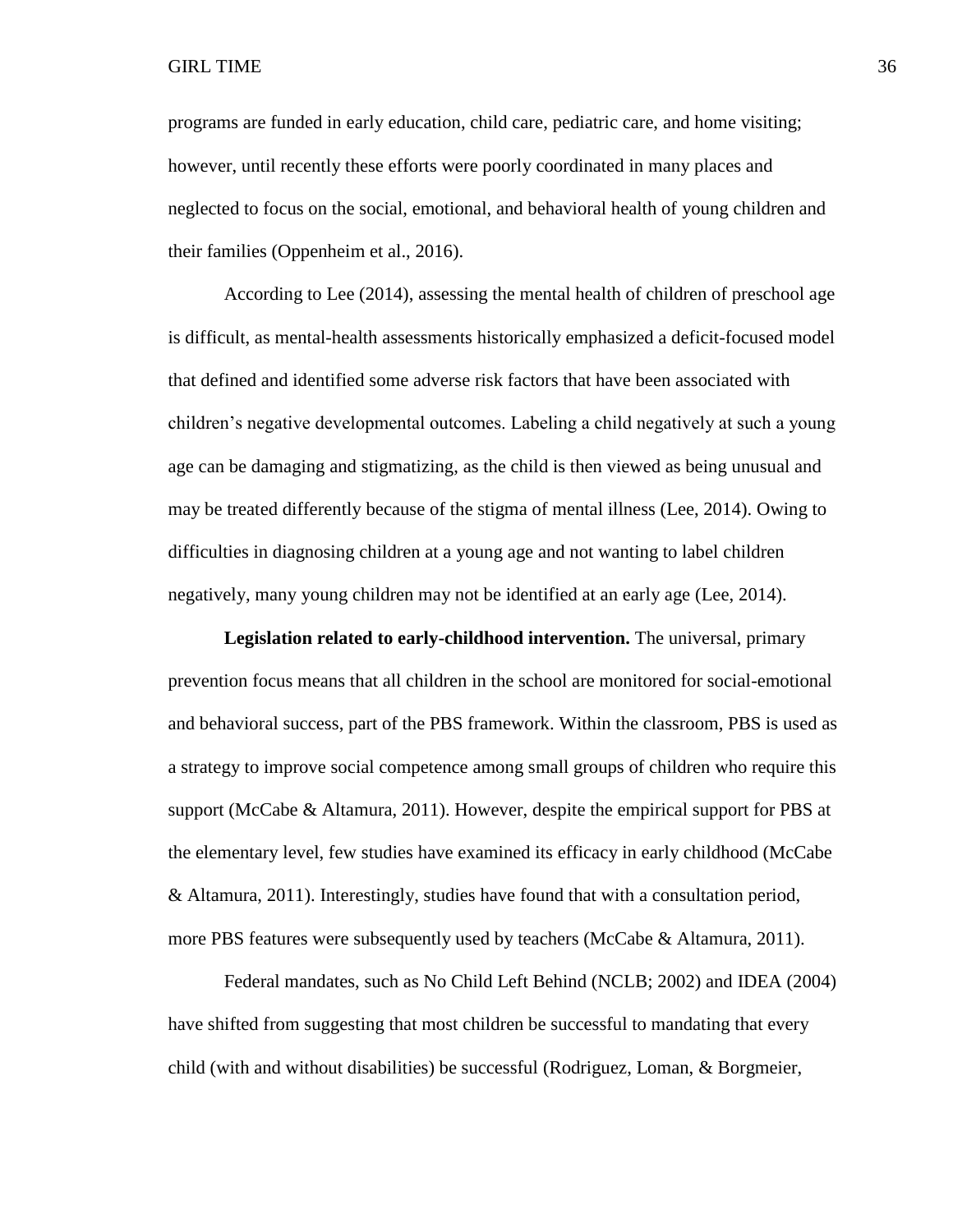2016). The successful development of academic skills is predicated on teachers being able to deliver effective instruction to all students. Students displaying disruptive, violent, and aggressive behaviors can negatively impact academic development for all students, not only the student of concern. Therefore, schools must implement systems and practices that promote a context for successful learning for all (Rodriguez et al., 2016).

Schools across the country are adopting Multi-Tiered Systems of Support (MTSS) for social behavior. MTSS incorporate a focus on preventing and remediating problems by providing a continuum of supports, which are typically conceptualized across three levels of increasing intensity. One of the most common approaches to MTSS for behavioral support in schools is School-wide Positive Behavior Intervention and Supports (SWPBIS). Within MTSS, universal prevention (Tier 1) is in place for all students in a school and is designed to promote the prosocial behavior and academic competence of all students. As increasing numbers of schools successfully implement Tier 1 prevention practices, schools are looking for and implementing evidence-based practices for students whose needs are not fully met by Tier 1 supports (Rodriguez et al., 2016). Those students who may require more intensive support are afforded Tier 2 supports. Students with the most complex concerns that may warrant individualized levels of support receive Tier 3 support. Given the time- and resource-intensive nature of individualized Tier 3 interventions, schools must implement Tier 2 interventions (Rodriguez et al., 2016).

Social-skills instructional groups have been identified as a common Tier 2 intervention. Some reported advantages of social-skills groups include flexibility of grouping and delivery format and potential to combine with additional strategies, such as differential reinforcement of other behaviors or self-monitoring. On the other hand, some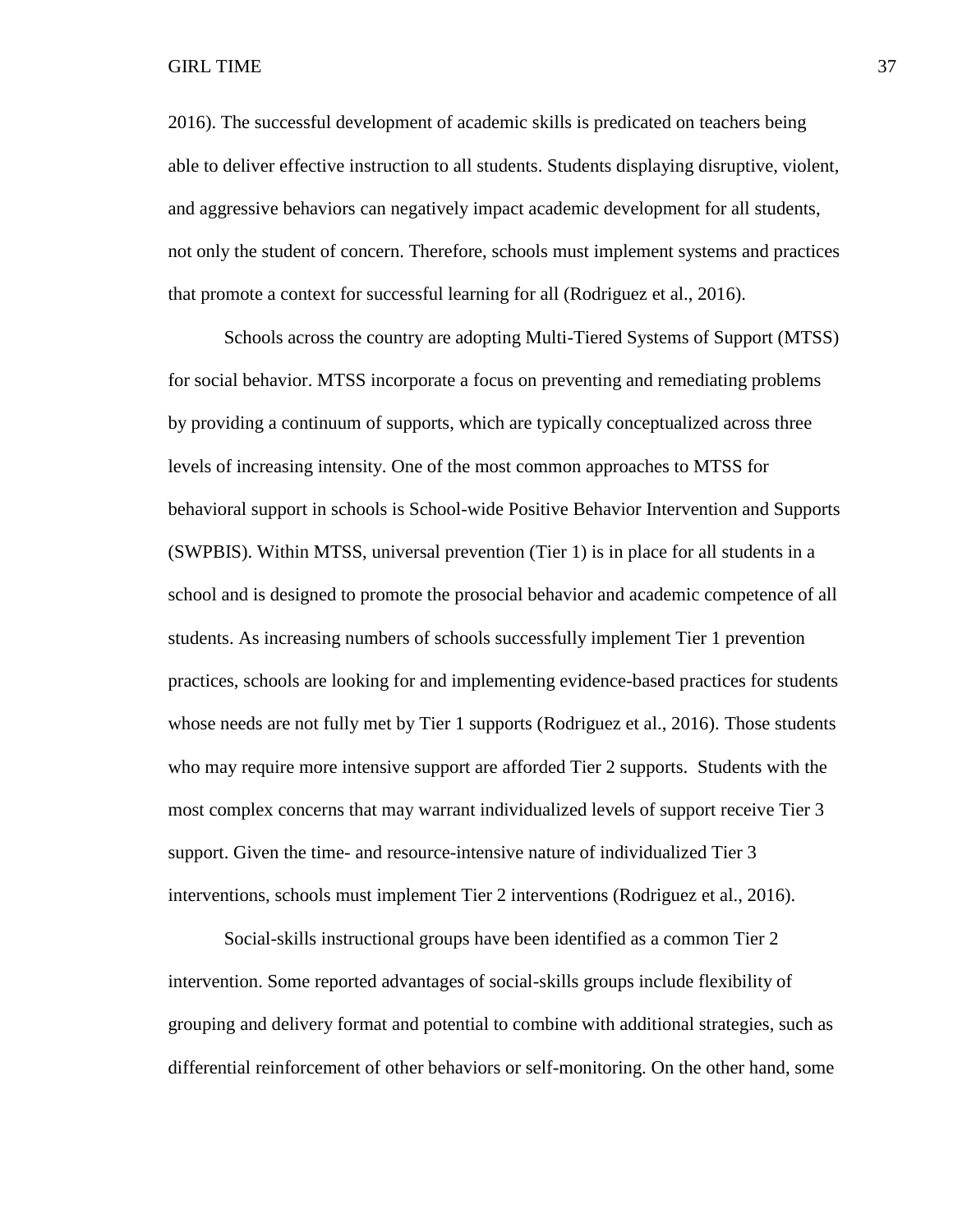reported disadvantages of social-skills groups include inadequate demonstrations of skill generalization and maintenance, as well as missed instructional time. Tier 2 interventions should include the following supports: teaching, prompts, opportunities for practice, frequent opportunities for feedback, and fading procedures (i.e., scaffolding; Rodriguez et al., 2016).

GIRL TIME has a positive influence on increasing appropriate social behaviors among kindergarteners who are considered at risk for social development. In the current study, these girls were reported to have repeated behavioral difficulties and were considered to possibly benefit from more than just the universal levels of support. Early identification of at-risk students is a hallmark of MTSS. Therefore, for the purpose of this study, GIRL TIME may be viewed as a pseudo Tier 2 intervention.

On the other hand, regarding research supporting Tier 2 interventions, limited data have been reported for assessing the fidelity of Tier 2 interventions. Research studies have found an illustrated need for better ways to identify the best interventions to support students' behavioral needs at Tier 2. An essential need has been reported for data systems useful for evaluating student outcomes (in addition to office referral data), program evaluation, and implementation fidelity of Tier 2 (Rodriguez et al., 2016). Interestingly, office discipline referrals (typically administered in response to more severe behaviors and most often with limited frequency) may not be sensitive enough to effectively monitor progress and inform decision making for most students who would benefit from Tier 2 intervention (Rodriguez et al., 2016).

Research has documented that during the preschool years, children can learn the basics of emotional literacy, social interactions, and problem solving. By definition,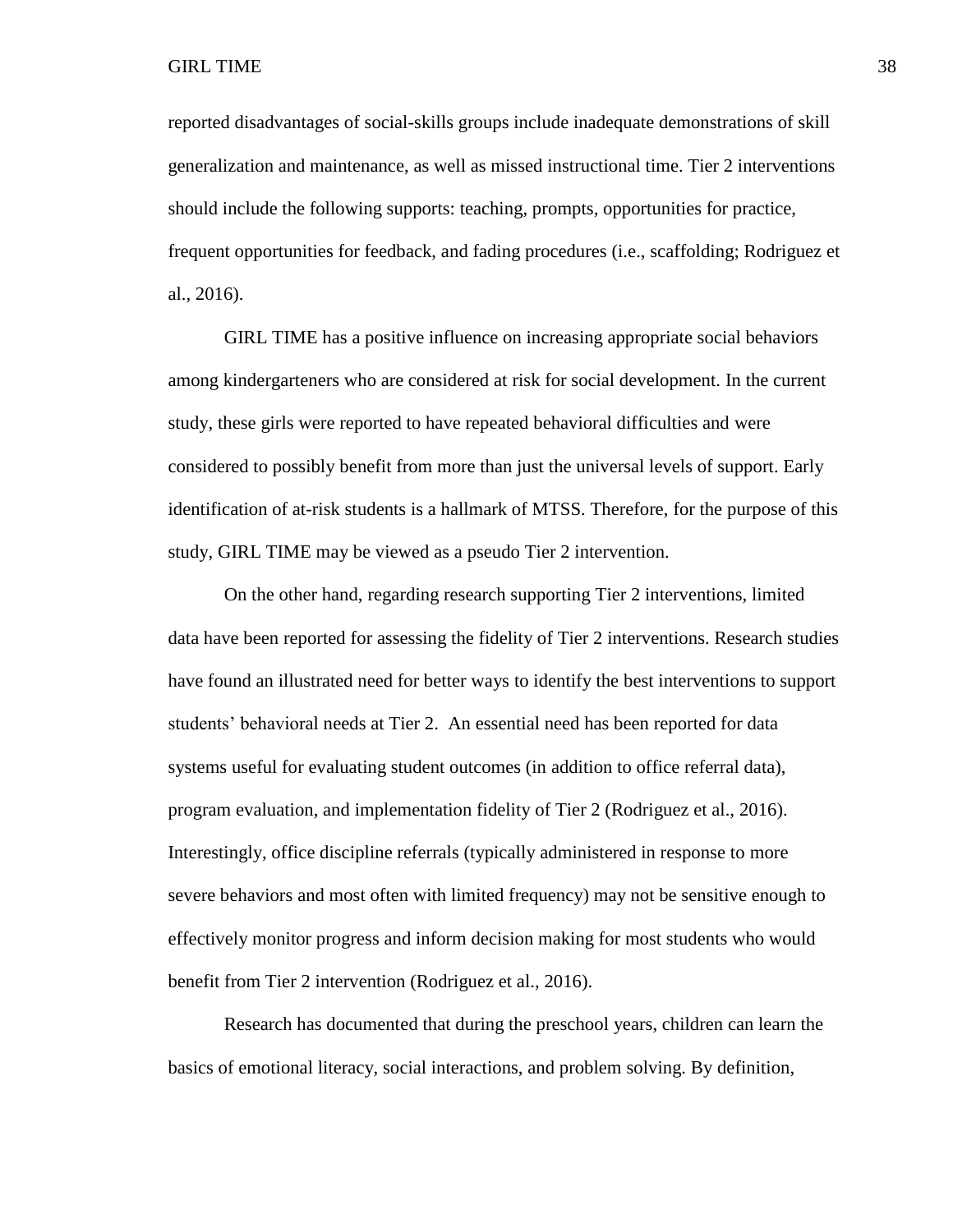social-emotional learning involves the processes through which children and adults acquire and effectively apply the knowledge, attitudes, and skills necessary to understand and manage emotions, set and achieve positive goals, feel and show empathy for others, establish and maintain positive relationships, and make responsible decisions. Socialemotional learning has become a growing movement in school systems around the world (Humphrey, Lendrum, Wigelsworth, & Greenberg, 2016). The phrase *social-emotional learning* is thought to have first been coined in the United States during early meetings of what would become CASEL) in the early 1990s (CASEL, 2004). While attention to social-emotional aspects of education is perhaps nothing new, the contemporary model of social-emotional learning is known for its dual emphasis on the *taught* (e.g., explicit instruction) and the *caught* (e.g., socialization practices) in fostering social-emotional competence (Humphrey et al., 2016). GIRL TIME leans more towards the caught emphasis of a less structured and unsystematic approach to fostering the development of social competence.

According to Humphrey et al. (2016), the social-emotional learning movement in the United States has gained significant traction in the later years, including the updating of the Elementary and Secondary Education Act (previously known as 'No Child Left Behind') to include social-emotional competencies as part of Title IV (Successful, Safe and Healthy Students). Equivalent developments have been seen in many countries, including but by no means limited to Northern Ireland, Australia, Sweden, and Singapore in recent years (Humphrey et al., 2016). CASEL strives to advance social-emotional learning science, evidence-based practice, and policy.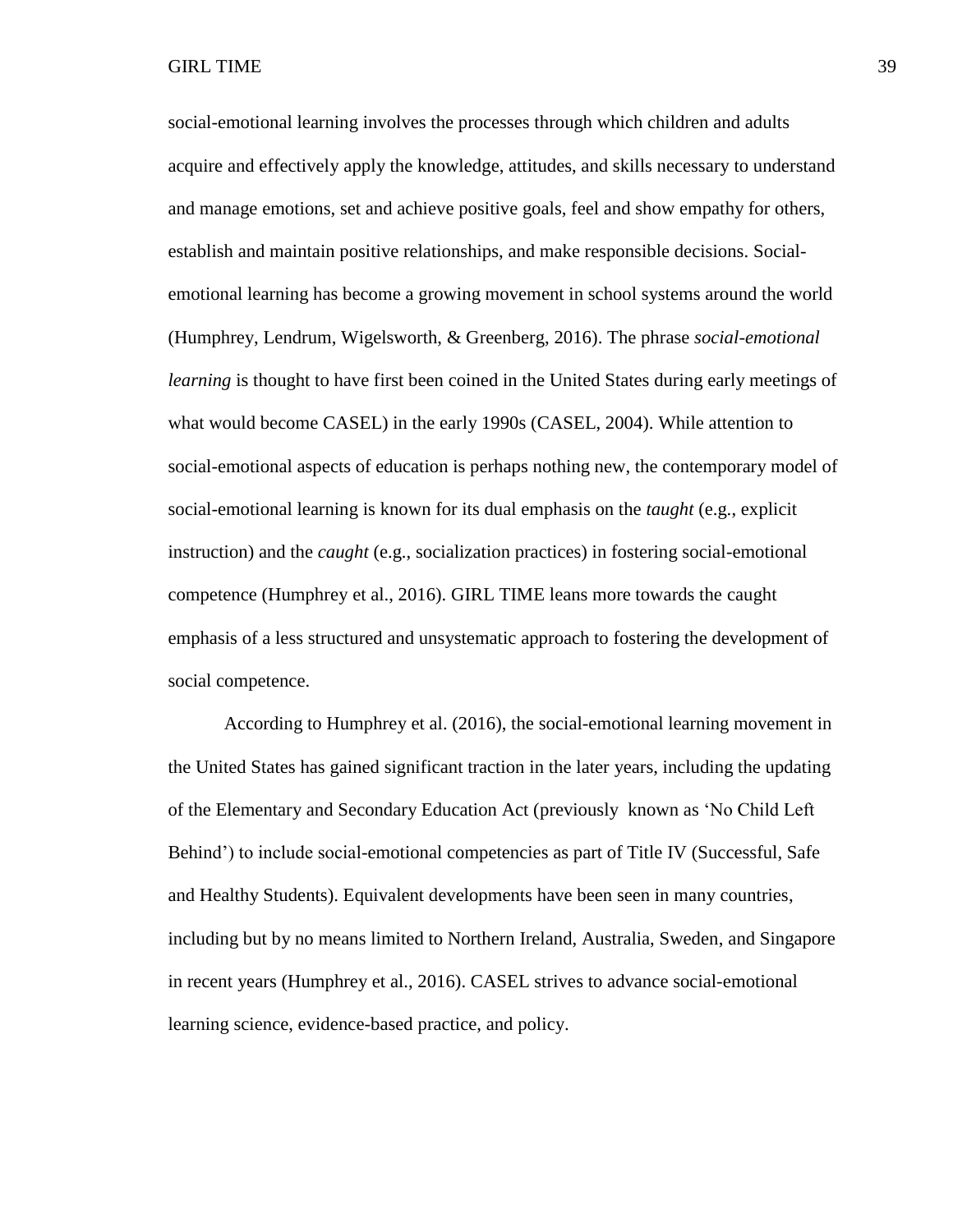Reportedly, the 2013 CASEL Guide provides information on selected programs (SELect) that vary in the approach they take to promoting students' social-emotional skills, but all have documented impact on students' behavioral and/or academic performance. Traditionally, most social-emotional learning programs have used explicit lessons to teach students social-emotional skills. This approach was the most common of the SELect programs included in the 2013 Guide. This Guide also identified several evidence-based social-emotional learning programs that provide teachers with academic content while simultaneously promoting social-emotional learning. Other programs emphasize using teacher instructional and classroom management practices to create classroom environments that foster social, emotional, and academic competence. Nonetheless, a social-emotional learning curriculum and instruction are not a required element of education in the United States (Humphrey et al., 2016). Recent literature reveals an increased focus on this aspect of social-emotional learning by locating it as a school readiness issue, arguing convincingly that skills of emotional expressiveness, regulation, and knowledge are not only key developmental tasks of early childhood, but also important for children's social relations and preacademic success in early-education settings (Humphrey et al., 2016).

Children's mental-health services are a mandated component of the Head Start program's performance standards and regulations (Lee, 2014). Since its inception in 1965, Head Start has served children from birth to age 5 years, providing a comprehensive preschool program for low-income children with cognitive, health, nutrition, social, and other services (Lee, 2014). One of the key foundations of the Head Start Child Development and Early Learning program is social-emotional development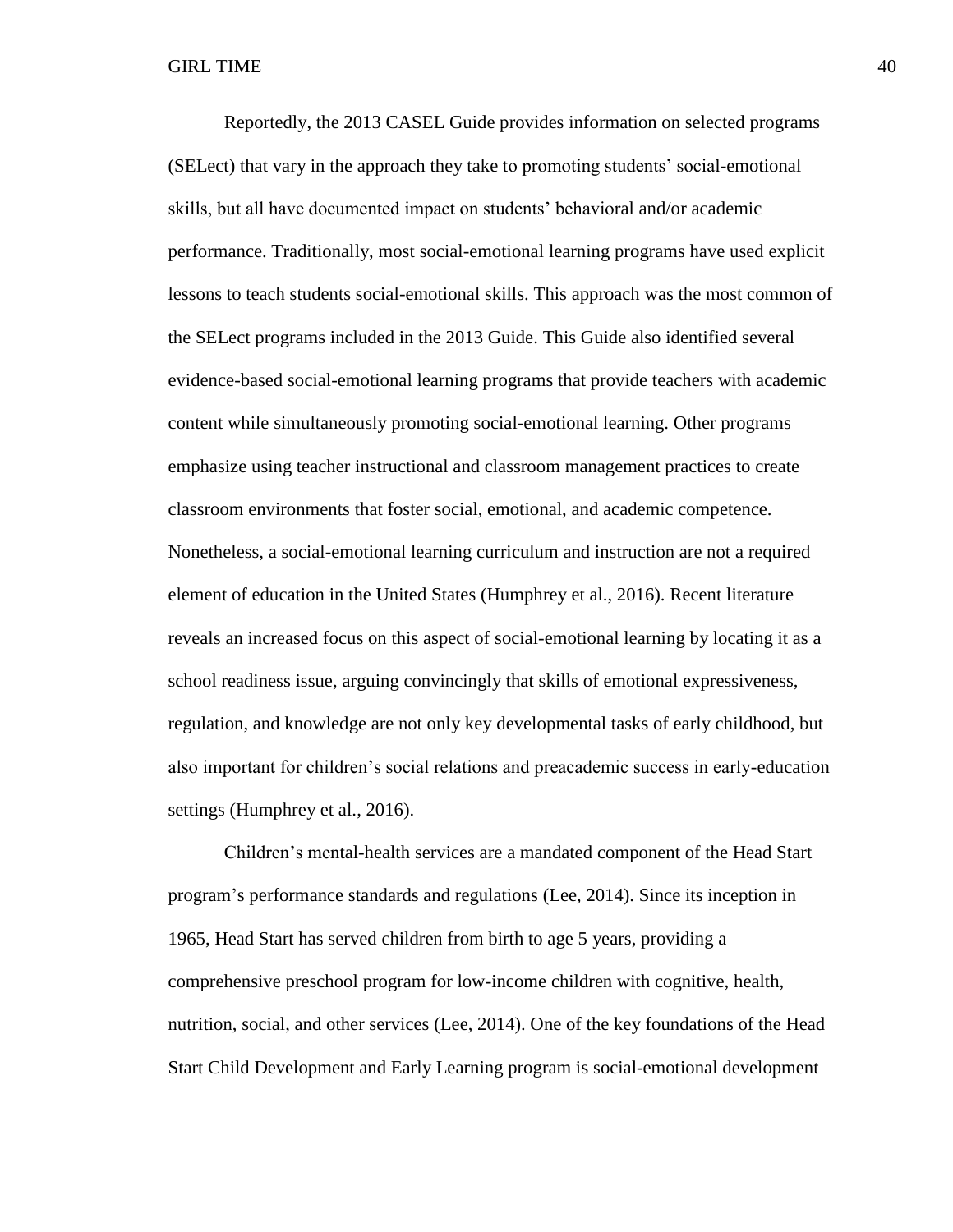that consists of elements of social relationships, self-concept and self-efficacy, selfregulation, and emotional and behavioral health (Lee, 2014). Head Start standards include working collaboratively with parents about mental-health concerns and efforts, providing services of mental-health professionals, and having regularly scheduled on-site mentalhealth consultation to help design and implement programs and promote mental wellness with education and training (Lee, 2014). Head Start is a forerunner in recognizing the importance of children's emotional and behavioral problems (Lee, 2014).

According to McGoey et al. (2013), consultation delivered in the early-childhood environment may develop the early-childhood educator's ability to use prevention and intervention techniques that reduce problem behaviors and increase positive behaviors in school. The call for the addition of consultation to early-childhood education was first mandated more than 30 years ago, yet still only a small number of states have provided private- or public-funding allocation to support behavioral or mental-health consultation (McGoey et al., 2013).

School psychologists and educators can employ a comprehensive approach to monitoring social-emotional development during early childhood using an assessment approach similar to Response to Intervention (RTI) benchmark assessments of academicskill development (McCabe, 2006). To do so, one must first understand the socialemotional milestones and skills developed in the preschool years that predict later social competence (McCabe & Altamura, 2011).

# **Conclusion**

The current study was designed to explore the significance of enrichment activities in promoting the social-emotional development of children. While the greater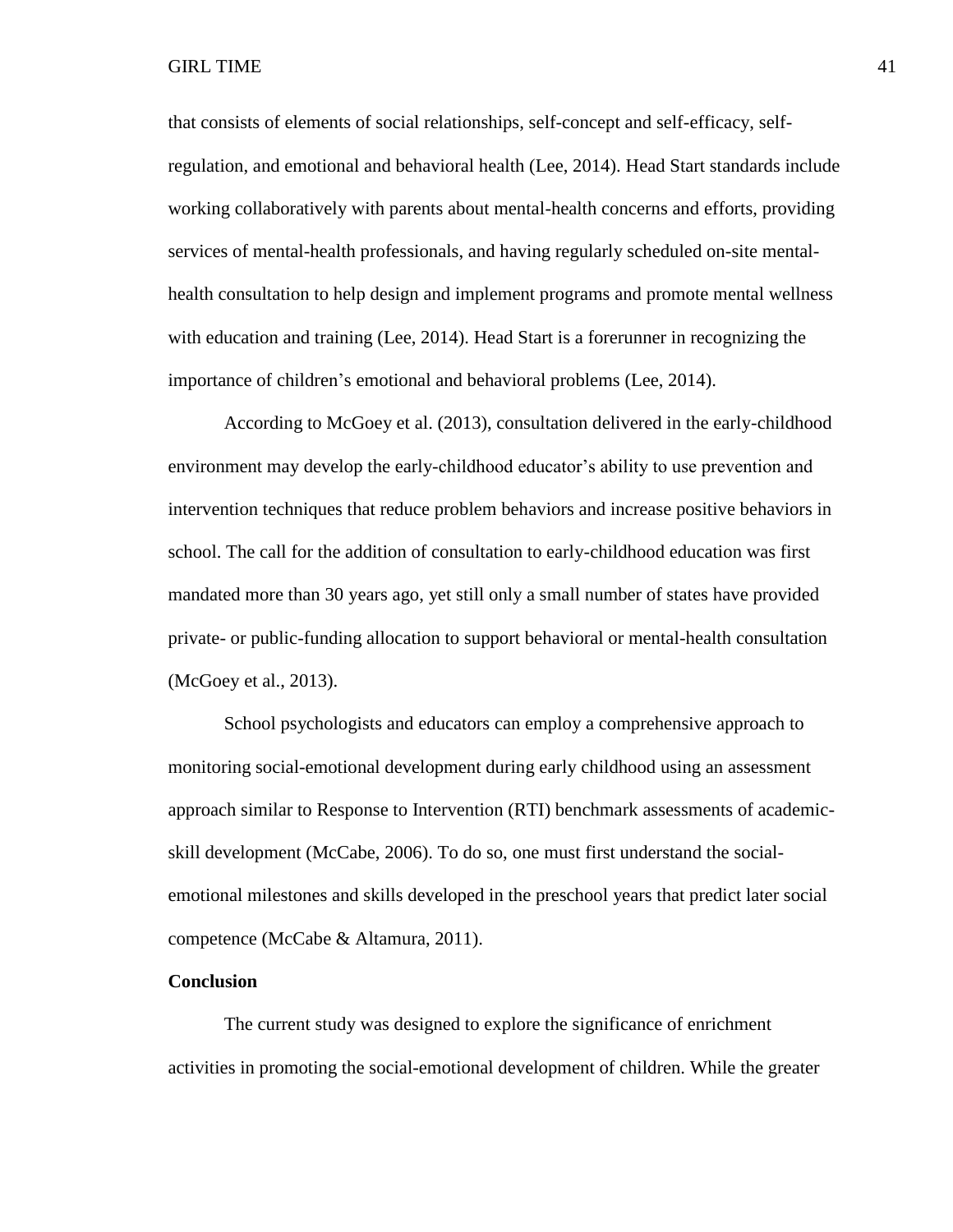emphasis before entering kindergarten is on the ability to count to 20 or more, recite the alphabet, and hold a pencil, children's reactions to others and situations and getting along with peers and forming relationships are equally crucial for kindergarten readiness. Given the importance of social-emotional skills to school performance, GIRL TIME helps enhance those skills considered important during early childhood through enrichment activities. Like any other skill, social skills can be taught, and most studies have used manualized intervention when addressing social skills. However GIRL TIME uses an unmanualized approach to teach social skills. GIRL TIME provides activities that facilitate a natural way for girls to learn and use appropriate social skills by default. GIRL TIME allows for social development to occur organically.

GIRL TIME is an enrichment program that is intended to facilitate the development of social competence as a pseudo Tier-2 behavioral intervention. This program has a positive influence in increasing appropriate social behaviors among kindergarteners who are considered at risk for social development. The girls in the current study were reported to have exhibited deficit skills in regulating their emotions and behaviors and/or in forming relationships with adults and making friends. Limited social development has been related to behavioral difficulties with following directions, and getting along with peers impacts social interactions. Social skills are behaviors that appear to enhance peer acceptance, friendship, or other positive relational outcomes. GIRL TIME helps increase appropriate social behaviors, as participation in this enrichment program was geared to naturally promoting teamwork, problem solving, and self-expression. A critical milestone during the preschool age is children's abilities to initiate and maintain positive social interactions. In other words, preschoolers must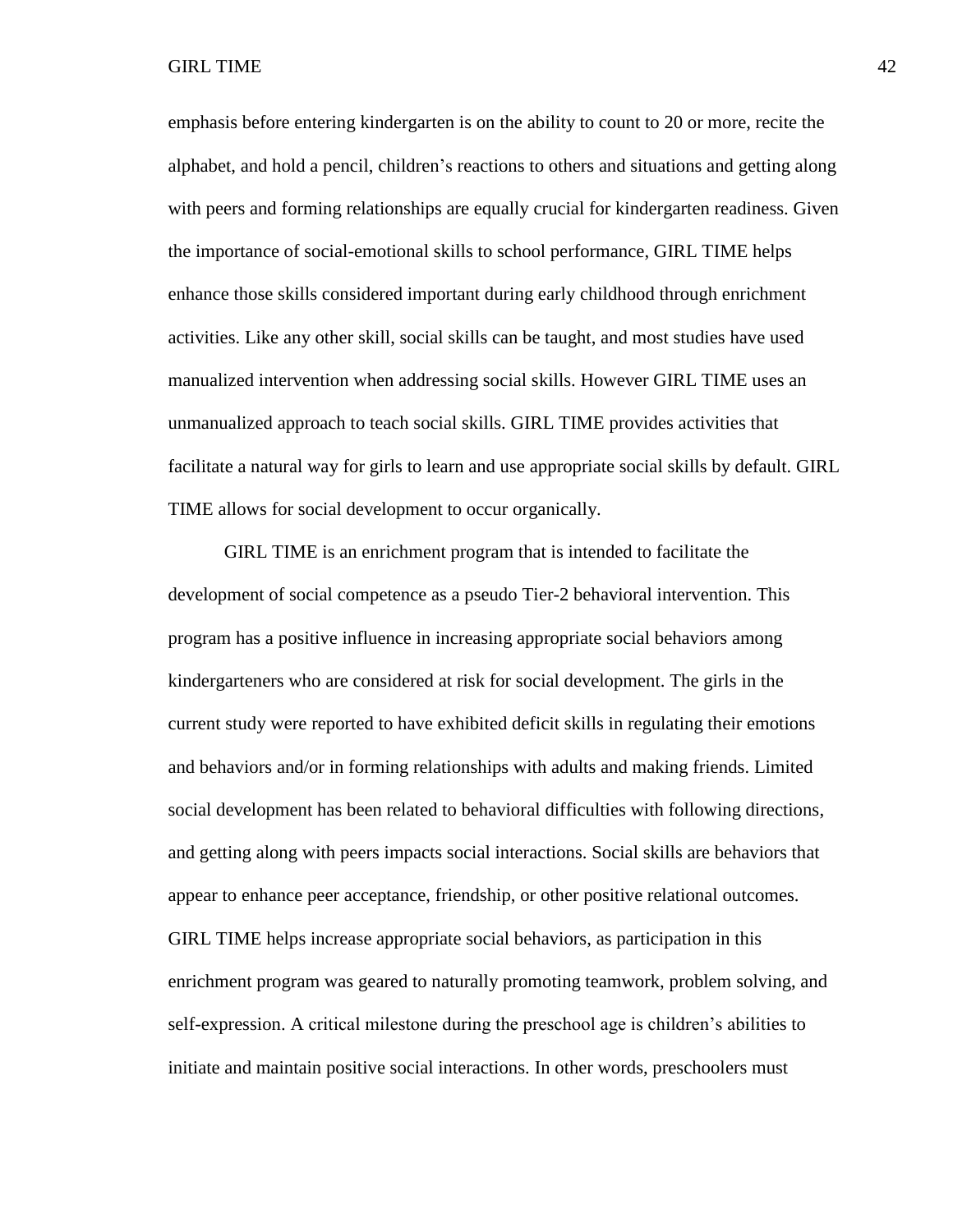become socially competent, as this milestone has an impact on children's overall development and long-term well-being.

# CHAPTER 3: METHOD

# **Overview**

The main goal of the study was to examine whether the GIRL TIME enrichment program would have a positive influence in increasing appropriate social behaviors among kindergarteners who were considered at risk for social development. During academic year 2017-2018, the girls who participated in the current study had been observed and/or reported to have experienced repeated behavioral difficulties evidenced by behavior entries in the schoolwide database; they also were rated below average when compared to their peers on the Devereux Early Childhood Assessment (DECA). Therefore, GIRL TIME would provide the opportunity to promote self-regulation, creativity, sisterhood, and problem-solving skills among the rising kindergarten girls who participated in the program. The GIRL TIME program is an enrichment program that occurred during the kindergarten enrichment block for a consecutive 8-week period, every Tuesday starting October 2018. During this time, the girls engaged in different social activities every week geared to help develop the students' social skills, problemsolving abilities, and relationship building. Pre- and post-assessments were conducted to measure the outcomes of the GIRL TIME program.

### **Procedure**

GIRL TIME is an 8-week enrichment program for kindergarten girls at a public charter school in Washington DC. The program was created to promote self-regulation, creativity, sisterhood, and problem-solving skills among kindergarten girls. GIRL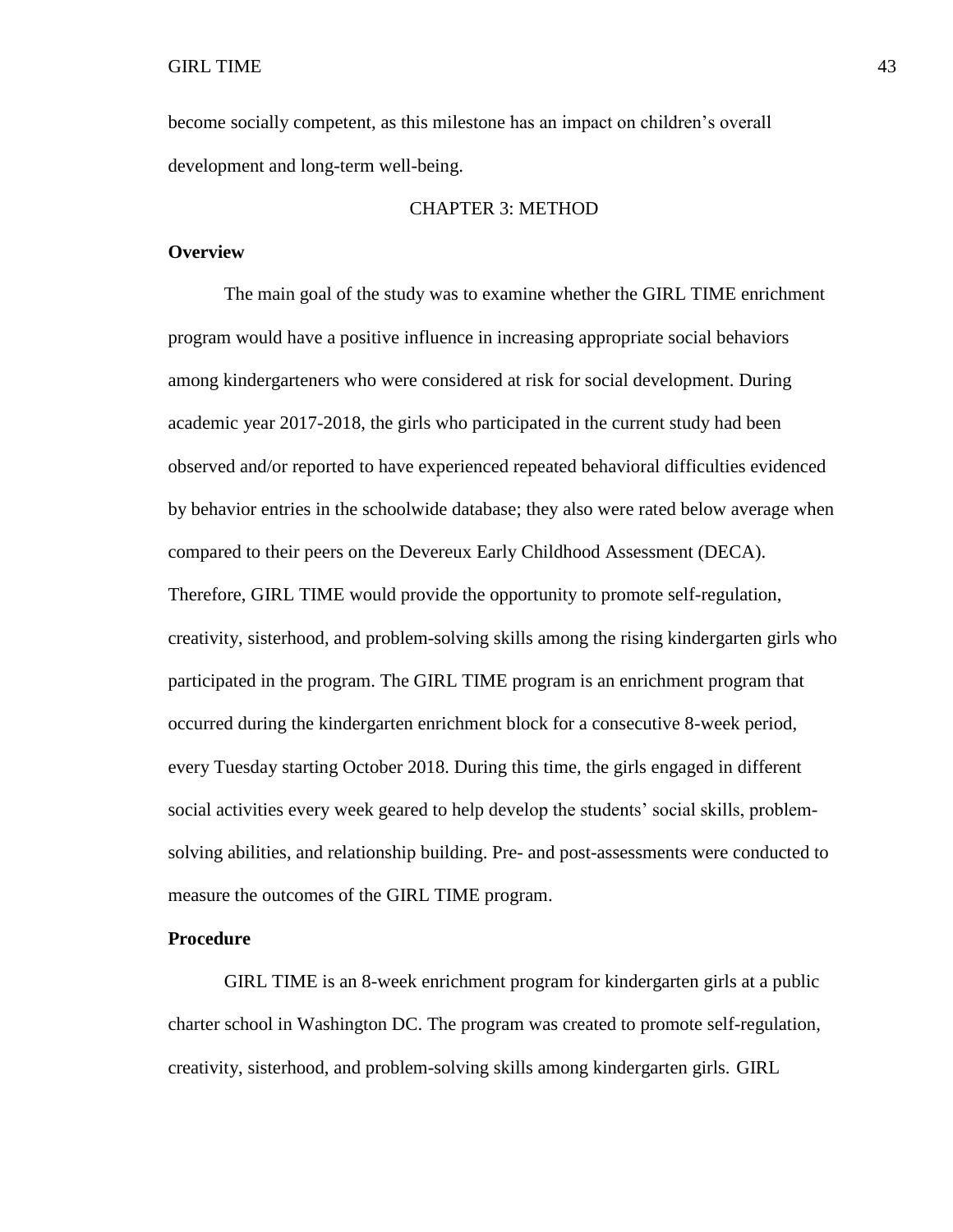TIME's main goal is geared specifically to impact girls who demonstrate a need for additional guidance in the areas of social skills and social-emotional and/or behavioral support.

The program was held during October, November, and December of 2018, during the second trimester of academic year 2018-2019. By this time, transitions into kindergarten, (e.g., the change of curriculum, increased instructional time, decreased nap time) hopefully had been established. The timing of the project was purposefully aligned with the middle of the new school year, when kindergarten foundational principles along with classroom academic and behavioral expectations already had been established.

# **Participants**

Nine African American girls were identified at risk for social-emotional development during their PK-4 academic year 2017-2018, evidenced by the Devereux Early Childhood Assessment Clinical Form (DECA-C), which is administered two to three times a year, as well as by teacher referrals. The DECA program is a primary prevention program implemented at the universal and/or target levels. The DECA-C is a standardized, norm-referenced behavior-rating scale for children aged 2 to 5 years. The DECA-C evaluates the frequency of 27 positive behaviors related to three protective factors: attachment, self-control, and initiative. The DECA-C also includes a 10-item Behavioral Concerns Screener, which measures a variety of challenging behaviors seen in preschool children. *Attachment* describes the relationship between a child and the important people in his or her life, such as caregivers, teachers, and peers. *Initiative* is a child's ability to try new activities things and do things for him or herself, such as asking questions, making and carrying out plans, exploring, and using creativity. *Self-regulation*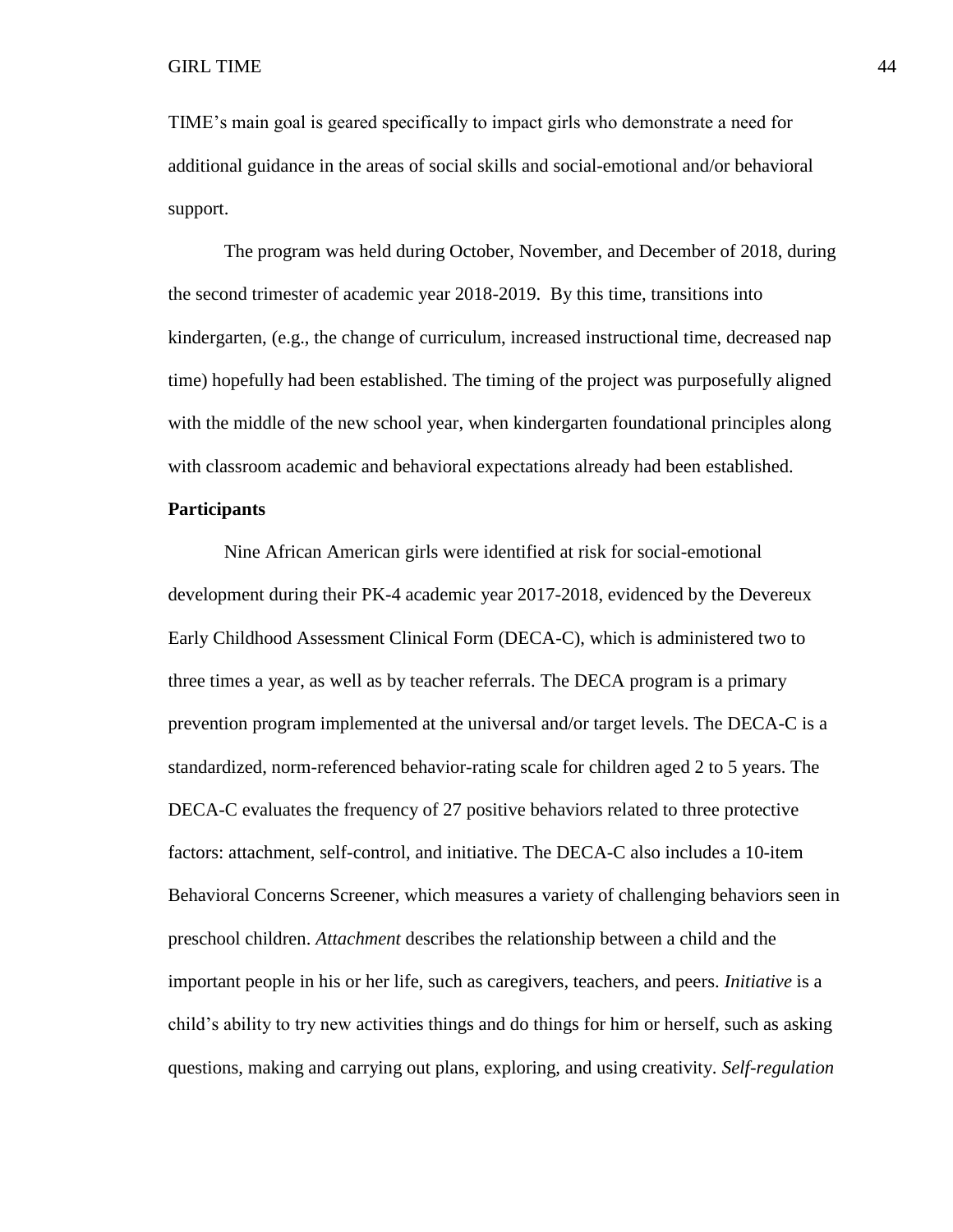is a child's ability to tell right from wrong and to behave in appropriate ways, such as thinking before speaking or acting, solving problems, or calming down. *Behavioral concerns* suggest that a child may need to further develop skills in handling strong emotions, paying attention, or getting along with others. These students may have earned scores of less than 41, suggesting "Need" for attachment, initiative, and self-control; scores greater than 59 suggest behavioral concerns.

Research studies have confirmed a strong correlation between a child's DECA scores and kindergarten readiness. The students involved in the current study were considered at risk because of low protective factors and had been afforded universal strategies at the classroom level that were intended to benefit all children; however, these students had been observed and/or reported to have repeated behavioral difficulties, such as in waiting for their turn, sharing with peers, or following adult directions. Most behavioral difficulties were recorded under incidents into DeansList, a schoolwide database. These girls had at least three incidents weekly, which were discussed with administrators and/or recorded in the database, suggesting that the student's problem could not be managed in the classroom and required an office referral.

### **The GIRL TIME Program**

The program was held on campus in the multipurpose room of a public charter school in Washington DC during a consecutive 8-week period every Tuesday from 3:15 p.m. to 4:00 p.m. during the enrichment block. The following were the outlined social activities planned for the girls: Week 1 making smoothies (Healthy Choices session-I); Week 2 making smoothies (Healthy Choices session-II); Week 3 potting plants (Sisterhood session-I); Week 4 potting plants (Sisterhood session-II); Week 5 making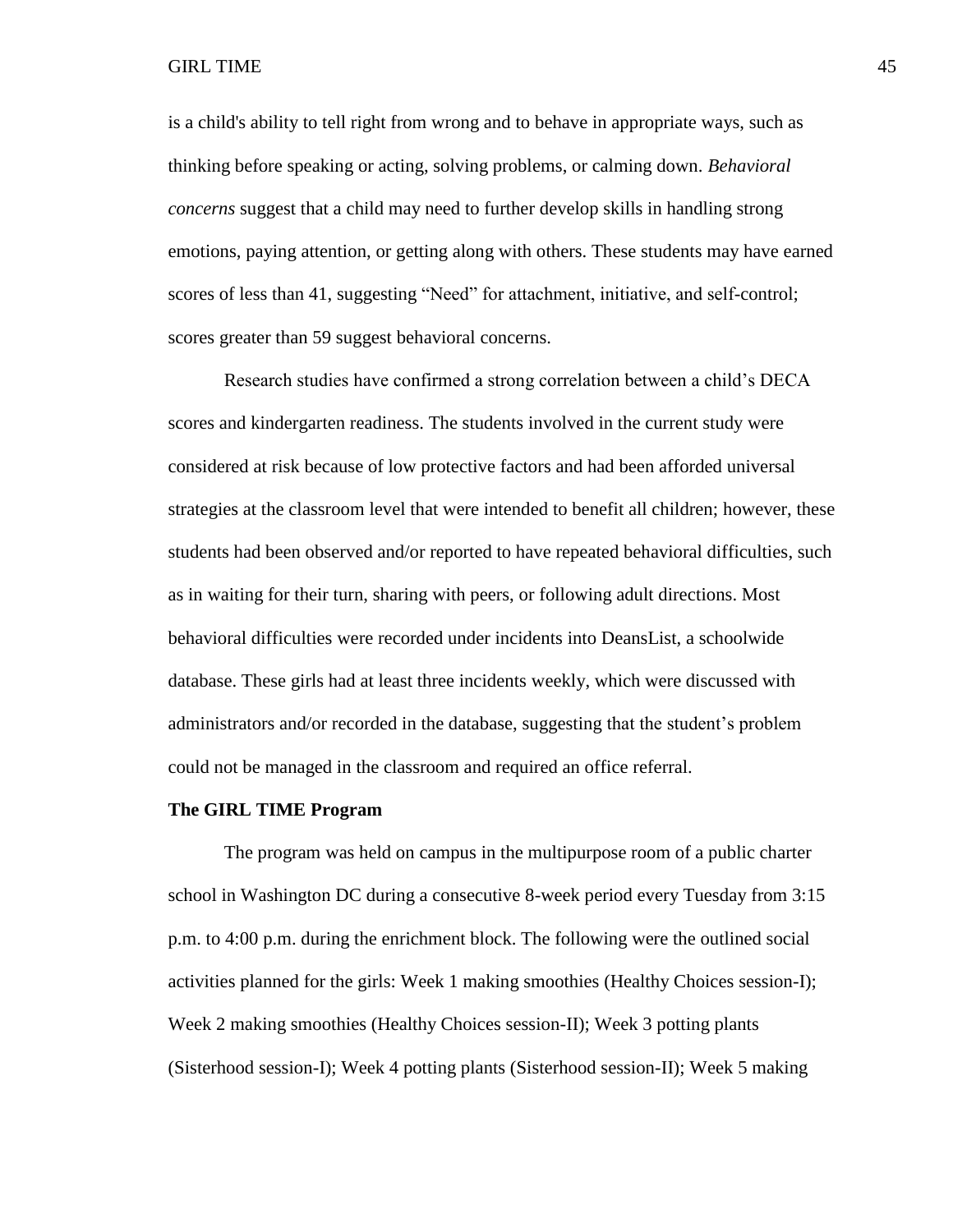crowns (Character Building session); Week 6 jewelry design (Creative & Fly session); Week 7 tea party (Etiquette session); and Week 8 exploring the world (Bilingual Brown Girls session).

During the Healthy Choices sessions, the girls had the opportunity to observe and then to be junior chefs. The girls were exposed to a mini-lesson on the importance of healthy food choice. This lesson required their ability to sustain attention as they watched the facilitator model the steps in making a smoothie. Next, the girls worked together as a group to follow a recipe, and then each girl individually added the ingredients, requiring them to remember the sequence, take turns, and practice patience while respecting each other. Lastly, in showing confidence in their abilities, the girls created and sampled a fruit-and-vegetable smoothie.

During the Sisterhood sessions, the girls learned about plants and the plants need to grow. The first Sisterhood session required their listening skills, as well as a demonstration of their understanding of illustrations by comparing the picture of a healthy versus a dying plant. The facilitator also guided the girls through a hands-on exploratory session that required teamwork while decorating a pot in groups of three and then potting the plants, which the girls cared for together to practice responsibility.

During the Character Building session, the girls were empowered to embrace their unique beauty by using fun and pretty illustrations in *I Am Enough* by Grace Byers. The facilitator first read aloud to the girls, requiring them to maintain "listening ears" and "focusing eyes," that is, paying attention and tracking along. Next, the girls read together as a group to reinforce the positive self-love illustrations, requiring them to make connections and then share their thoughts and feelings. The facilitator guided the girls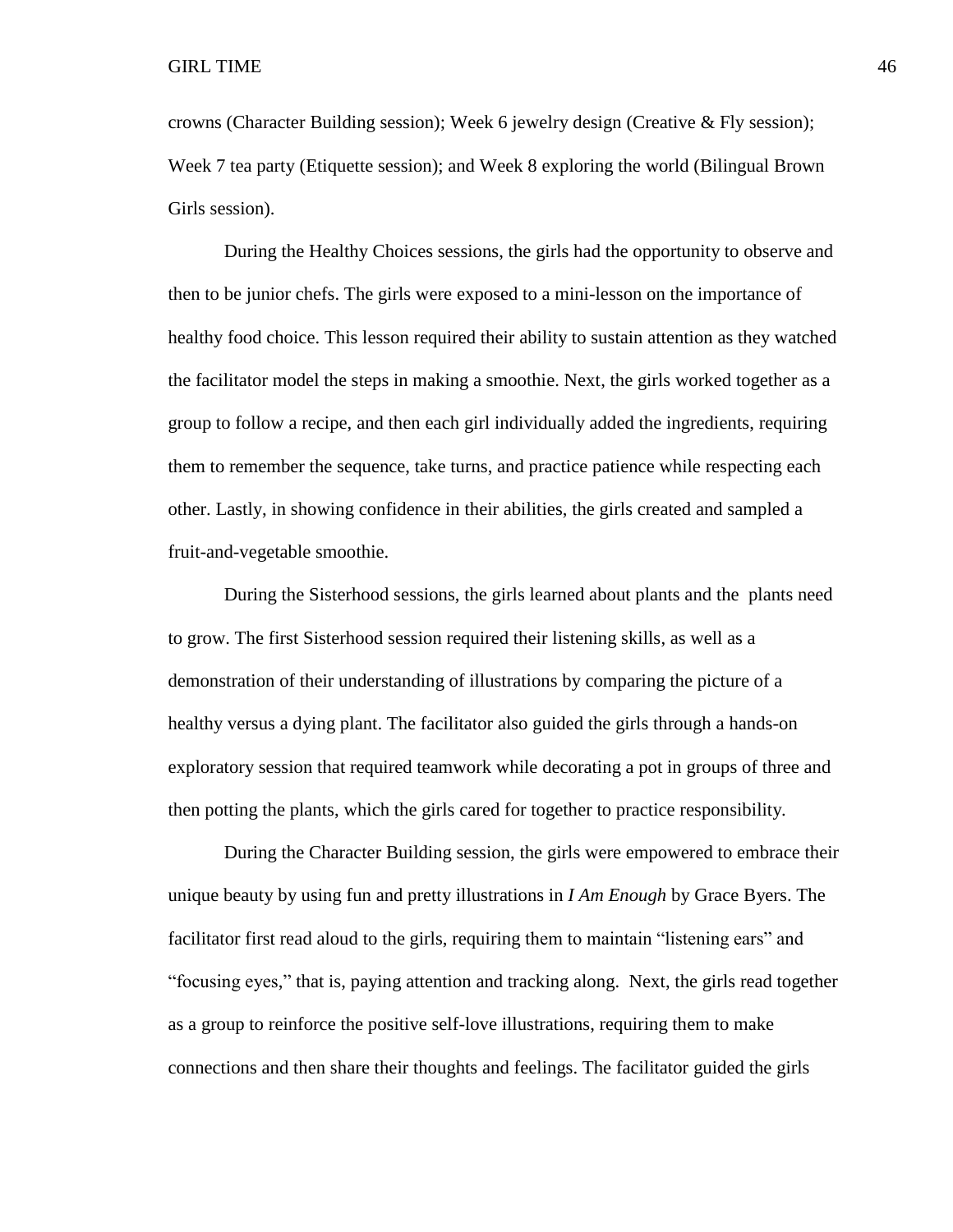through a hands-on exploratory exercise, which required creativity as well as putting expression on paper through making princess crowns to celebrate who they were.

During the Creative  $&$  Fly session, the girls put on their imaginary designer hats by learning the process of design. They sketched an idea, requiring the girls to be creative as well as to organize their thoughts, and chose and assembled the materials, allowing them the opportunity to make decisions, share with others, and seek help from others or the facilitator when needed. With the final product, the girls created a label and chose packaging, further promoting their intellectual curiosity.

During the Etiquette session, the girls were taught good manners (i.e., as simple as saying "please" and "thank you") that may not be so obvious to a kindergartener. In whole group, the girls learned good manners, and using their problem-solving skills, they discussed how to behave in various social situations. The girls had the opportunity to rehearse manners through engaging in a tea party. This fun role-playing activity forced the girls to interact appropriately with each other, as well as to show consideration for others while taking turns.

During the Bilingual Brown Girls session, the girls learned the basics of Spanish, such as greetings and common expressions. While this experience may have been new for most of the girls, they were required to show interest in learning new activities by listening and participating, as well as persistence with trying to say and use the new words taught, even if they did not get them right the first time. This experience afforded the girls the opportunity to use their words and actions by asking for help as well as practicing.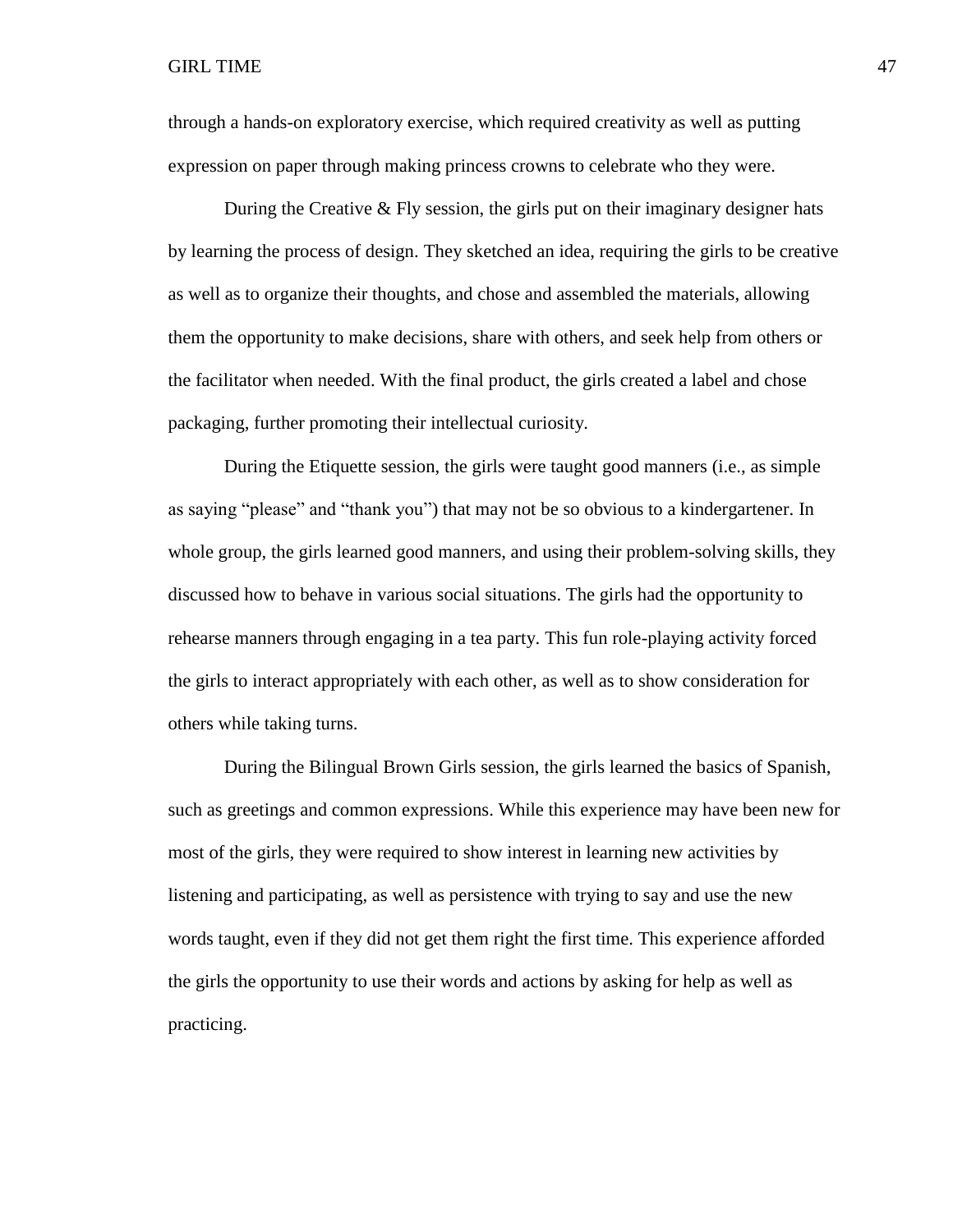### **Outcome Assessments**

**Behavior Assessment for Children - 3rd Edition, Behavioral and Emotional Screening System (BASC-3 BESS).** In order to gauge the outcomes of the GIRL TIME program, teachers evaluated each student using the BASC-3 BESS. The BASC-3 BESS was completed in October 2018 as a preassessment of the students' emotional, social, and behavioral status in school and at the end of the 8 weeks in December 2018 as a postassessment.

**Devereux Early Childhood Assessment (DECA).** Teachers (and families) should administer the DECA two to three times a year. As a standardized tool, pre- and postassessment comparisons can be used to measure statistically significant improvements. As previously described, the DECA was administered in Fall 2018 and Winter 2019 to monitor progress based on the skills the girls were exposed to and practiced organically through their participation in the GIRL TIME program.

### CHAPTER 4: RESULTS

The purpose of this study was to examine the effects of enrichment activities in enhancing social skills among at-risk kindergarteners. This study attempted to answer the following question: Do enrichment social activities have a positive influence on the social development of at-risk kindergarten girls? As part of a program evaluation, archival data were used to examine student progress within protective factors of the Devereaux Early Childhood Assessment (DECA; attachment, self-control, initiative) as well as a pre- and postassessment model using the Behavior Assessment for Children  $-3<sup>rd</sup>$  Edition,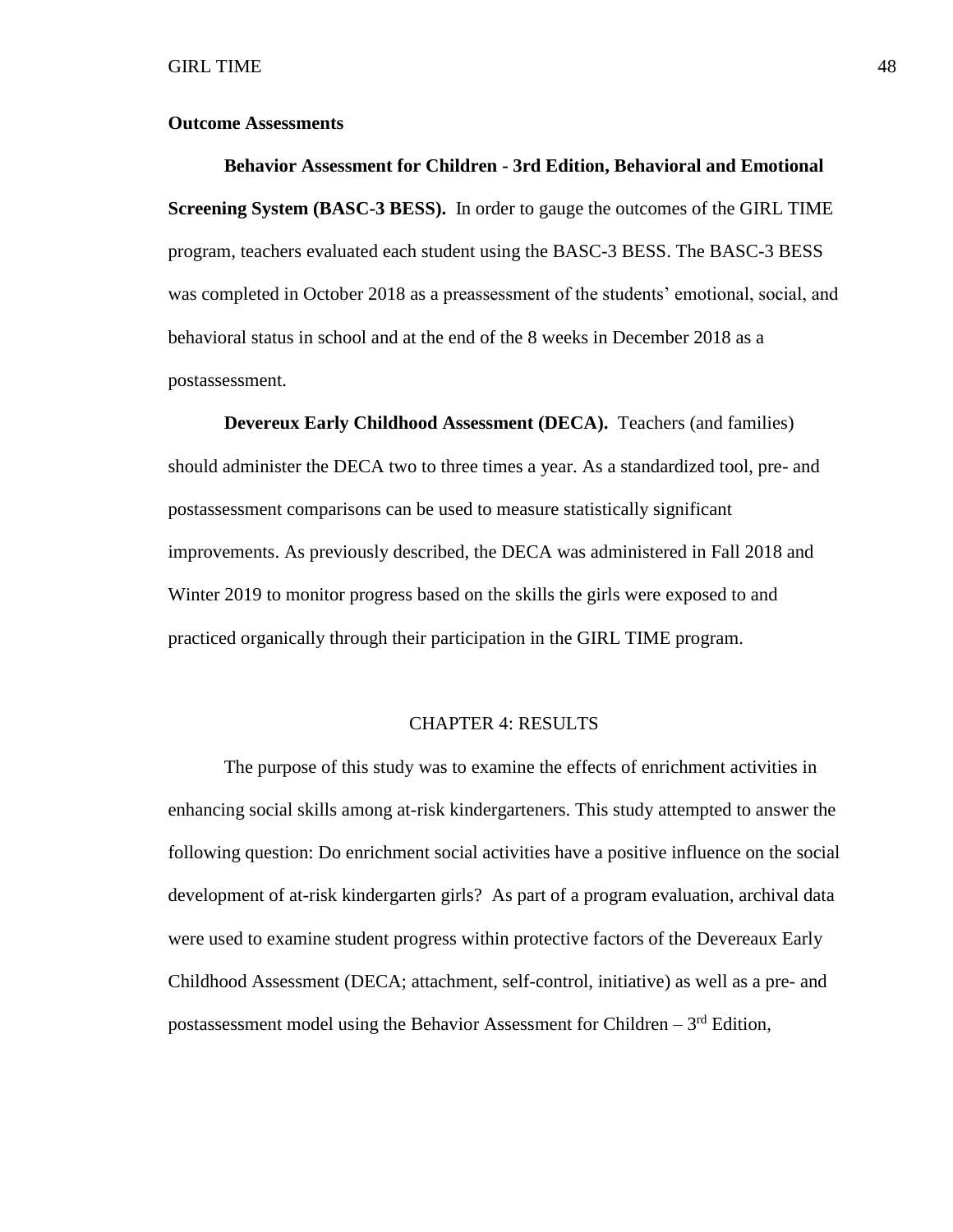Behavioral and Emotional Screening System (BASC-3 BESS). Both types of data were merged in this chapter for data analysis.

This study is unique in that it analyzes the short-term effects of an 8-week enrichment program conducted during the kindergarten intervention block. All data were collected by the project lead as part of a school culture initiative. Data were collected during the second trimester of the 2018-2019 school year (i.e., October 2018 - December 2019). A total of nine students participated in this study.

# **DECA**

The DECA was administered in Fall 2018 and Winter 2019 to monitor progress based on the strategies these girls were exposed to through their participation in the GIRL TIME program. On the DECA, earned *t* scores of less than 41 suggest "Need," of 41 to59 suggest "Typical," and of greater than 59 suggest "Strength" for attachment, initiative, and/or self-control; *t* scores greater than 59 suggest "Need" and below 59 suggest "Typical" for behavioral concerns (LeBuffe & Naglieri, 1999).

Table 1

*Individual DECA Benchmark Scores for Attachment and Relationships (AR)*

| Participant    | Fall 2018 | Winter 2019 | Change from<br>Fall to Winter |  |
|----------------|-----------|-------------|-------------------------------|--|
|                |           |             |                               |  |
|                | 53        | 53          | $\overline{0}$                |  |
| $\overline{2}$ | 59        | 62          | $+3$                          |  |
| 3              | 62        | 53          | -9                            |  |

\_\_\_\_\_\_\_\_\_\_\_\_\_\_\_\_\_\_\_\_\_\_\_\_\_\_\_\_\_\_\_\_\_\_\_\_\_\_\_\_\_\_\_\_\_\_\_\_\_\_\_\_\_\_\_\_\_\_\_\_\_\_\_\_\_\_\_\_\_\_\_\_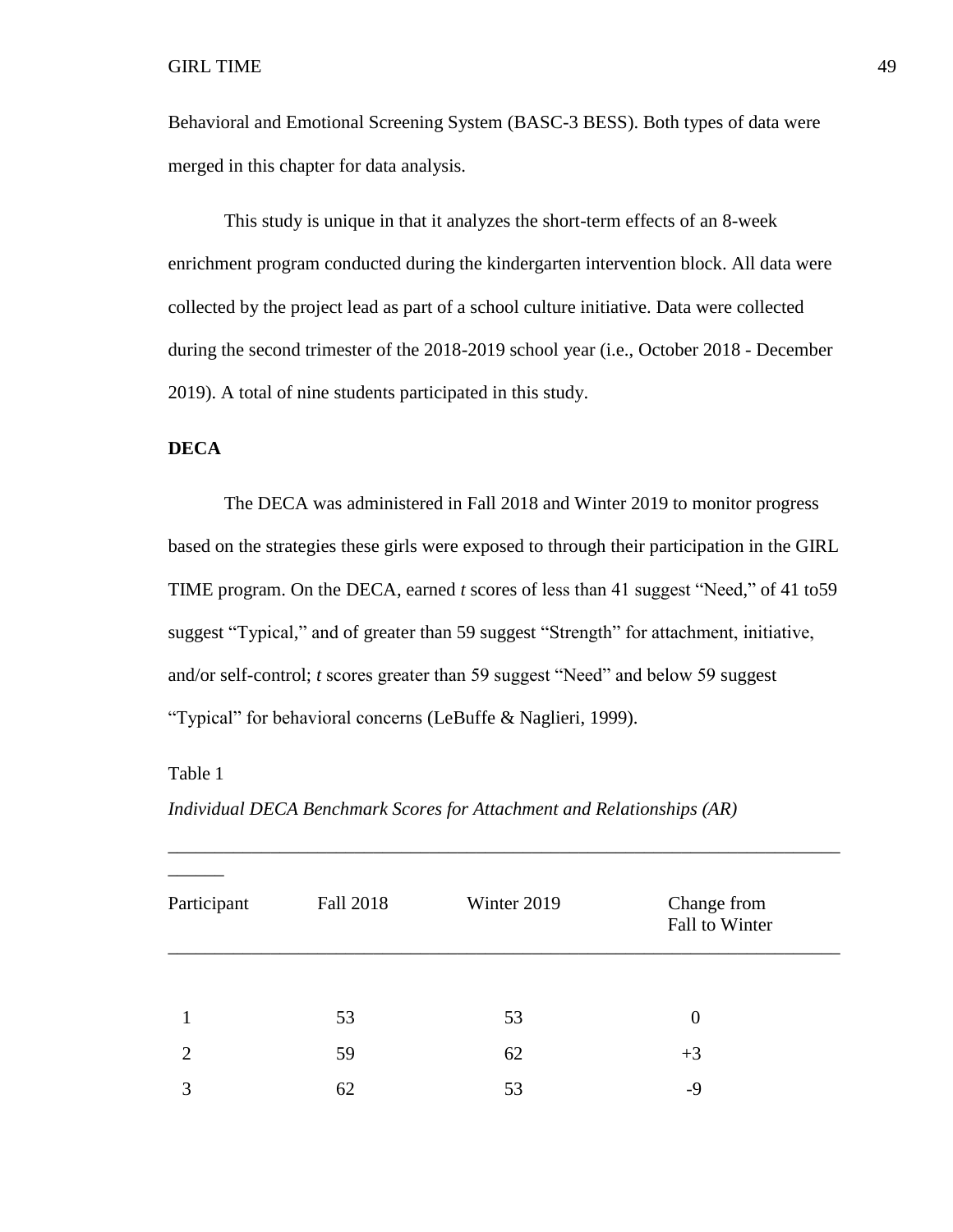| $\overline{4}$ | 59 | 51 | $-8$           |
|----------------|----|----|----------------|
| 5              | 62 | 57 | $-5$           |
| 6              | 43 | 55 | $+12$          |
| $\overline{7}$ | 41 | 36 | $-5$           |
| 8              | 59 | 59 | $\overline{0}$ |
| 9              | 57 | 57 | $\overline{0}$ |
|                |    |    |                |

Attachment describes the relationship between a child and the important people in his or her life, such as caregivers, teachers, and peers (LeBuffe & Naglieri, 1999). When comparing change in the Attachment and Relationships (AR) domain from Fall 2018 (i.e., before GIRL TIME) to Winter 2019 (i.e., after GIRL TIME), an increase in *t* scores was revealed in two of the participants, a decrease was revealed in four of the participants, and no change was revealed in three of the participants. Among those who showed a decrease, three of the four continued to fall within the typical range. Those who remained the same also continued to fall within the typical range. Overall, considering these girls were identified as at risk, mixed results showed strength (Participant 6) with forming strong, long-lasting relationships with significant adults while another showed significant need (Participant 7). Future studies may be able to further explore this variability, as well as different ways to increase change in those who maintained within the AR domain.

Table 2

*Individual DECA Benchmark Scores for Initiative (IN)*

Participant Fall 2018 Winter 2019 Change from

\_\_\_\_\_\_\_\_\_\_\_\_\_\_\_\_\_\_\_\_\_\_\_\_\_\_\_\_\_\_\_\_\_\_\_\_\_\_\_\_\_\_\_\_\_\_\_\_\_\_\_\_\_\_\_\_\_\_\_\_\_\_\_\_\_\_\_\_\_\_\_\_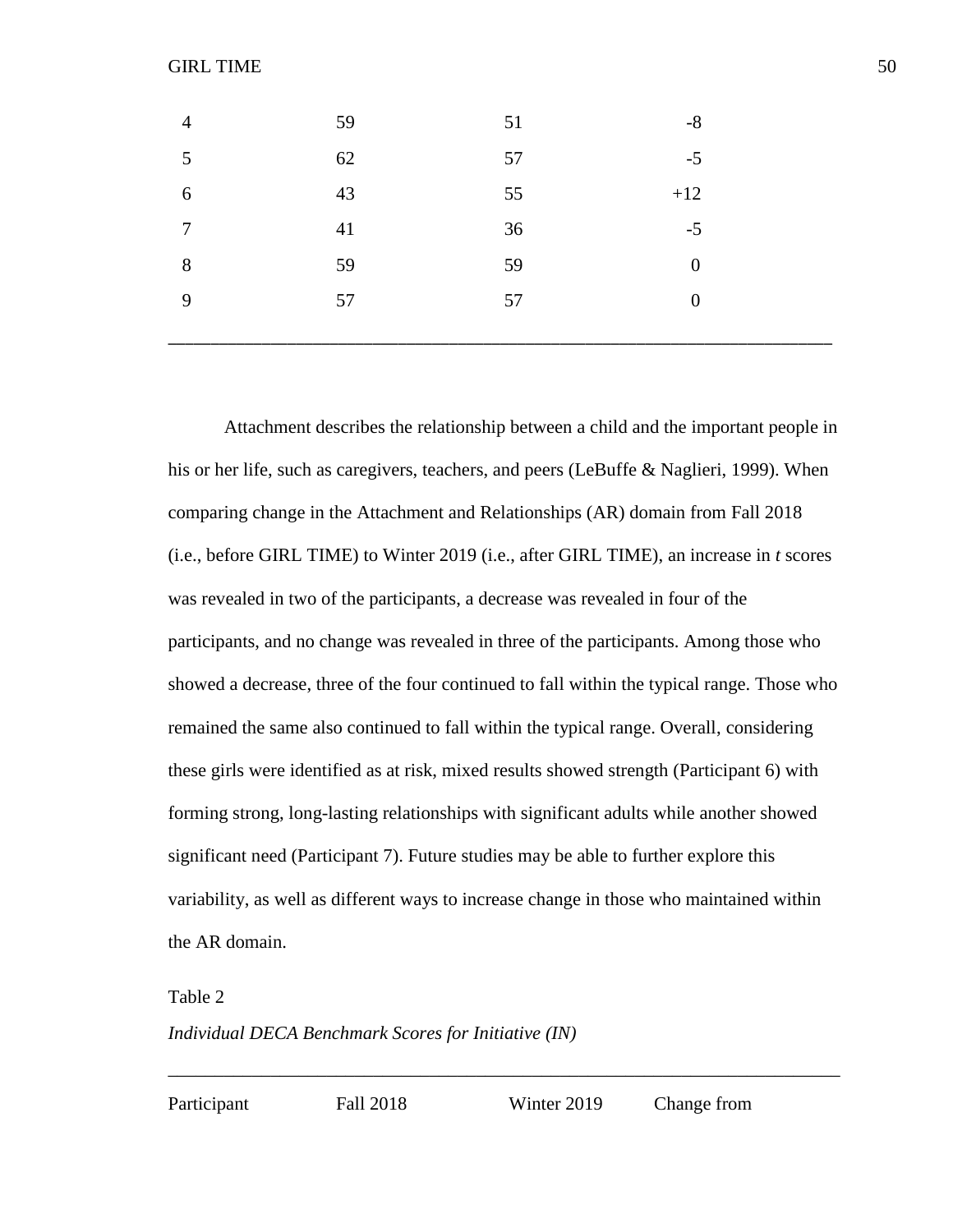|                |             |             | T all to W little |  |
|----------------|-------------|-------------|-------------------|--|
| $\mathbf{1}$   | 56          | 54          | $-2$              |  |
| $\overline{2}$ | 65          | $70\,$      | $+5$              |  |
| $\mathfrak{Z}$ | 56          | 51          | $-5$              |  |
| $\overline{4}$ | $\sqrt{48}$ | $\sqrt{48}$ | $\boldsymbol{0}$  |  |
| $\sqrt{5}$     | 56          | 65          | $+9$              |  |
| $\sqrt{6}$     | 56          | 63          | $+7$              |  |
| $\overline{7}$ | 58          | 63          | $+5$              |  |
| $8\,$          | 72          | 72          | $\boldsymbol{0}$  |  |
| 9              | 65          | 72          | $+7$              |  |
|                |             |             |                   |  |

Initiative is a child's ability to try new activities and do things for him or herself, such as asking questions, making and carrying out plans, exploring, and using creativity. Initiative grows quickly during the preschool and kindergarten years (LeBuffe  $\&$ Naglieri, 1999). When comparing change in the Initiative (IN) domain from Fall 2018 (i.e., before GIRL TIME) to Winter 2019 (i.e., after GIRL TIME), an increase in *t* scores was revealed in five participants, a decrease was revealed in two of the participants, and no change was revealed in three of the participants. With both the increase and decrease, none of the participants were rated to fall in the needs area, as they either moved from the typical to strength range (i.e., three participants) or maintained within the typical range (i.e., three participants) or the strength range (i.e., three participants). Benchmark completed before the girls participated in the enrichment program revealed that six fell in the typical range and three fell in the strength range. However, after the girls participated in the enrichment program, the benchmark in Winter 2019 revealed that the participants rated within the strength range doubled to six, and those in the typical range (i.e., three

Fall to Winter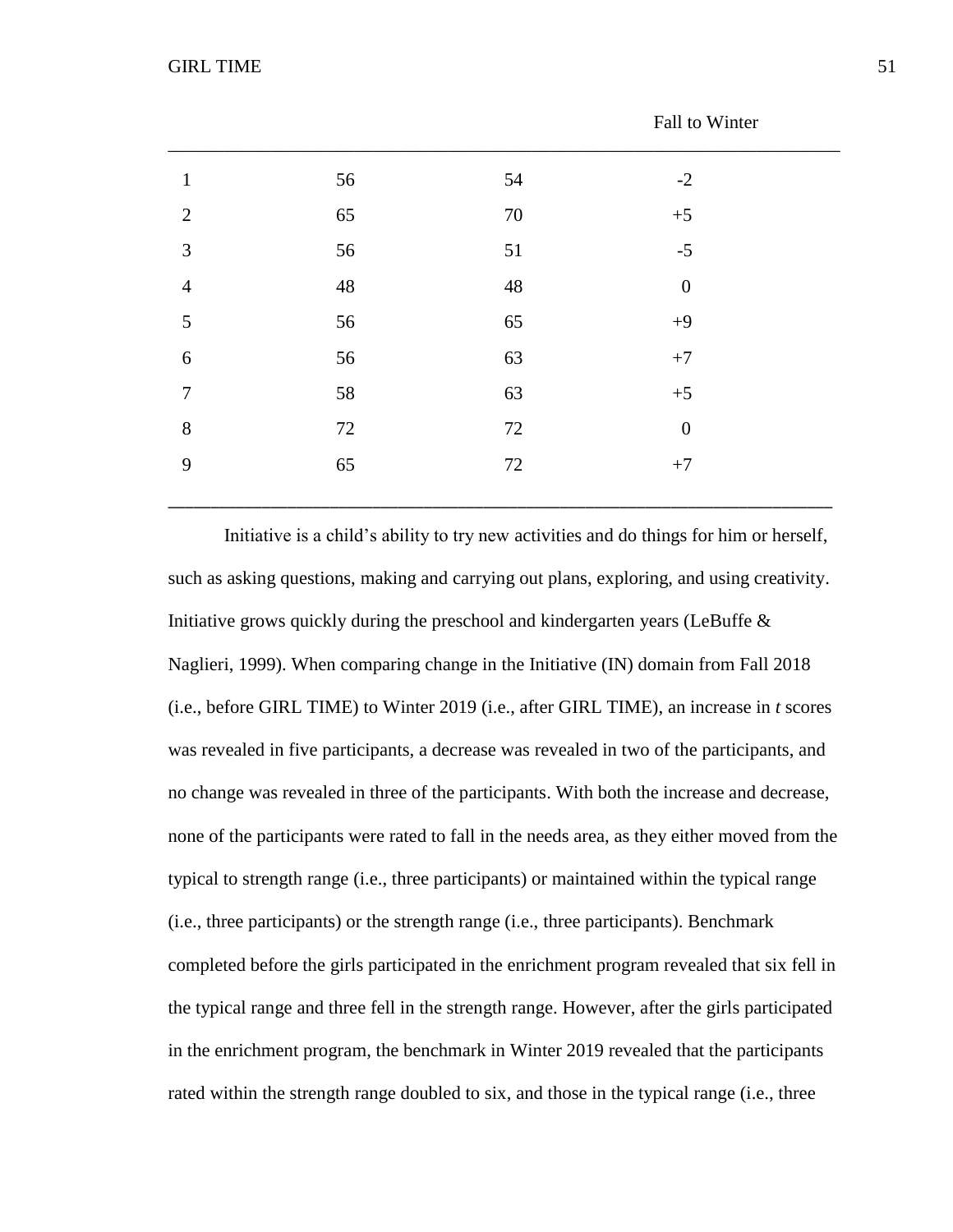participants) reduced by half. Overall, results of the IN domain were consistent and suggest all the participants were perceived able to independently use their thoughts and actions to meet individual needs.

Table 3

| Participant    | <b>Fall 2018</b> | Winter 2019 | Change from<br>Fall to Winter |  |
|----------------|------------------|-------------|-------------------------------|--|
|                |                  |             |                               |  |
| $\mathbf{1}$   | 46               | 45          | $-1$                          |  |
| $\overline{2}$ | 34               | 69          | $+35$                         |  |
| 3              | 55               | 35          | $-20$                         |  |
| $\overline{4}$ | 51               | 38          | $-13$                         |  |
| $\mathfrak s$  | 51               | 69          | $+18$                         |  |
| 6              | 57               | 61          | $+4$                          |  |
| $\overline{7}$ | 44               | 45          | $+1$                          |  |
| $8\,$          | 70               | 70          | $\overline{0}$                |  |
| 9              | 55               | 55          | $\boldsymbol{0}$              |  |
|                |                  |             |                               |  |

*Individual DECA Benchmark Scores for Self-Control (SR)*

Self-control/self-regulation is a child's ability to tell right from wrong and behave in appropriate ways, such as thinking before speaking or acting, solving problems, calming down, cooperating with others, and following rules (LeBuffe & Naglieri, 1999). When comparing change in the Self-Control (SR) domain from Fall 2018 (i.e., before GIRL TIME) to Winter 2019 (i.e., after GIRL TIME), an increase in *t* scores was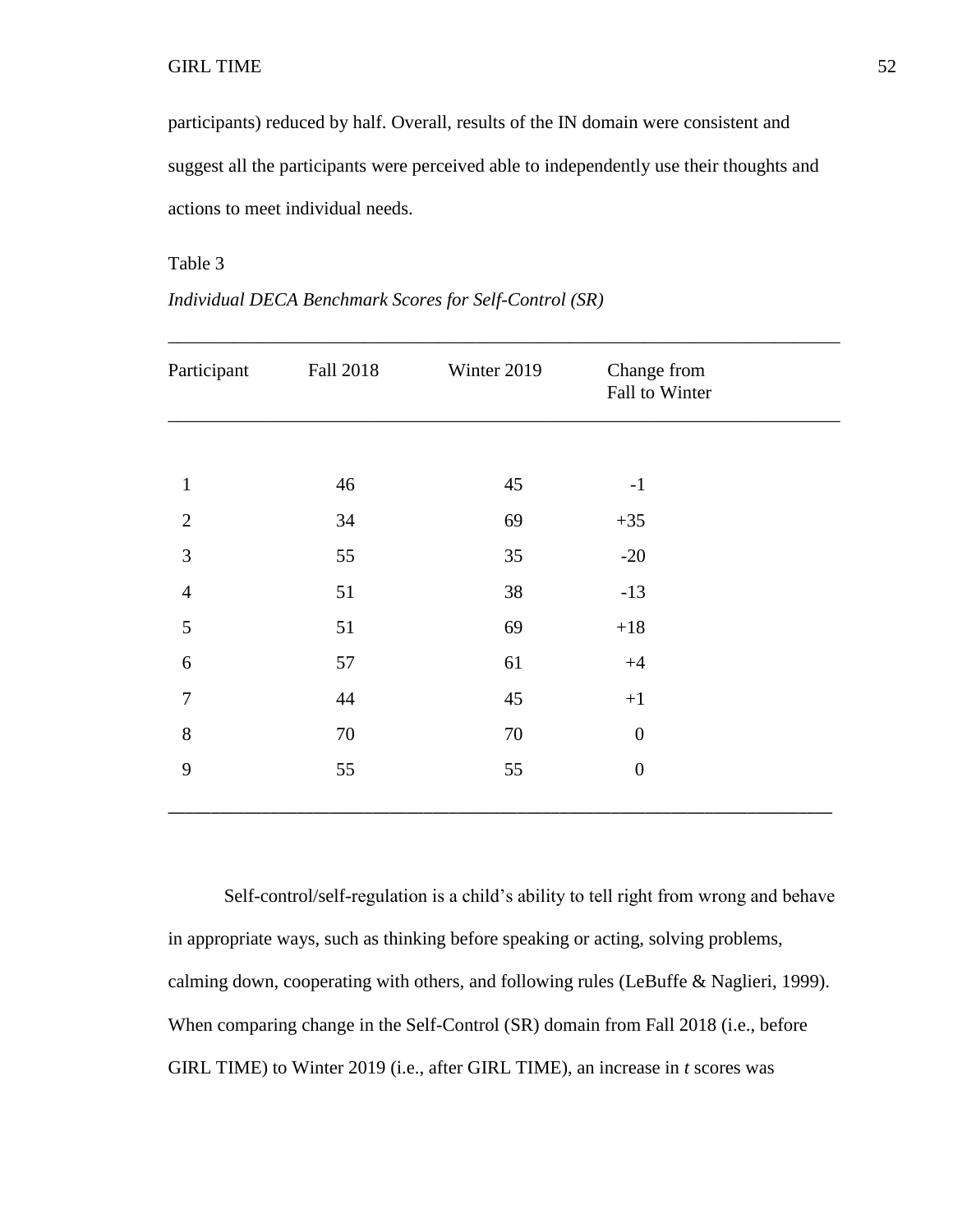revealed in four of the participants, a decrease was revealed in three participants, and no change was revealed in two participants. With the increase, all the participants ended in the strength range, while with the decrease all the participants fell within the need range. Those who did not show any change after GIRL TIME fell in either the typical or the strength range. Overall, considering these were girls identified as at risk, the results were mixed, as the difference in both directions seems significant and suggests that some participants showed strength with experiencing and appropriately expressing their feelings while others showed marked difficulties. Future studies may be able to further explore this variability, as well as better ways to help with increasing these targeted skills within the SR domain.

Table 4

| Participant    | <b>Fall 2018</b> | Winter 2019 | Change from<br>Fall to Winter |  |
|----------------|------------------|-------------|-------------------------------|--|
|                |                  |             |                               |  |
| $\mathbf{1}$   | 57               | 53          | $-4$                          |  |
| $\overline{2}$ | 64               | 36          | $-28$                         |  |
| $\mathfrak{Z}$ | 50               | 59          | $+9$                          |  |
| $\overline{4}$ | 55               | 62          | $+7$                          |  |
| $\mathfrak{S}$ | 59               | 52          | $-7$                          |  |
| 6              | 42               | 36          | $-6$                          |  |
| $\tau$         | 60               | 60          | $\boldsymbol{0}$              |  |
| $8\,$          | 29               | 29          | $\boldsymbol{0}$              |  |
| 9              | 40               | 45          | $+5$                          |  |

\_\_\_\_\_\_\_\_\_\_\_\_\_\_\_\_\_\_\_\_\_\_\_\_\_\_\_\_\_\_\_\_\_\_\_\_\_\_\_\_\_\_\_\_\_\_\_\_\_\_\_\_\_\_\_\_\_\_\_\_\_\_\_\_\_\_\_\_\_\_\_\_

*Individual DECA Benchmark Scores for Behavioral Concerns (BC)*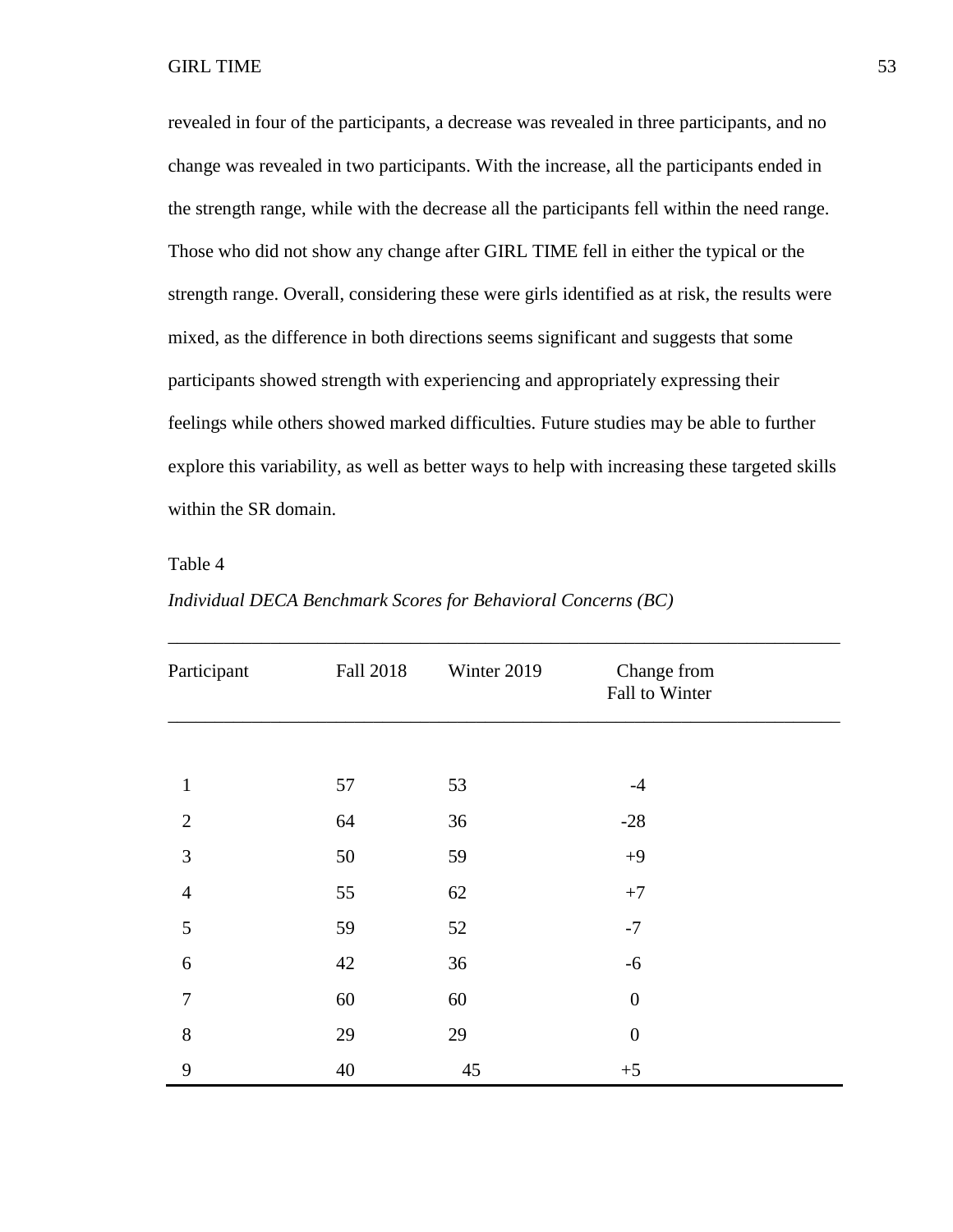Behavioral concerns is when a child is demonstrating a need to further develop skills in handling strong emotions, paying attention, or getting along with others. Communicating behavioral strategies used in school with parents helps maintain consistency from school to home and better targets the behavioral concerns (LeBuffe  $\&$ Naglieri, 1999). On the Behavioral Concerns (BC) domain, high *t* scores (i.e., higher than 59) indicate a weakness, and low *t* scores (i.e., below 59) indicate strength. When comparing change in the BC domain from Fall 2018 (i.e., before GIRL TIME) to Winter 2019 (i.e., after GIRL TIME), an increase in *t* scores was revealed in three of the participants, a decrease was revealed in four participants, and no change was revealed in two participants. Considering these girls were identified as at risk, a decrease in change is considered positive while an increase in change is considered negative. With the increase, two of the three participants remained within the typical range; however, one participant moved into the need area. Within the decrease, all four participants ended within the typical range. Overall, most of the students appeared to be able to pay attention and get along with peers. However, future studies may be able to further explore other variables that may be contributing to the ongoing difficulties (i.e., with Participants 4 and 7) and other ways to remediate.

# **BASC-3 BESS**

The BASC-3 BESS is a brief screening measure that provides an overall score (i.e., the Behavioral and Emotional Risk Index [BERI]) and includes subindices that provide a more targeted view of behavioral and emotional functioning that requires intervention (Reynolds & Kamphaus, 2015). The BASC-3 BESS was completed by the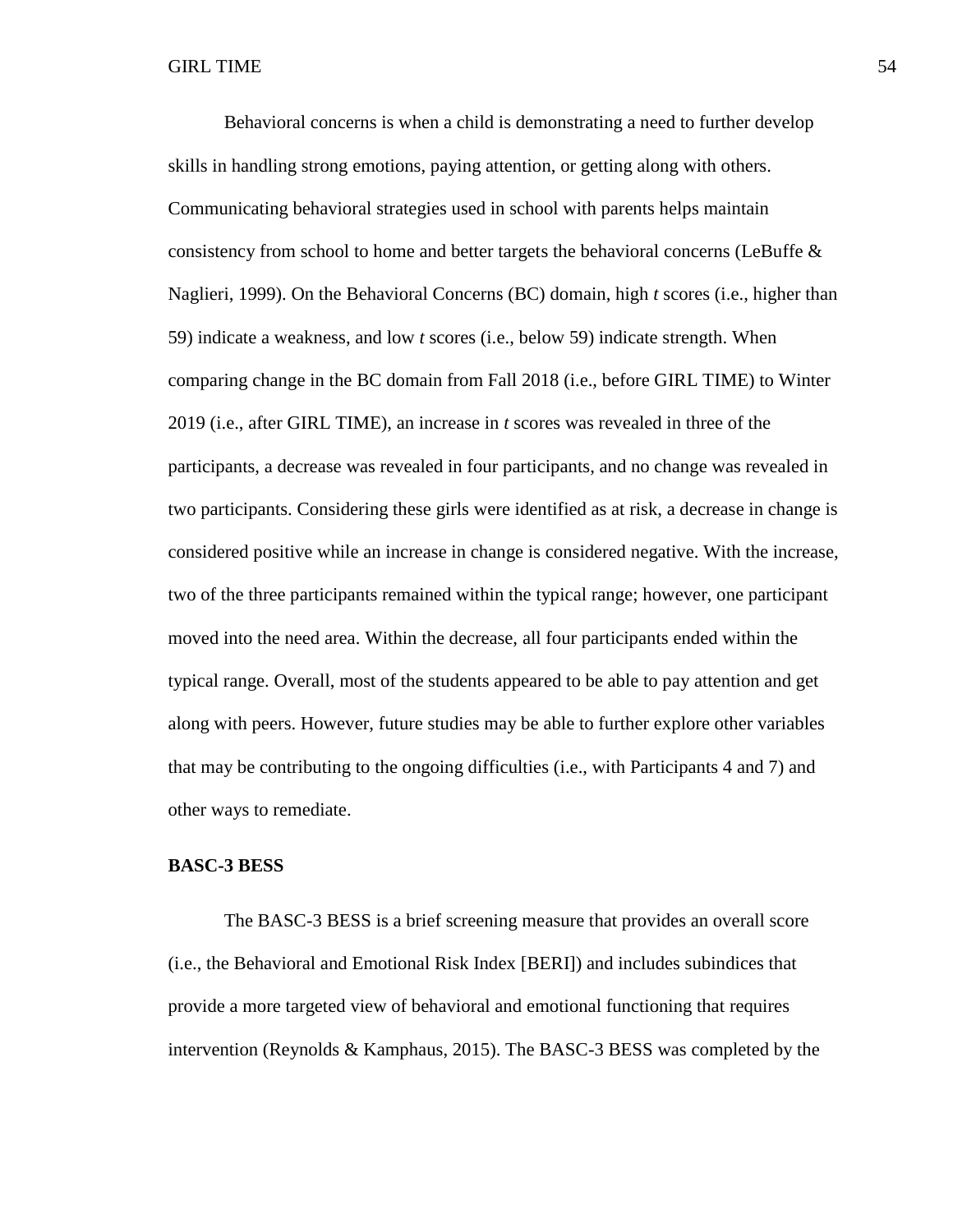teachers in October 2018 as a preassessment of the students' emotional, social, and

behavioral status in school and at the end of the 8 weeks as a postassessment.

### Table 5

| BASC-3 Behavioral and Emotional Screening System (BASC-3 BESS) - Individual |
|-----------------------------------------------------------------------------|
| Behavioral and Emotional Risk Index (BERI) t-scores                         |

| Participant    | Pretest | Posttest | <b>Change from Pretest</b> |
|----------------|---------|----------|----------------------------|
|                |         |          | to Posttest                |
| $\mathbf{1}$   | 68      | 61       | $-7$                       |
| $\overline{2}$ | 73      | 69       | $-4$                       |
| 3              | 60      | 58       | $-2$                       |
| $\overline{4}$ | 61      | 68       | $+7$                       |
| 5              | 63      | 69       | $+6$                       |
| 6              | 42      | 45       | $+3$                       |
| $\overline{7}$ | 67      | 62       | $-5$                       |
| 8              | 36      | 36       | $\boldsymbol{0}$           |
| 9              | 70      | 47       | $-23$                      |

*Note*. The BERI *t* score: Normal Risk is 0-60; Elevated Risk is 61-70; Extremely Elevated Risk is 71 and higher (Reynolds & Kamphaus, 2015).

When comparing from pre to post data, of the nine participants a decrease in *t* scores was revealed in five, an increase was revealed in two, and no change was revealed in one. Overall, before the enrichment program three participants showed a normal amount of risk, and after the enrichment program, the number increased to four. In addition, before the enrichment program, one participant in the sample showed extremely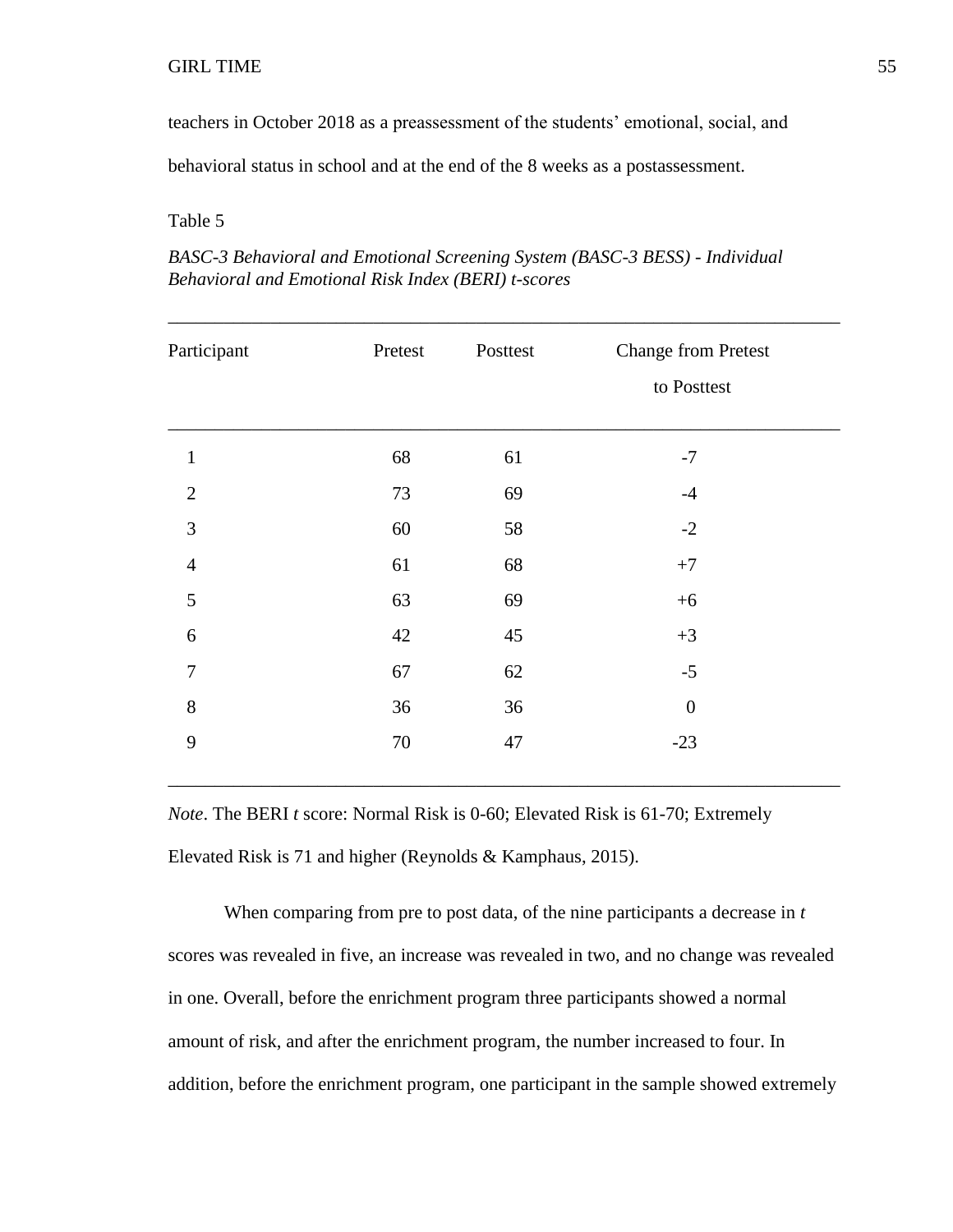elevated level of risk; however, none of the participants showed extremely elevated level

of risk after the enrichment program. Results of the BASC-3 BESS data suggest some

significant growth, as more girls showed a normal range of risk after GIRL TIME.

However, future studies may help further investigate factors contributing to those who

maintained elevated risk levels.

# Table 6

# *Individual Facilitator Open-Ended Feedback*

| Facilitator    | Overall, how do you<br>think the activity went<br>during your GIRL<br>TIME session?                                                                     | What do you think<br>worked well? What<br>should we keep as<br>part of our program?                                                                                                    | What kinds of<br>improvements do you<br>think we can make to<br>the program? What<br>do you think we<br>should do differently? | Overall, what one<br>word would you use to<br>describe your Girl<br>Time experience<br>and/or session? |
|----------------|---------------------------------------------------------------------------------------------------------------------------------------------------------|----------------------------------------------------------------------------------------------------------------------------------------------------------------------------------------|--------------------------------------------------------------------------------------------------------------------------------|--------------------------------------------------------------------------------------------------------|
| 1              | Things went well.                                                                                                                                       | Going over the<br>expectations and any<br>call and response<br>worked well with them.<br>I think the decorating<br>the pots went well                                                  | N/A                                                                                                                            | Fun                                                                                                    |
| $\overline{2}$ | I feel as though the<br>sessions were positive<br>and productive.<br>Participants were<br>receptive to the<br>session topics,<br>engaged, and excited!  | Using visual guides,<br>step-by-step<br>instructions, student<br>modeling, and hands-<br>on experiences.                                                                               | Perhaps extending the<br>program time to 1 hour<br>instead of 45 minutes.                                                      | Energetic!                                                                                             |
| 3              | Well. This was the<br>first session. The<br>students responded<br>well to the structure of<br>the session and were<br>attentive during the<br>activity. | The flow. The session<br>begins with reflection<br>on current<br>feelings/emotions.<br>The activity was age<br>and developmentally<br>appropriate. All of the<br>components work well. | A visual schedule and<br>a visual of the group<br>expectations.                                                                | FUN. The girls<br>learned something<br>new while enjoying<br>themselves.                               |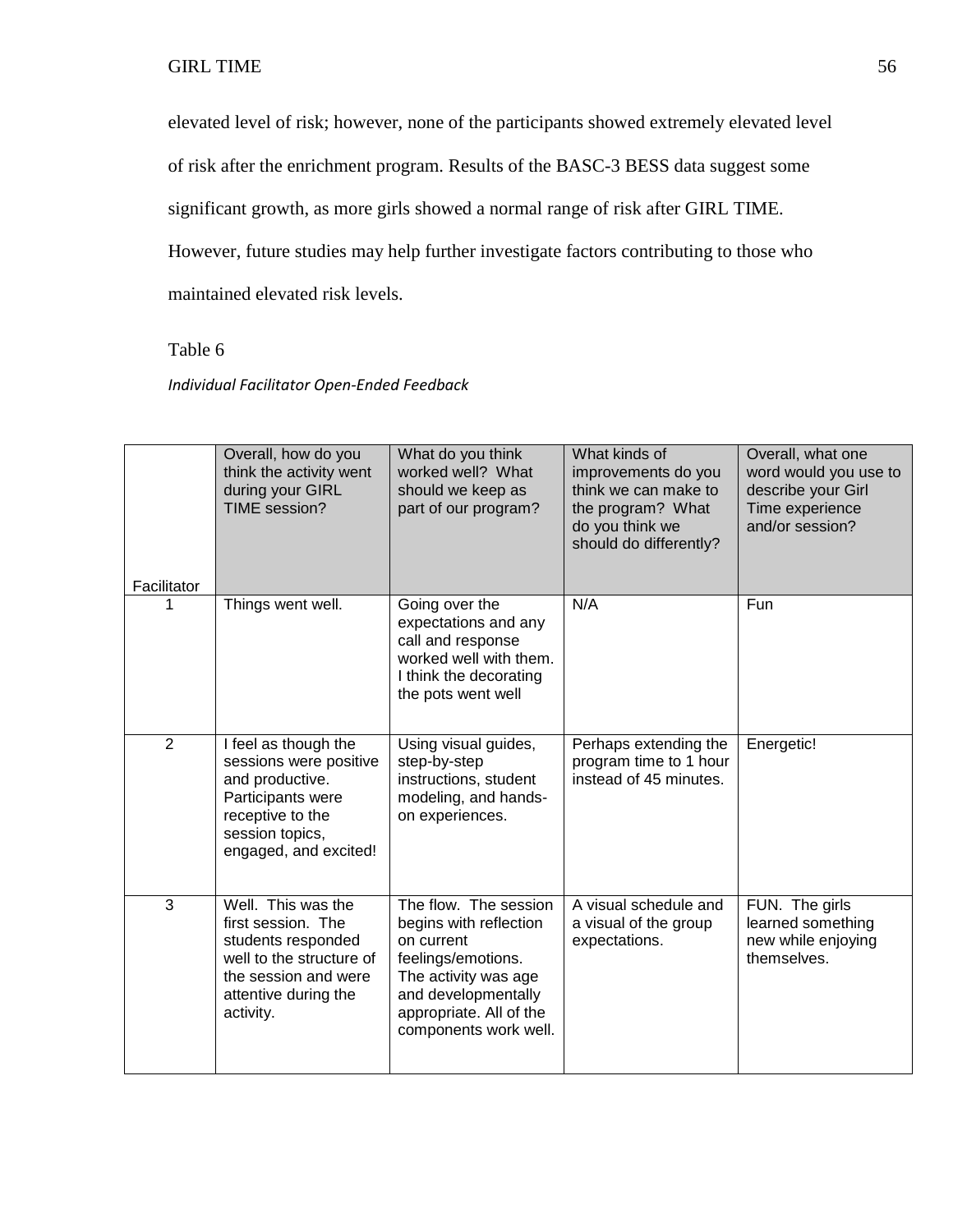| 4 | Given that the session<br>for the afternoon was<br>not able to be carried<br>out as planned, the<br>plan B went well! | What worked: Having<br>a familiar, consistent<br>facilitator, breaking the<br>girls into groups for<br>the activity was<br>helpful. The format of<br>a check in $+$ group<br>lesson/story + follow<br>up activity works well | Possibly keeping<br>facilitators more<br>consistent to help<br>manage expectations<br>for the girls | Exciting! |
|---|-----------------------------------------------------------------------------------------------------------------------|------------------------------------------------------------------------------------------------------------------------------------------------------------------------------------------------------------------------------|-----------------------------------------------------------------------------------------------------|-----------|
|---|-----------------------------------------------------------------------------------------------------------------------|------------------------------------------------------------------------------------------------------------------------------------------------------------------------------------------------------------------------------|-----------------------------------------------------------------------------------------------------|-----------|

Input from the facilitators was gathered after the GIRL TIME sessions via an after-session brief survey. Overall, all the facilitators reported that the sessions went well. One facilitator described the participants as receptive, engaged, and excited. Other reports indicated that the participants seemed to respond well to the structure of the session initially, as well as when last-minute changes were made because of a delay in ordering materials, thus causing a change in planned activity. As far as what worked well and should be kept as part of the program, most of the facilitators reported that the components of the sessions, including review of expectations, reflection of current feelings, group lesson with visual guides, step-by-step instructions, modeling, and followup hands-on activities. Regarding improvements to the program, the following recommendations were made by facilitators: extending the program time to 60 minutes instead of 45 minutes, including a visual schedule of the group expectations, and possibly keeping facilitators more consistent in the delivery of sessions. Adjectives used to describe the GIRL TIME experience from the facilitators' perspectives included fun, energetic, and exciting.

Behavioral observations during GIRL TIME revealed the eagerness of the girls in appropriately engaging during the sessions. The girls identified their feelings at the beginning of each session. Initially, two of the participants shared that they were sad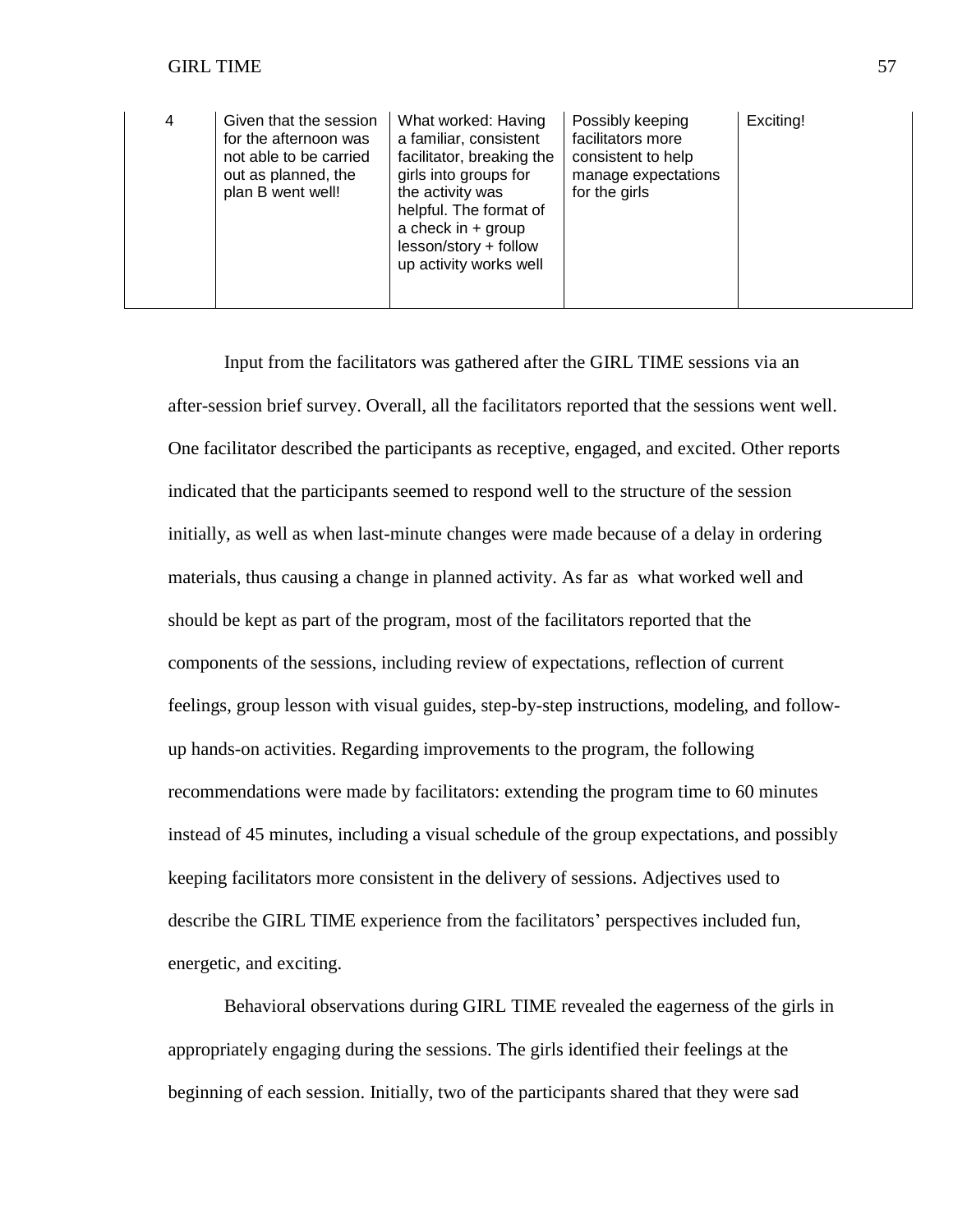because they had to leave their respective homeroom and they were missing blended learning on the computer. However, after Session 1 – Healthy Choices, those particular participants always rated themselves as excited or happy. Often the participants expressed the following emotions: "excited," "loved," and "happy." When asked why they felt that way, the girls often shared that they were ready to learn fun activities or try new things or make different things. Additionally, the girls were observed and reported to have asked about upcoming GIRL TIME sessions during the week. In addition, the girls often were observed to come into the sessions filled with anticipation. Therefore, a brief mindfulness activity was added to the beginning of the first three sessions to help reset the girls, as well as to help them become acclimated to behavioral expectations. During the mindfulness activity, the girls were required to close their eyes and listen to short 3 minute pieces of inner-peace music. As the girls became familiar with the GIRL TIME sessions, they were observed to begin coming into the sessions more grounded and ready to review the feelings chart and then dive into sessions.

### CHAPTER 5: DISCUSSION

This study evaluated a school enrichment program for kindergarten girls. Benchmark data revealed that in forming strong, long-lasting relationships with significant adults (Attachment domain), seven of the nine participants stayed within the same range, while one showed growth, and one became worse after engaging in the enrichment activities. In Fall 2018 (i.e., before GIRL TIME), eight participants were in the typical range, one was in the strength range, and none was in the need range. After GIRL TIME in Winter 2019, seven participants were in the typical range, one was in the strength range, and one was in the need range. While most of the girls fell within the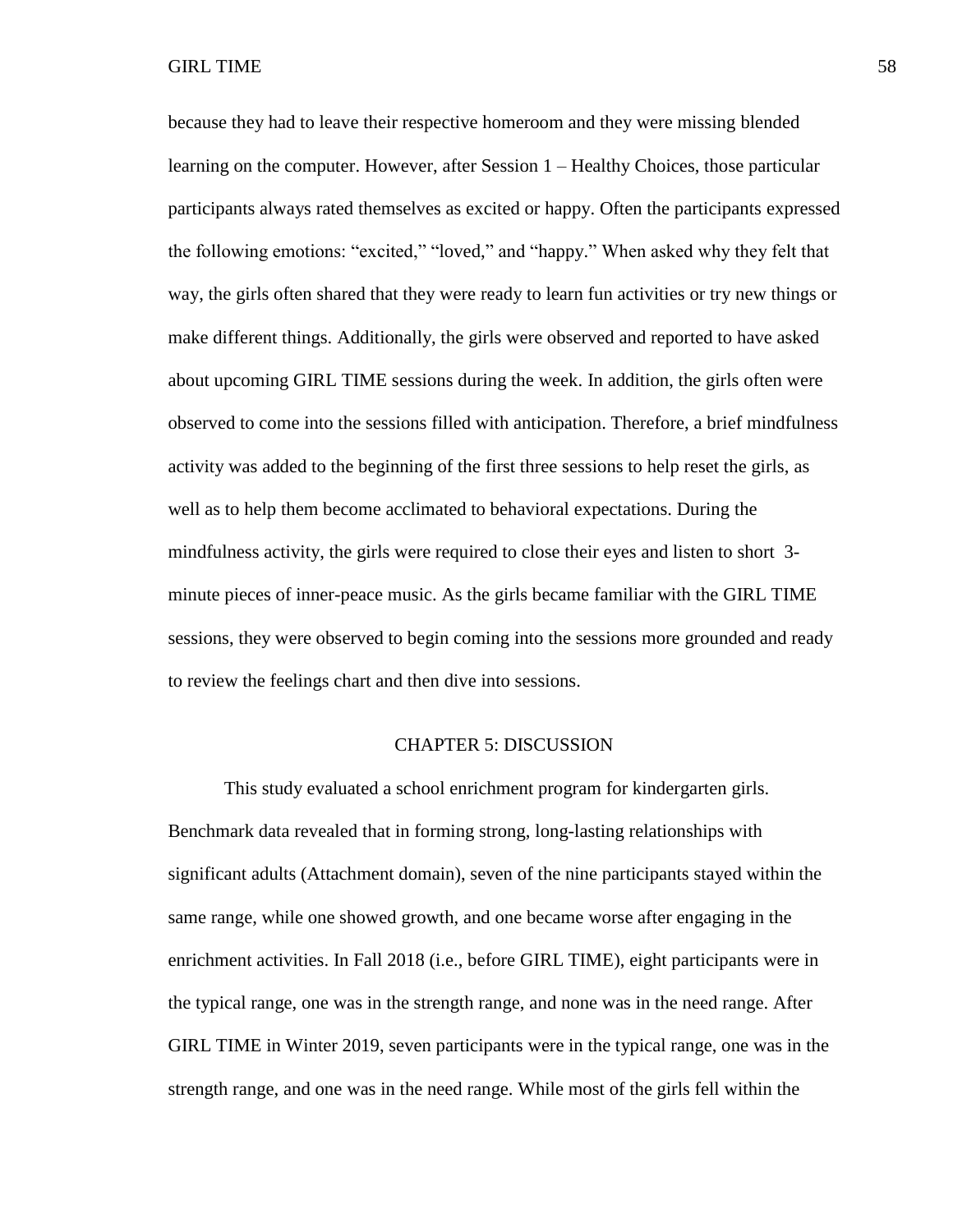typical range, results did not suggest growth into the strength range after participating in the 8-week enrichment program.

In independently using thoughts and actions to meet individual needs (Initiative domain), of the nine participants, three showed improvement, while six stayed within the same range after engaging in the enrichment activities. In Fall 2018 (i.e., before GIRL TIME), six participants were in the typical range, and three were in the strength range; after GIRL TIME in Winter 2019, three participants were in the typical range, and and six were in the strength range. While none of the girls became worse, results showed improvement from the typical range to the strength range. The number of participants within the strength range doubled after participating in the 8-week enrichment program.

In experiencing and appropriately expressing one's feelings (Self-Control domain), of the nine participants, three showed improvement, three stayed within the same range, and three became worse after engaging in the enrichment activities. In Fall 2018 (i.e., before GIRL TIME), seven participants were in the typical range, one was in the strength range, and one was in the need range; after GIRL TIME in Winter 2019, two participants were in the typical range, four were in the strength range, and three were in the need range. Three of the participants showed improvement and fell within the strength range while two worsened and fell within the need range after participating in the 8-wee enrichment program. These results revealed mixed results, with change in both directions.

In handling strong emotions, paying attention, or getting along with others (Behavioral Concerns domain), of the nine participants, one showed improvement, seven stayed within the same range, and one became worse after engaging in the enrichment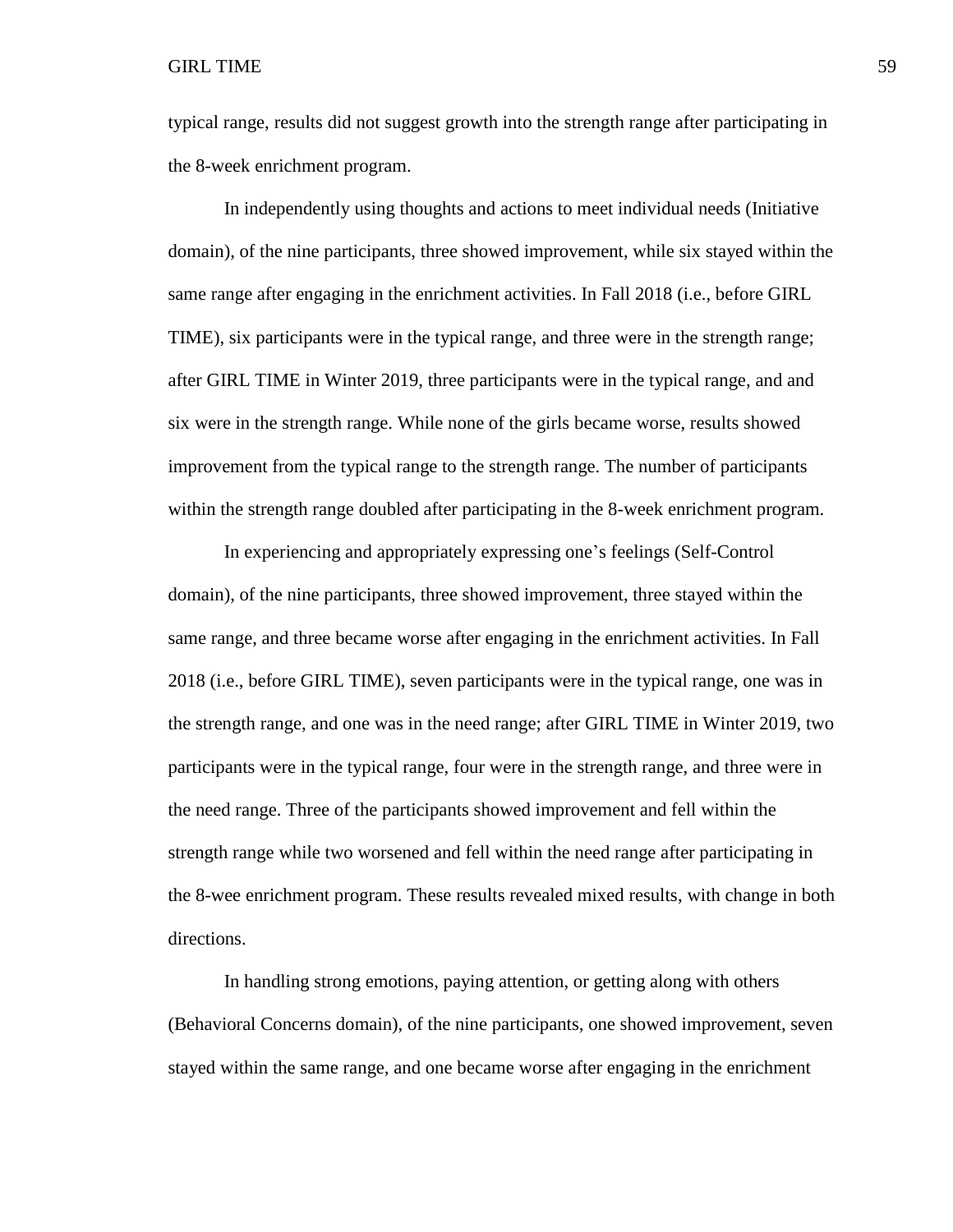activities. In Fall 2018 (i.e., before GIRL TIME), seven participants were in the typical range, and two were in the need range; this pattern of change remained consistent in Winter 2019 after GIRL TIME. While most of the students appeared to be able to pay attention and get along with others, one participant showed growth, and one showed a decrease in skills after participating in the 8-week enrichment program. These results revealed mixed results, with change in both directions.

Before GIRL TIME, one participant showed extremely elevated level of risk, three showed normal risk, and five showed elevated risk. After GIRL TIME, five participants showed elevated level of risk, four showed normal level of risk, and none showed extremely elevated level of risk. Regarding change, of the nine participants, two showed improved level of risk, while seven stayed within the same range. Overall, considering these students were identified as at risk, results revealed an increase in number of those within the normal risk level and none fell within the extremely elevated level of risk after participation in the enrichment program activities.

### **Implications of Results**

The current study examined the impact of an enrichment program on increasing appropriate social behaviors among kindergarteners who were considered at risk for social development. This study extends existing literature examining early-childhood intervention in a number of important ways. First, the study focused on creating positive experiences as a protective factor to students considered at risk, a group of children exhibiting early-appearing behavioral difficulties that may be predictive of future developmental maladjustment. As mentioned earlier, the more protective factors in a child's life, the lower the chances of the child developing difficulties. Protective factors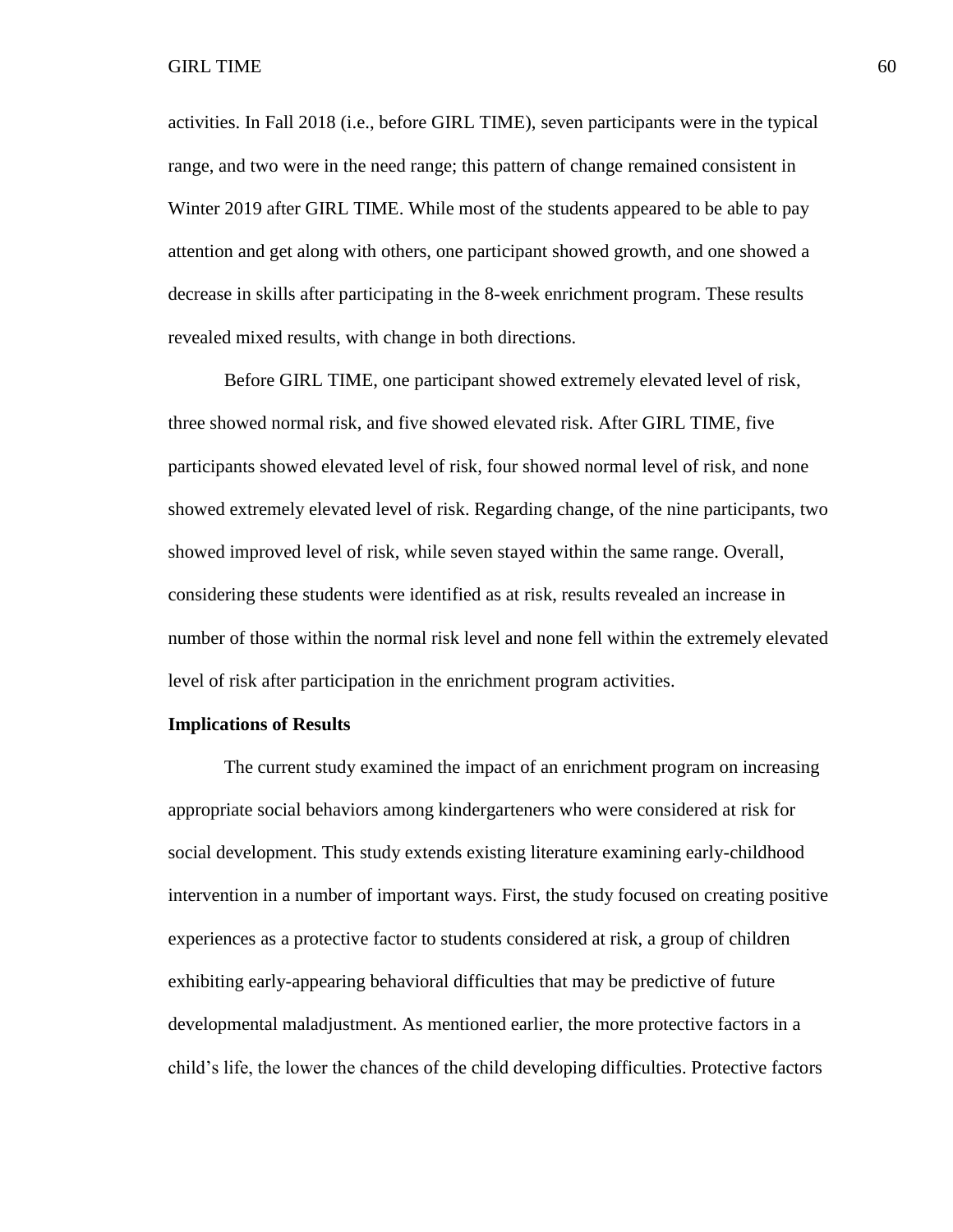### GIRL TIME  $\qquad \qquad 61$

have been linked to good outcomes for children and furthermore serve to protect children when they are exposed to risk.

Second, the study expands previous research assessing strategies to enhance appropriate social skills by intervening sooner than later. As indicated earlier, the first 6 years of life are important, as all the "critical windows of opportunity" are open during this period and children are able to learn and acquire certain knowledge, skills, and attitudes quickly with minimal effort (Mustard, 200; Shore, 1997).

This study hypothesized that enrichment program activities have a positive influence on the social development of at-risk kindergarten girls. Results confirmed an increase in number of those within the normal risk level and none no longer fell within the extremely elevated level of risk after participation in the enrichment program activities. Considering these were students identified as at risk for social development, these results suggest growth. These findings are consistent with several studies as indicated earlier that have been conducted on using strategies to support appropriate behavior in children at risk for behavioral problems (Stormont et al., 2007).

An increase was also evident within the benchmark completed after the girls participated in the enrichment program. Most growth was perceived with all the girls being able to independently use their thoughts and actions to meet individual needs (Initiative). Given this enhancement in behaviors, these findings are consistent with previous research that has documented that not all children with early-appearing problems continue to have difficulties (Campbell, 1995).

Contrary to the hypothesis, the program revealed mixed results, with some girls showing significant growth as well as significant concerns in some areas, specifically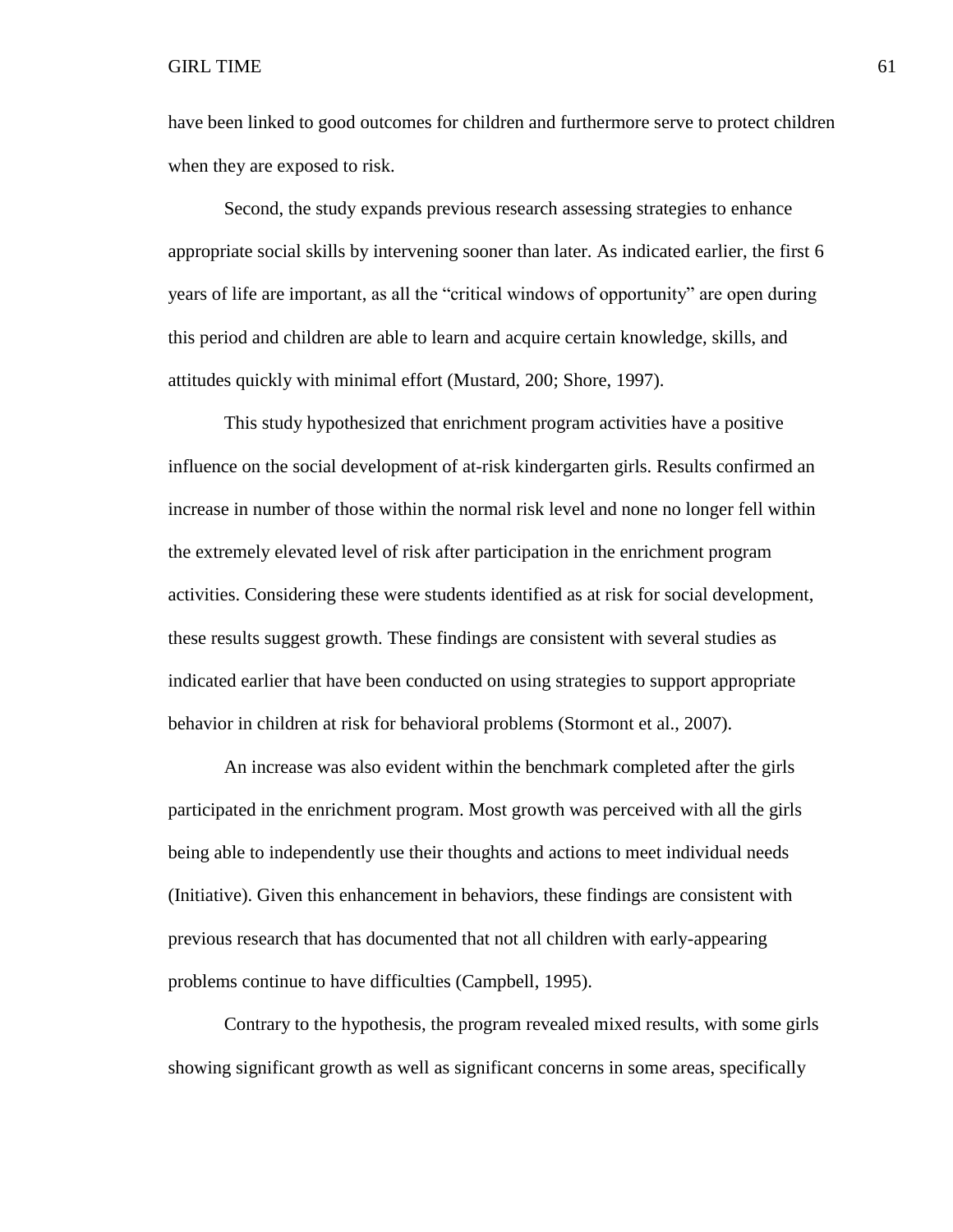### GIRL TIME  $\qquad \qquad \qquad 62$

with forming strong, long-lasting relationships with significant adults (Attachment and Relationships) and experiencing and appropriately expressing their feelings and paying attention (Behavior Concerns). These findings may be explained by other factors, and therefore further studies may be able to explore these variabilities.

# **Limitations of Study**

As indicated earlier, the early-childhood years need to be targeted for the prevention of chronic behavioral problems, as studies have highlighted the finding that the younger the child is at the time of intervention, the greater the impact on the child's social adjustment (Stormont et al., 2007). The current study was conducted as a program evaluation of a new enrichment program tailored for at-risk participants. More research supports systematic approaches in enhancing social skills of children who are considered at risk for social delays. However, a review of literature identified a limited number of empirical studies on nonmanualized social-skills training for young children at risk for social development.

Behavioral observations during GIRL TIME revealed the eagerness of the girls by appropriately engaging during the sessions. The girls identified their feelings at the beginning of each session. Each week, several girls expressed the following emotions: "excited," "loved," "happy." When asked why they felt that way, the girls often shared their excitement about their participation in GIRL TIME. Additionally, the girls were observed and reported to have asked about upcoming GIRL TIME sessions during the week. Given the enthusiasm the girls showed about GIRL TIME, some of the earlychildhood educators felt that taking away GIRL TIME would be an effective consequence for those participating girls who may have struggled during the week in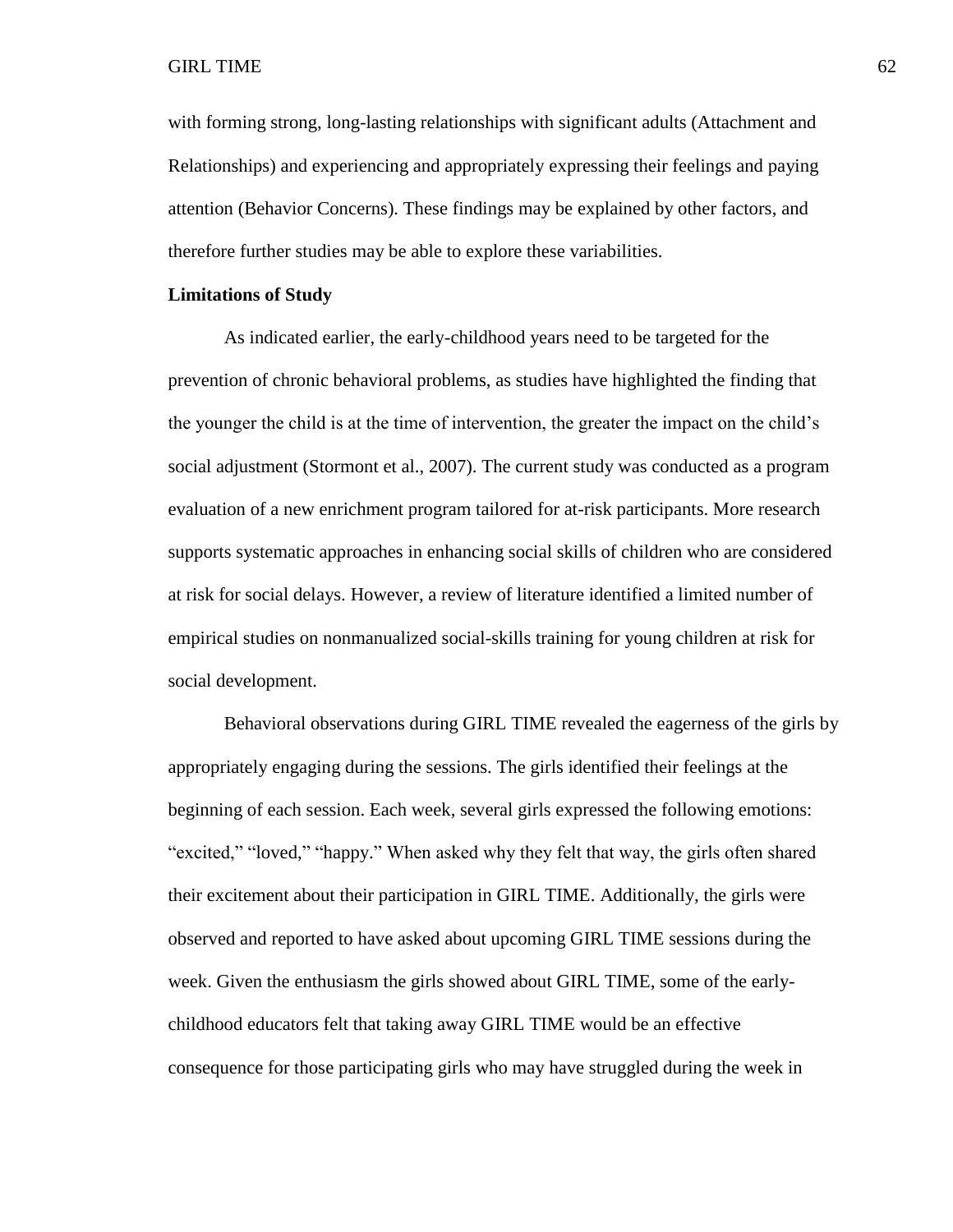their homerooms. As indicated earlier, one of the reported disadvantages of social-skills groups include inadequate demonstrations of skill generalization and maintenance.

The facilitators' feedback revealed that the 45 minutes did not seem enough, as initially the group took longer than expected to learn expectations. In addition, the girls frequently were observed to come into the sessions in really excited, so a brief mindfulness activity was added to the beginning of each session to help reset the girls. Consequently, the amount of time left for the engagement activity seemed to lessen, and two of the sessions, Healthy Choices and Sisterhood, had to be broken into Parts I and II.

GIRL TIME was intended to begin in September 2018 after school resumed from summer break and was to run for at least for 10 weeks. However, after the School Culture grant was approved for the program, the funds were not released until October 2018. The delayed release of funds resulted in late planning, untimely ordering of materials, and inability to secure preferred guest facilitators. Also, time for a soft launch of GIRL TIME was minimal. Subsequently, the program ran for 8 weeks (i.e., week of October 22 through week of December 17, 2018) given the anticipated halt with upcoming winter break in December 2019.

### **Recommendations for Future Research**

Early-childhood research on unsystematic approaches to teaching and practicing social skills is limited. However, more studies support the idea that when children do not learn prosocial behaviors naturally through highly supportive social environments, they need targeted social-skills instructions that may include explicit instruction of social skills in the form of a social curriculum. However, GIRL TIME allowed for incidental teaching of social skills through fun activities that facilitated the kindergarteners' social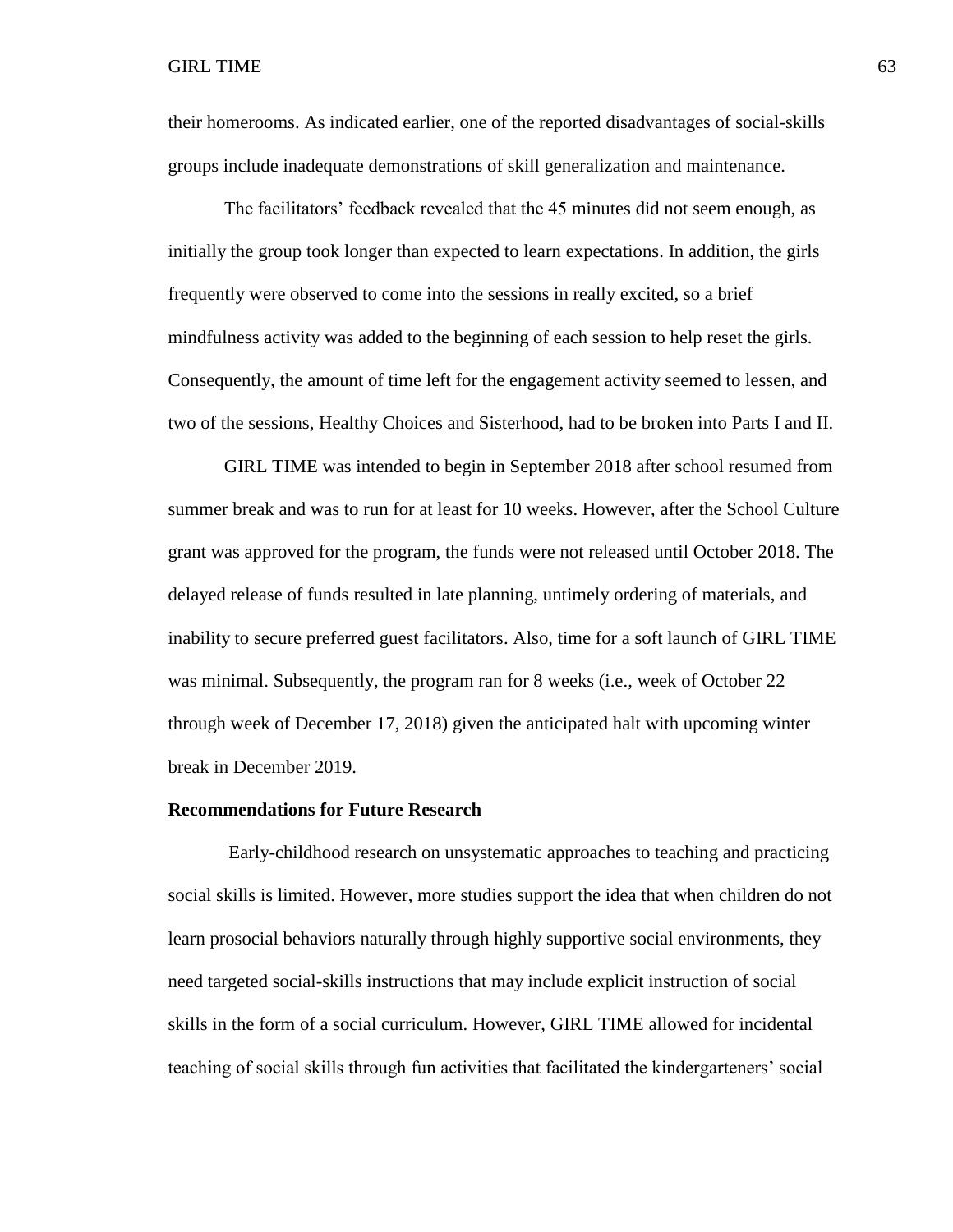interactions with each other, as well as with adults. The girls had the opportunity to practice skills and then generalize those skills through discussion and follow-up activities. As discussed earlier, extracurricular activities have been found to provide children with additional opportunities to form friendships, promote bonding and meaningful relationships with peers, solve problems, and use their creativity. More studies should be conducted on unsystematic approaches to teaching and practicing social skills within early-childhood school-based settings.

Interestingly, while the girls were in the sessions, minimal behavioral concerns were noted; however, during some weeks some of the girls were reported by their homeroom teachers to have struggled more with either following directions or having temper tantrums. Those difficulties were reported to the facilitators with the assumption that those undesired behaviors could have been tied to the sessions. Given the nature of the enrichment activities that allowed for incidental learning, future studies might explore how to carry over those social skills into other settings, including the classroom. If the girls were able to decorate a pot and then pot the plants in groups of three, activities that required following teacher directions and taking turns with materials, then the girls should have been able do the same when required to work in the different small centers in the classroom with other peers. One of the reported disadvantages of social-skills groups is inadequate demonstrations of skill generalization and maintenance. Future research could further explore better ways of generalization of skills.

As discussed earlier, specific behaviors, such as temper tantrums, hitting, and trouble paying attention, are associated with externalizing problems and are normal for typically developing preschool children. However, when these behaviors are severe and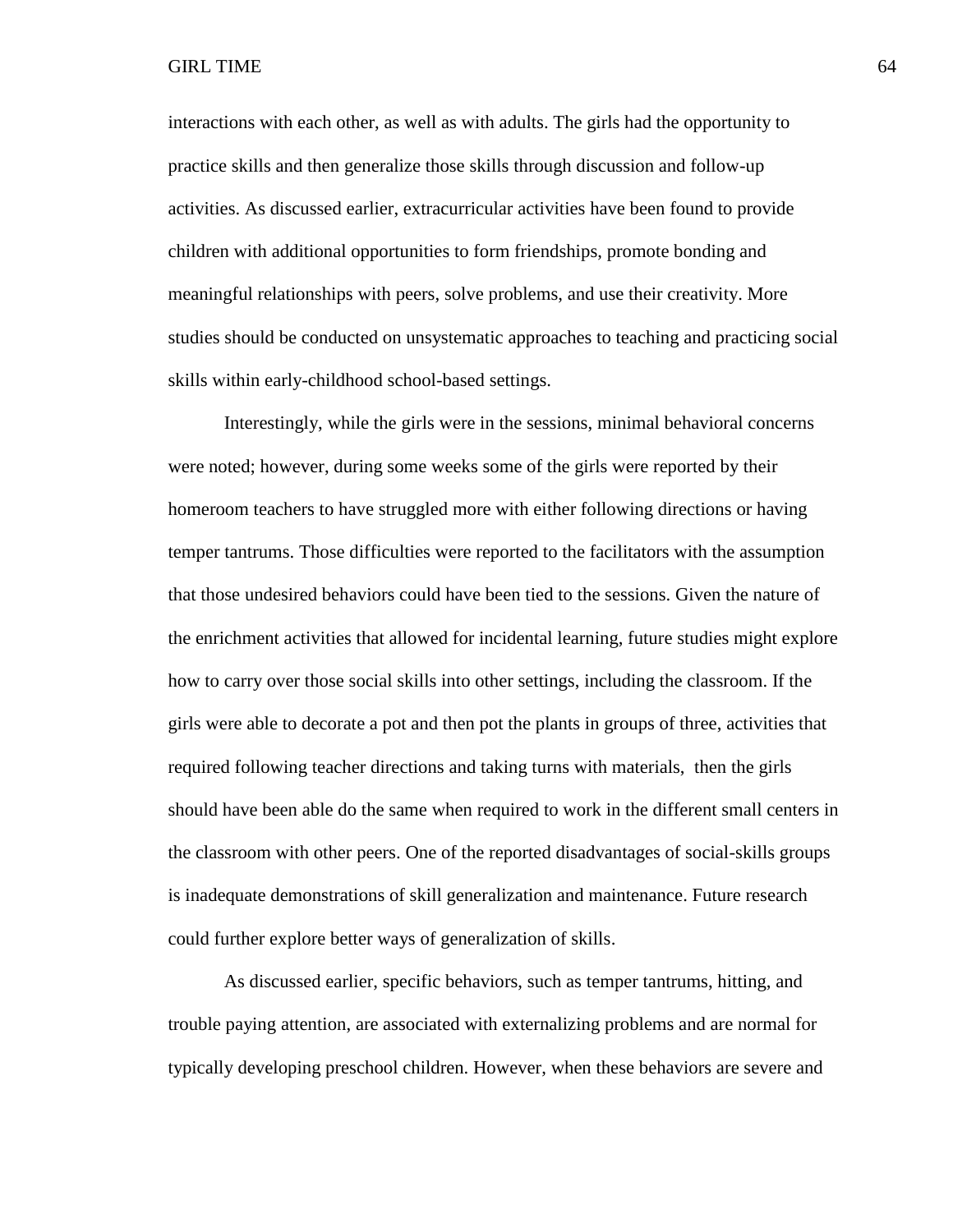persistent across situations, they can be predictive of more serious or clinical levels of behavioral problems. While GIRL TIME appears to have the potential to be a good intervention, it is still in its infancy. Results of the program with forming strong, longlasting relationships with significant adults and with experiencing and appropriately expressing feelings and paying attention were mixed. Future studies may be able to further examine reasons for mixed outcomes, as well as other variables that may be contributing to the ongoing difficulties and other ways to remediate these behavioral difficulties, A review of early-intervention research highlighted that early prosocial skills have been found to decrease the likelihood of living in or being on a waiting list for public housing, receiving public assistance, having any involvement with police before adulthood, and spending time in a detention facility.

Initially, GIRL TIME was intended to involve between 10 to 15 students. Two girls who were referred by their teachers at the end of PK4 did not return in academic year 2018-2019. Therefore, the program included nine students actively present and participating each week. Additionally, one of the participants who was referred by the kindergarten teacher at the beginning of academic year 2018-2019 was new to the school and had transferred from a public-school system. Her teachers reported that this participant frequently seemed to struggle with forming relationships and also with handling frustration in appropriate ways. The girls referred to GIRL TIME were identified as at risk for behavior difficulties, and a review of the results suggests that the smaller number of participants may have been conducive to the program's success, while additional participants may have lessened the amount of improvement.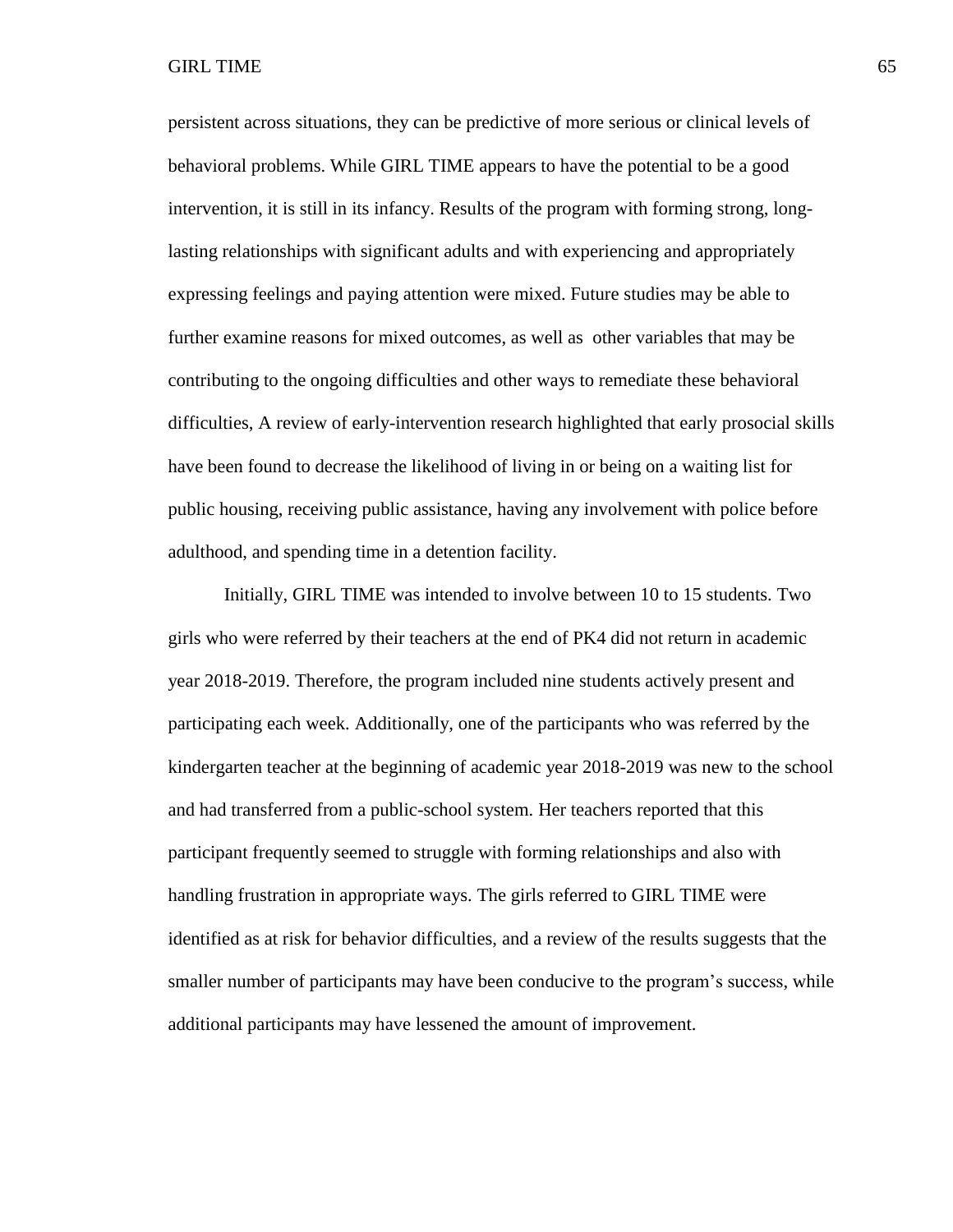Increasing the number of sessions and allotting more than the 45 minutes for entire session would permit for more learning time. Consideration may be made to offering 12 sessions and increasing the sessions to approximately 60 minutes to allow for 45 minutes for the actual activity and 10 to 15 minutes for transition and clean-up. Given that the group was identified as at risk, more time may be needed for teaching and learning expectations before the sessions get underway. In addition, having the same facilitator rotating each week may be beneficial in maintaining consistent behavioral expectations for the participants.

While these girls were reported to have repeated behavioral difficulties, such as with waiting for their turn, sharing with peers, or following adult directions, they were considered at risk based on social-emotional benchmarks (i.e., DECA). Conversely, some of these participants came from transient housing or did not receive any preschool readiness until enrolled in formal schooling. Schools have an important role to play in raising healthy children by fostering not only their cognitive development but also their social-emotional development (Durlak et al., 2011). A current equal need exists to prioritize cognitive development, as well as social-emotional development, when considering early- childhood intervention. Therefore, future research can also be conducted to further investigate if the reported behaviors are truly at-risk behaviors or if these difficulties could be identified in a different category given at-risk factors that are part of this population's ecosystem.

## **Conclusion**

As discussed, this study extends existing literature examining early-childhood intervention in a number of important ways. Its main focus was to create positive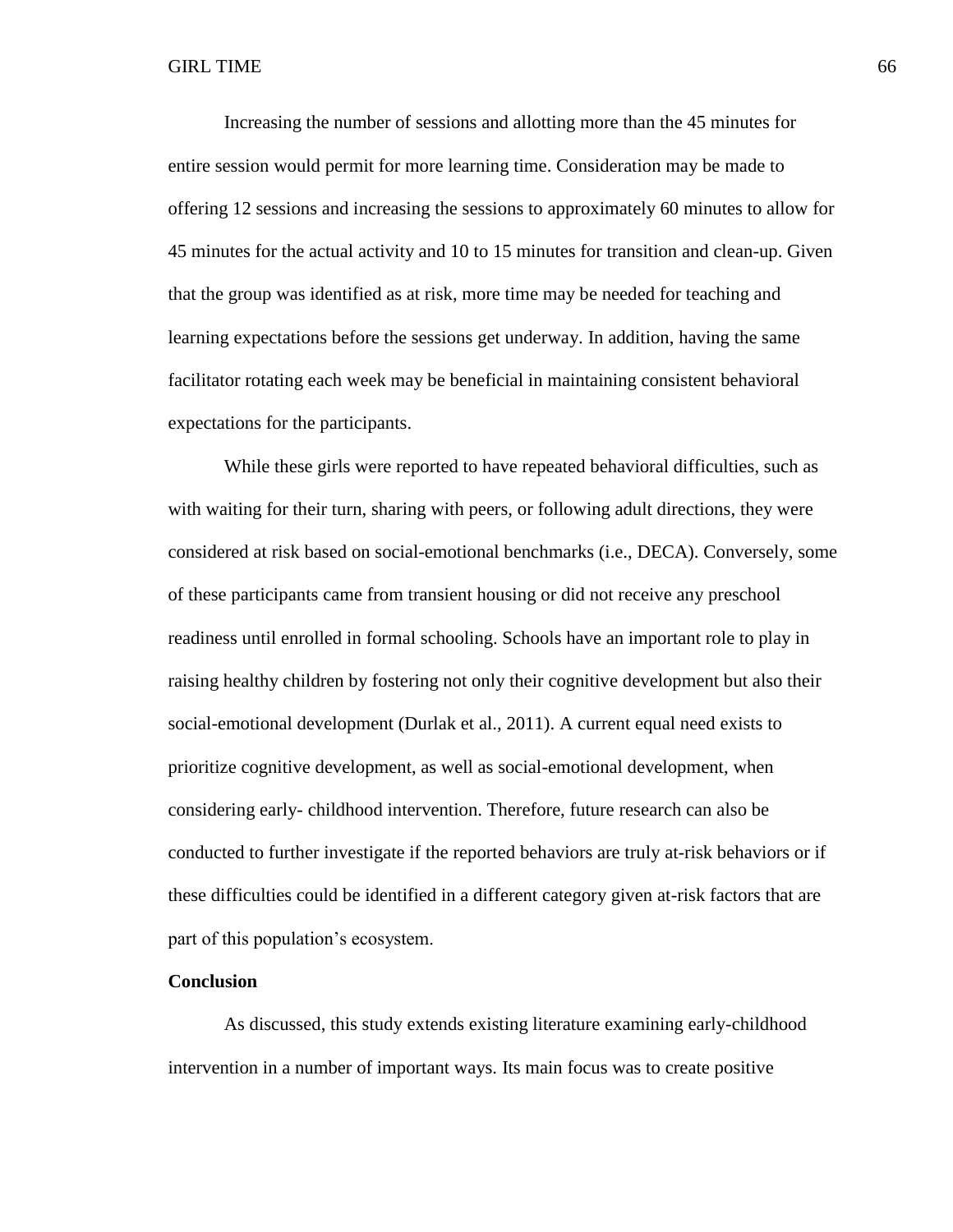GIRL TIME 67

experiences as a protective factor to help lower the chances of the girls developing further difficulties. The idea of GIRL TIME was to create fun activities in a social context rather than an academic setting, thereby allowing for the social skills to develop organically as the students participated in different sessions. The program revealed mixed results, with evidence of some significant growth as well of significant concerns in some areas. Significant improvement resulted in skills that required the girls to try new activities and independently use their thoughts and actions to meet individual needs. Areas of need included forming relationships, experiencing and appropriately expressing feelings, and paying attention and getting along with peers. However, while still in its infancy and with the considerations previously mentioned, GIRL TIME appears to have great potential as an effective intervention for significantly increasing appropriate social skills.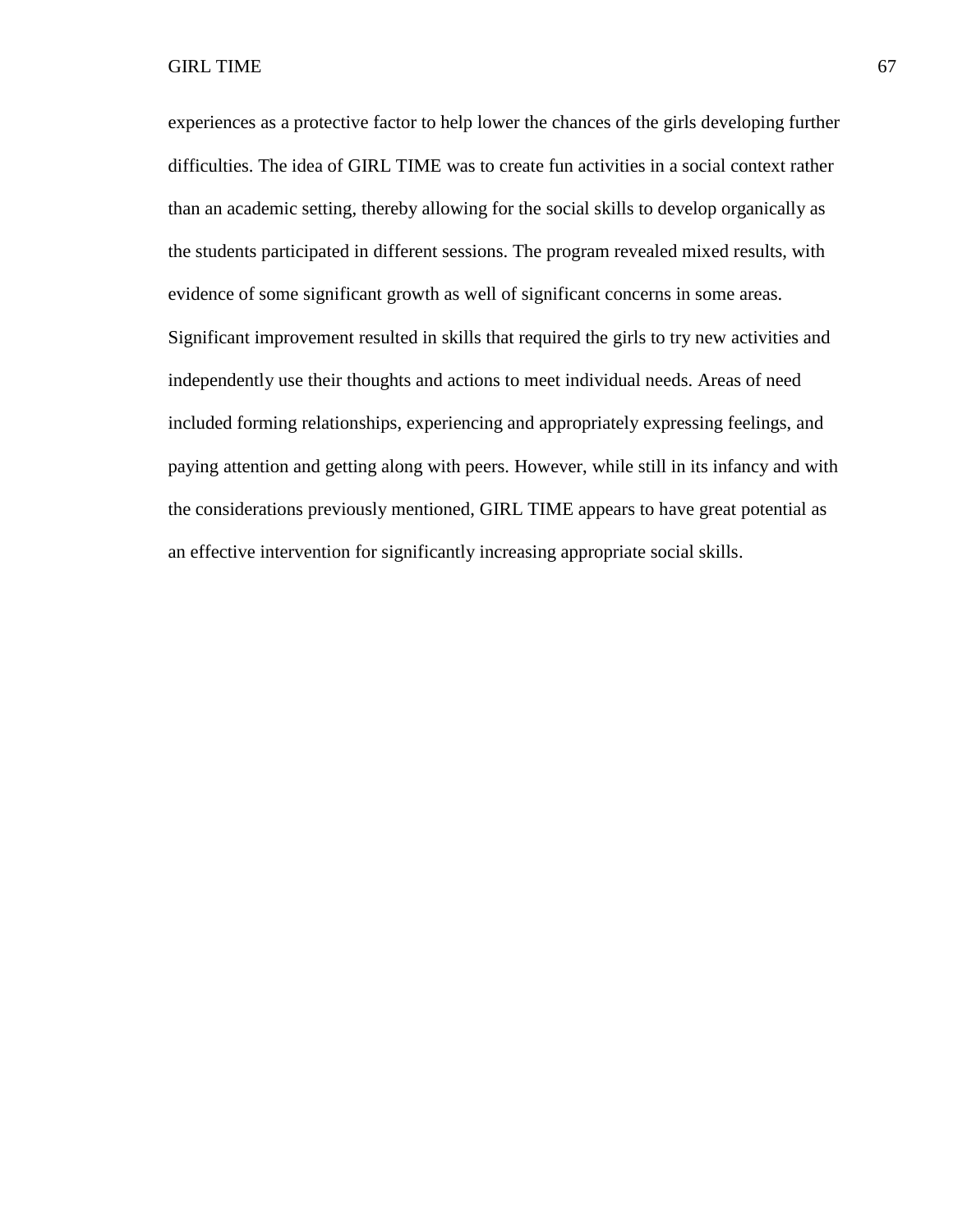## **REFERENCES**

- American Psychiatric Association. (2000). *Diagnostic and statistical manual of mental disorders* (4th ed., text rev.). Washington, DC: Author.
- Ashiabi, G. (2007). Play in the preschool classroom: Its socioemotional significance and the teacher's role in play. *Early Childhood Education Journal, 35,* 199-207.
- Bagdi, A., & Vacca, J. (2005). Supporting early childhood social-emotional well-being: The building blocks for early learning and school success. *Early Childhood Education Journal, 33*(3), 145-150.
- Bodrova, E., & Leong, D. J. (2015). Vygotskian and post-Vygotskian views on children's play. *American Journal of Play, 7*(3), 371-388.
- Campbell, S. B. (1995). Behavior problems in preschool children: A review of recent research. *Journal of Child Psychology and Psychiatry, 36*(1), 113-149.
- Caspi, A., Henry, B., McGee, R. O., Moffitt, T. E., & Silva, P. A. (1995). Temperamental origins of child and adolescent behavior problems: From age three to fifteen. *Child Development, 66*(1), 55-68.
- Çelik, S., Diken, İ. H., Çolak, A., Arıkan, A., Aksoy, F., & Tomris, G. (2016). Effectiveness of the preschool version of the First Step to Success Early Intervention Program for Preventing Antisocial Behaviors. *Educational Sciences: Theory & Practice, 16*(2), 511–535.
- Clarà, M. (2017). How instruction influences conceptual development: Vygotsky's theory revisited. *Educational Psychologist, 52*(1), 50-62.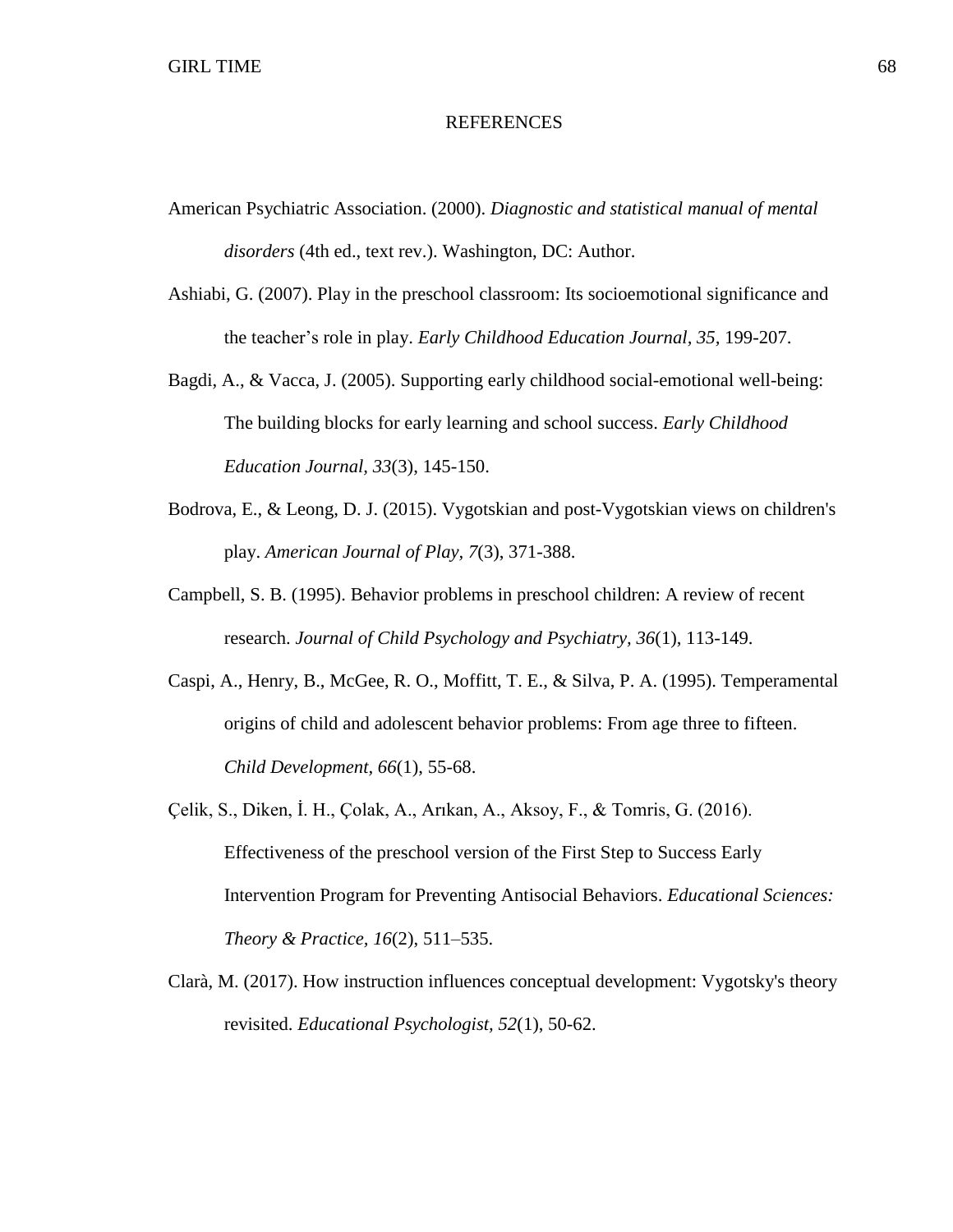- Collaborative for Academic, Social, and Emotional Learning (CASEL). (2004). CASEL: The first ten years 1994–2004. Chicago, IL: CASEL.
- Collaborative for Academic, Social, and Emotional Learning (CASEL). (2016). District guide to systemic social and emotional learning. Retrieved from http://www.casel.org/what-is-sel/
- Corso, R. (2007). Practices for enhancing children's social-emotional development and preventing challenging behavior. *Gifted Child Today, 30,* 51-56.
- de Vries, P. (2005). Lessons from home: Scaffolding vocal improvisation and song acquisition with a 2-year-old. *Early Childhood Education Journal, 32*(5), 307- 312.
- Denham, S. (2006). Social-emotional competence as support for school readiness: What is it and how do we assess it? *Early Education and Development, 17,* 57-89.
- Denham, S., Blair, K., DeMulder, E., Levitas, J., Sawyer, K., Auerbach–Major, S., & Queenan, P. (2003). Preschool emotional competence: Pathway to social competence. *Child Development, 74*(1), 238-256.
- Domitrovich, C. E., Durlak, J. A., Staley, K. C., & Weissberg, R. P. (2017). Socialemotional competence: An essential factor for promoting positive adjustment and reducing risk in school children. *Child Development, 88*(2), 408-416.
- Durlak, J. A., & Dupre, E. P. (2008). Implementation matters: A review of research on the influence of implementation on program outcomes and the factors affecting implementation. *American Journal of Community Psychology, 41,* 327-350.
- Durlak, J. A., Weissberg, R. P., Dymnicki, A. B., Taylor, R. D., & Schellinger, K. B. (2011). The impact of enhancing students' social and emotional learning: A meta-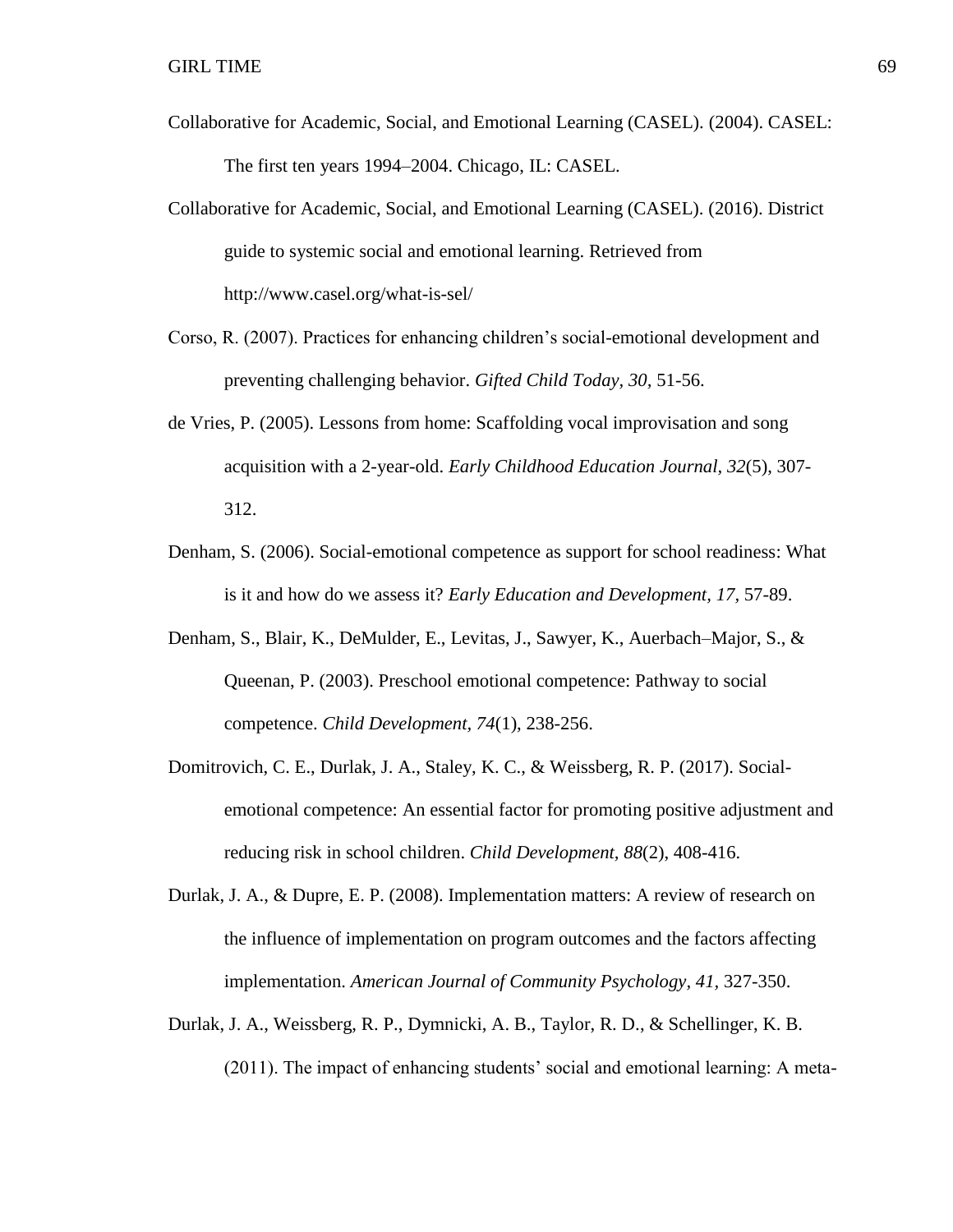analysis of school-based universal interventions. *Child Development, 82*(1), 405- 432.

- Fantuzzo, J., Bulotsky, R., McDermott, P., Mosca, S., & Lutz, M. (2003). A multivariate analysis of emotional and behavioral adjustment and preschool educational outcomes*. School Psychology Review, 32,* 185-203.
- Feldman, N. (2008). Assisting children in the creation of new life performances: Expanding possibilities for social and emotional development. *Child & Adolescent Social Work Journal, 25*(2), 85-97.
- Foster, S., Rollefson, M., Doksum, T., Noonan, D., Robinson, G., & Teich, J. (2005). *School mental health services in the United States 2002-2003*, 163.
- Gresham, F. M. (2016). Social skills assessment and intervention for children and youth. *Cambridge Journal of Education, 46*(3), 319–332.
- Gresham, F. M., Elliott, S. N., Vance, M. J., & Cook, C. R. (2011). Comparability of the Social Skills Rating System to the Social Skills Improvement System: Content and psychometric comparisons across elementary and secondary age levels. *School Psychology Quarterly, 26*(1), 27–44.
- Humphrey, N., Lendrum, A., Wigelsworth, M., & Greenberg, M. (2016). Editorial introduction [Special section]. *Cambridge Journal of Education, 46*(3), 271–275.
- Institute of Medicine. (2009). *Preventing mental, emotional, and behavioral disorders among young people: Progress and possibilities.* Washington, DC: The National Academies Press.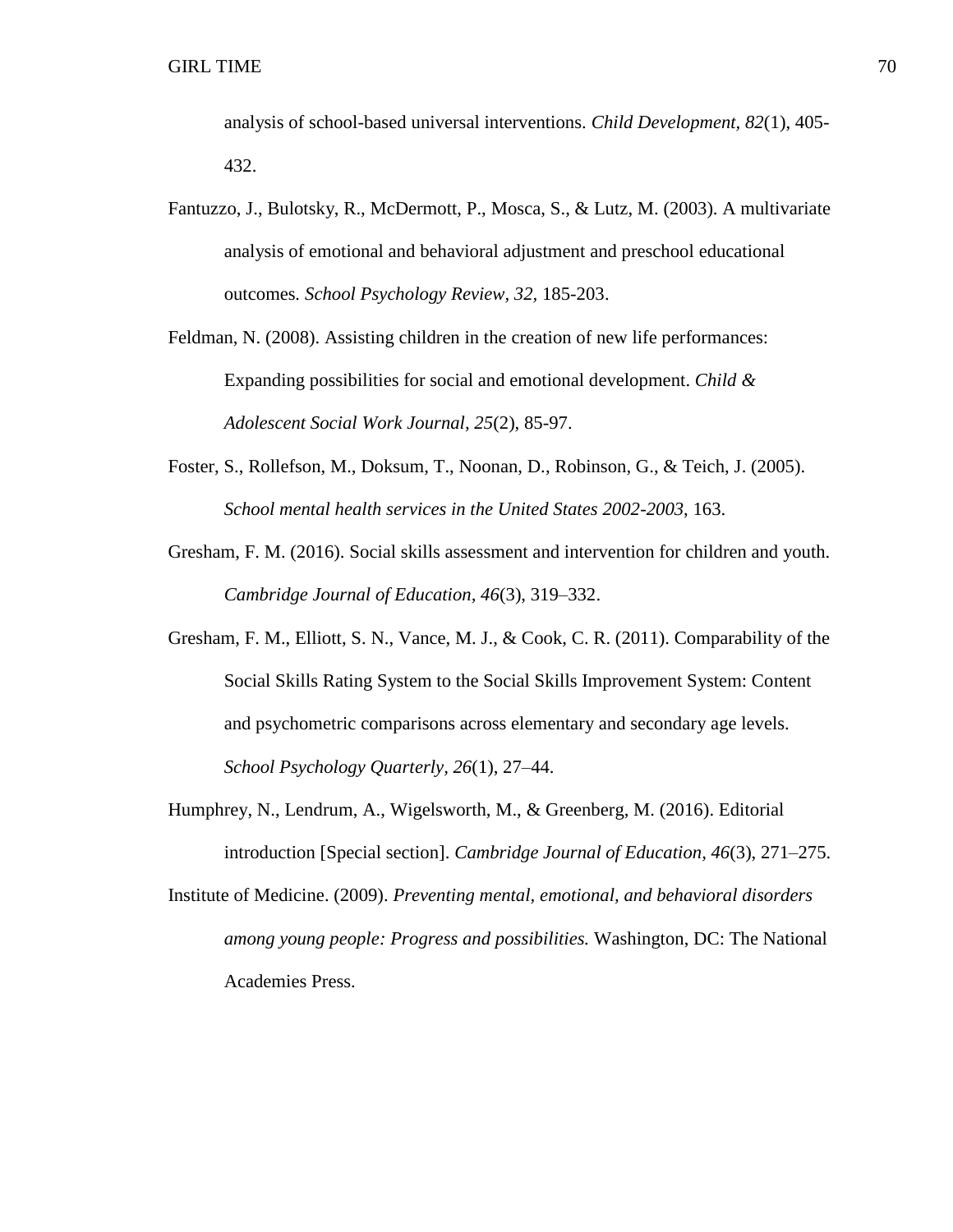- Jones, D. E., Greenberg, M., & Crowley, M. (2015). Early social-emotional functioning and public health: The relationship between kindergarten social competence and future wellness. *American Journal of Public Health, 105*(11), 2283-2290.
- KidsMatter Early Childhood (KMEC). (2012). *Developing children's social and emotional skills.* Canberra, Commonwealth of Australia: Early Childhood Australia Retrieved from http://www.kidsmatter.edu.au/early-childhood
- Kolb, B., & Whishaw, I. Q. (2005). An introduction to brain and behavior. New York, NY: Worth.
- Ladd, G. W. (1999). Peer relationships and social competence during early and middle childhood. *Annual Review of Psychology, 50,* 333-359.
- LeBuffe, P. A., & Naglieri, J. A. (1999). Devereux Early Childhood Assessment. Lewisville, NC: Kaplan.
- Lee, K. (2014). The association between Head Start enrollment and children's mental health scores. *Journal of Social Work Practice, 28*(4), 433–444.
- McArthur, J. R. (2002). The why, what, and how of teaching children social skills. *Social Studies, 93*(4), 183-185.
- McCabe, P. C. (2006). Responsiveness to intervention (RTI) in early childhood: Challenges and practical guidelines. *Journal of Early Childhood and Infant Psychology, 2,* 157-180.
- McCabe, P. C., & Altamura, M. (2011). Empirically valid strategies to improve social and emotional competence of preschool children. *Psychology in the Schools, 48*(5), 513–540.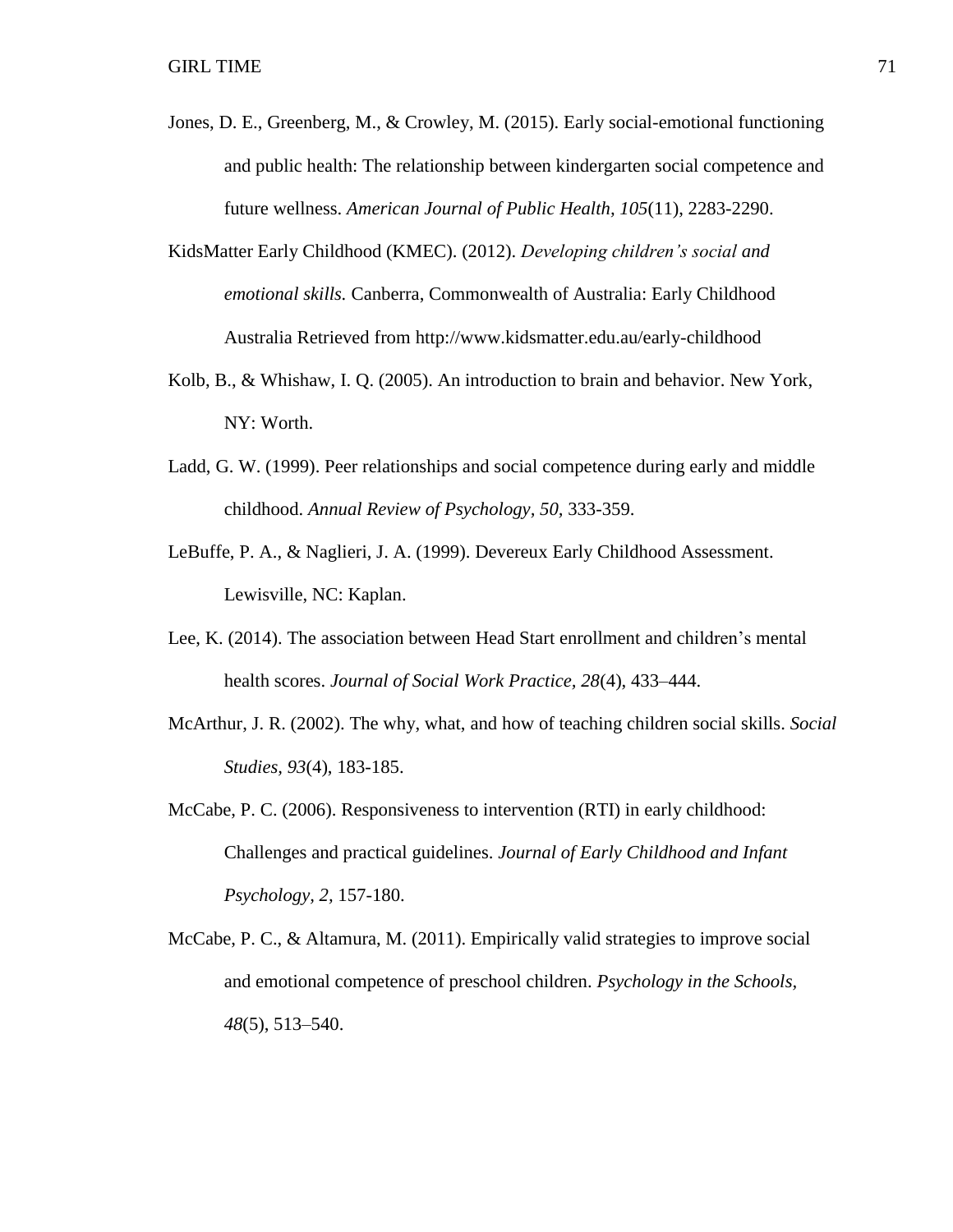McGoey, K. E., Rispoli, K., Schneider, D. L., Clark, B., & Novak, K. J. P. (2013). Improving behavior with preschool consultation: A pilot study of the TOTS model. *Journal of Educational & Psychological Consultation, 23*(3), 185-199.

Mustard, J. F. (2000). The Base for a Learning Society: Ottawa: OECD

National Association of School Psychologists (NASP). (2011). Social Skills: Promoting positive behavior, Academic Success, and School Safety (Fact Sheet). Bethesda, MD. Retrieved from

http://www.nasponline.org/resources/factsheets/socialskillsfs.aspx

- Oppenheim, J., Stewart, W., Zoubak, E., Donato, I., Huang, L., & Hudock, W. (2016). Launching forward: The integration of behavioral health in primary care as a key strategy for promoting young child wellness*. American Journal of Orthopsychiatry, 86*(2), 124-131.
- OSEP Technical Assistance Center on Positive Behavioral Interventions & Supports (n.d.). Schoolwide PBS. Retrieved January 22, 2004, from http://www.pbis.org/english/ Schoolwide\_PBS.htm
- Poulou, M. (2015). Emotional and behavioural difficulties in preschool. *Journal of Child & Family Studies, 24*(2), 225–236.
- Reynolds, C. R., & Kamphaus, R. W. (2015). BASC-3 Behavioral and Emotional Screening System manual. Circle Pines, MN: Pearson.
- Rodriguez, B. J., Loman, S. L., & Borgmeier, C. (2016). Tier 2 interventions in positive behavior support: A survey of school implementation. *Preventing School Failure, 60*(2), 94–105.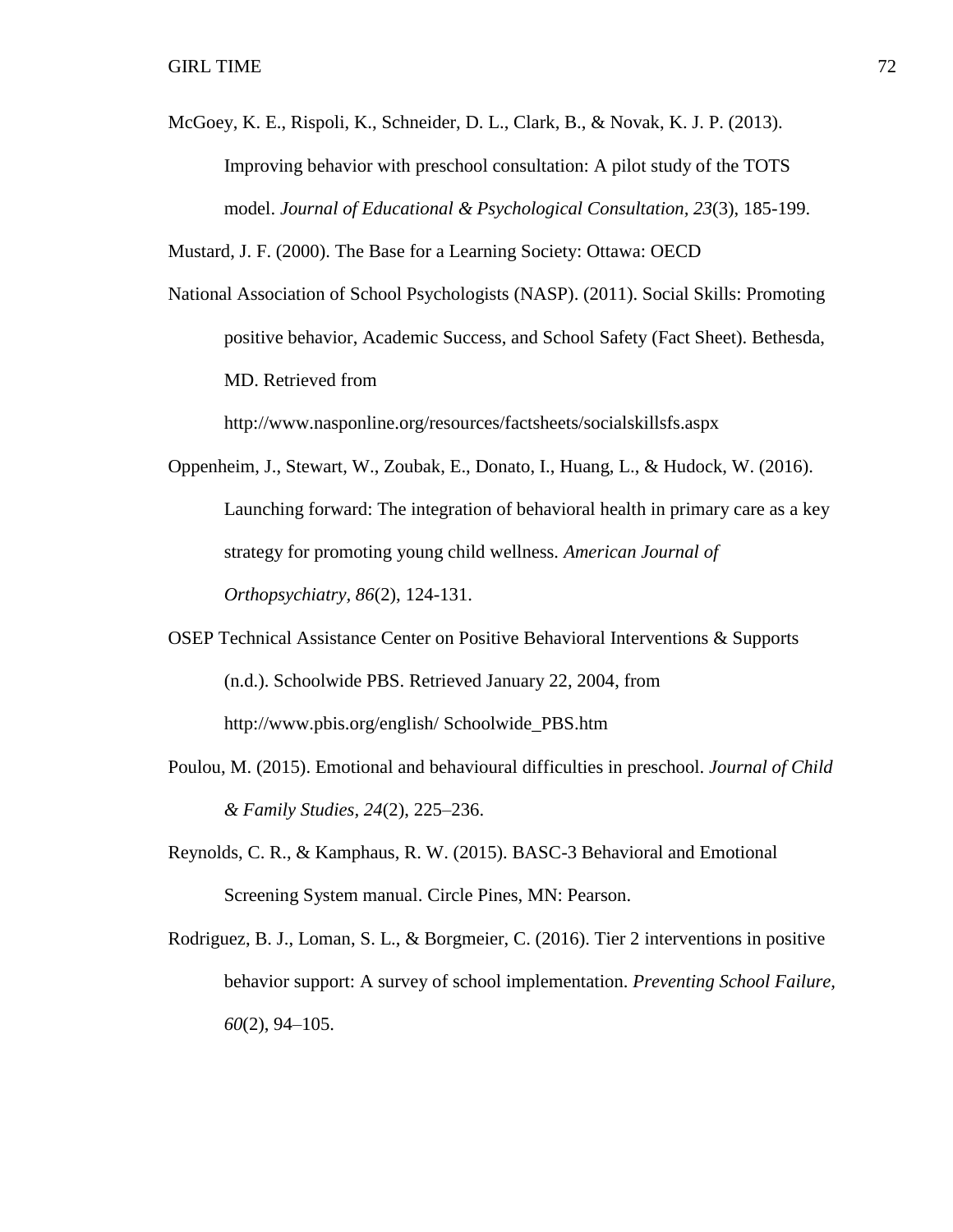- Samuels, C. A. (2015). Kindergartners' social skills found to predict adult success. *Education Week, 34*(37), 5-5.
- Schwebel, M. (1979). Review of mind in society: The development of higher psychological processes. *American Journal of Orthopsychiatry, 49*(3), 530-536.
- Serna, L., Nielsen, E., Lambros, K., & Forness, S. (2000). Primary prevention with children at risk for emotional or behavioral disorders: Data on a universal intervention for Head Start classrooms. *Behavioral Disorders, 26*(1), 70–84.
- Shore, R. (1997). From rethinking the brain: New insights into early development. New York, NY: Families and Work Institute.
- Spence, S. H. (2003). Social skills training with children and young people: Theory, evidence and practice. *Child & Adolescent Mental Health, 8*(2), 84-96.
- Stacks, A. (2005). Using an ecological framework for understanding and treating externalizing behavior in early childhood. *Early Childhood Education Journal, 32*(4), 269–278.
- Stormont, M. A., Smith, S. C., & Lewis, T. J. (2007). Teacher implementation of precorrection and praise statements in Head Start classrooms as a component of a program-wide system of positive behavior support. *Journal of Behavioral Education, 16*(3), 280–290.
- Tankersley, M., Kamps, D., Mancina, C., & Weidinger, D. (1996). Social interventions for Head Start children with behavioral risks: Implementation and outcomes. *Journal of Emotional and Behavioral Disorders, 4,* 171-181.
- Taylor, R. D., Oberle, E., Durlak, J. A., & Weissberg, R. P. (2017). Promoting positive youth development through schoolbBased social and emotional learning